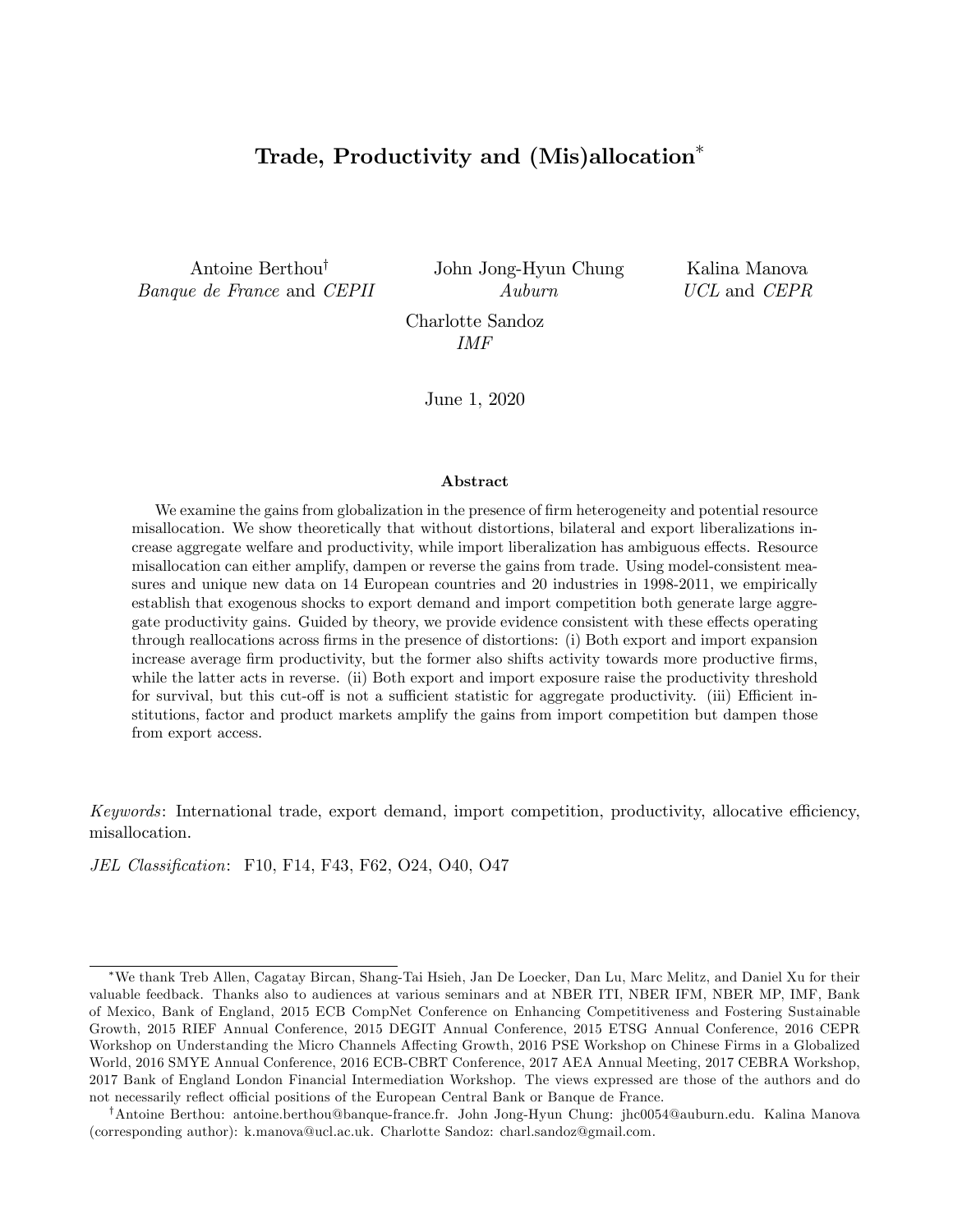# 1 Introduction

World trade has grown faster than world GDP since the early 1970s, and it expanded twice as quickly between 1985 and 2007.<sup>1</sup> Of great policy interest is how globalization affects aggregate productivity and welfare, and how its impact differs across countries at different levels of economic development. In advanced economies, increased competition from low-wage countries has exacerbated public debates about the gains from trade, amidst rising concerns about employment, inequality and China's dramatic expansion. In developing countries, trade reforms have not always yielded all or only desired benefits, leading policymakers to question the merits of trade openness in the face of weak macroeconomic fundamentals and slow structural transformation.

Trade theory provides a clear rationale for trade liberalization: it enables a more efficient organization of production across countries, sectors and firms, which generates aggregate productivity and welfare gains. In particular, heterogeneous-firm models emphasize the importance of firm selection and reallocation across firms in mediating these gains (e.g. Melitz  $2003$ , Lileeva and Trefler  $2010$ ). At the same time, macroeconomics and growth research highlights that institutional and market frictions distort the allocation of productive resources across Örms and thereby reduce aggregate productivity (e.g. Hsieh and Klenow 2009). However, how such frictions modify the gains from trade remains poorly understood.

This paper investigates the gains from globalization in the presence of firm heterogeneity and potential resource misallocation. We first show theoretically that without distortions, bilateral and export liberalizations increase aggregate welfare and productivity, while import liberalization has ambiguous effects. Resource misallocation can either amplify, dampen or reverse the gains from trade. Using modelconsistent measures and unique new data on 14 European countries and 20 industries in 1998-2011, we then empirically establish that exogenous shocks to export demand and import competition both generate large aggregate productivity gains. Guided by theory, we provide evidence consistent with these effects operating through reallocations across firms in the presence of distortions. First, we decompose the aggregate productivity gains. Both export and import expansion increase average firm productivity, but the former also shifts activity towards more productive firms, while the latter acts in reverse. Second, both export and import exposure raise the productivity threshold for survival, but this cut-off is not a sufficient statistic for aggregate productivity. Finally, efficient institutions, factor and product markets amplify the gains from import competition but dampen those from export access.

Our first contribution is theoretical. We examine the impact of trade liberalization and resource misallocation in a standard heterogeneous-firm trade model, and numerically evaluate its predictions. In the absence of misallocation, reductions in bilateral trade costs or unilateral export costs unambiguously raise aggregate productivity and welfare, as in Melitz (2003) and Melitz and Redding (2014). On the extensive margin, such reforms raise the productivity cut-off above which domestic firms can operate. On the intensive margin, they shift activity from less towards more productive Örms. By contrast, unilateral import reforms have ambiguous consequences because they increase market competitiveness both in the

<sup>&</sup>lt;sup>1</sup>See Chapter 2 of the World Economic Outlook published by the International Monetary Fund in October 2016.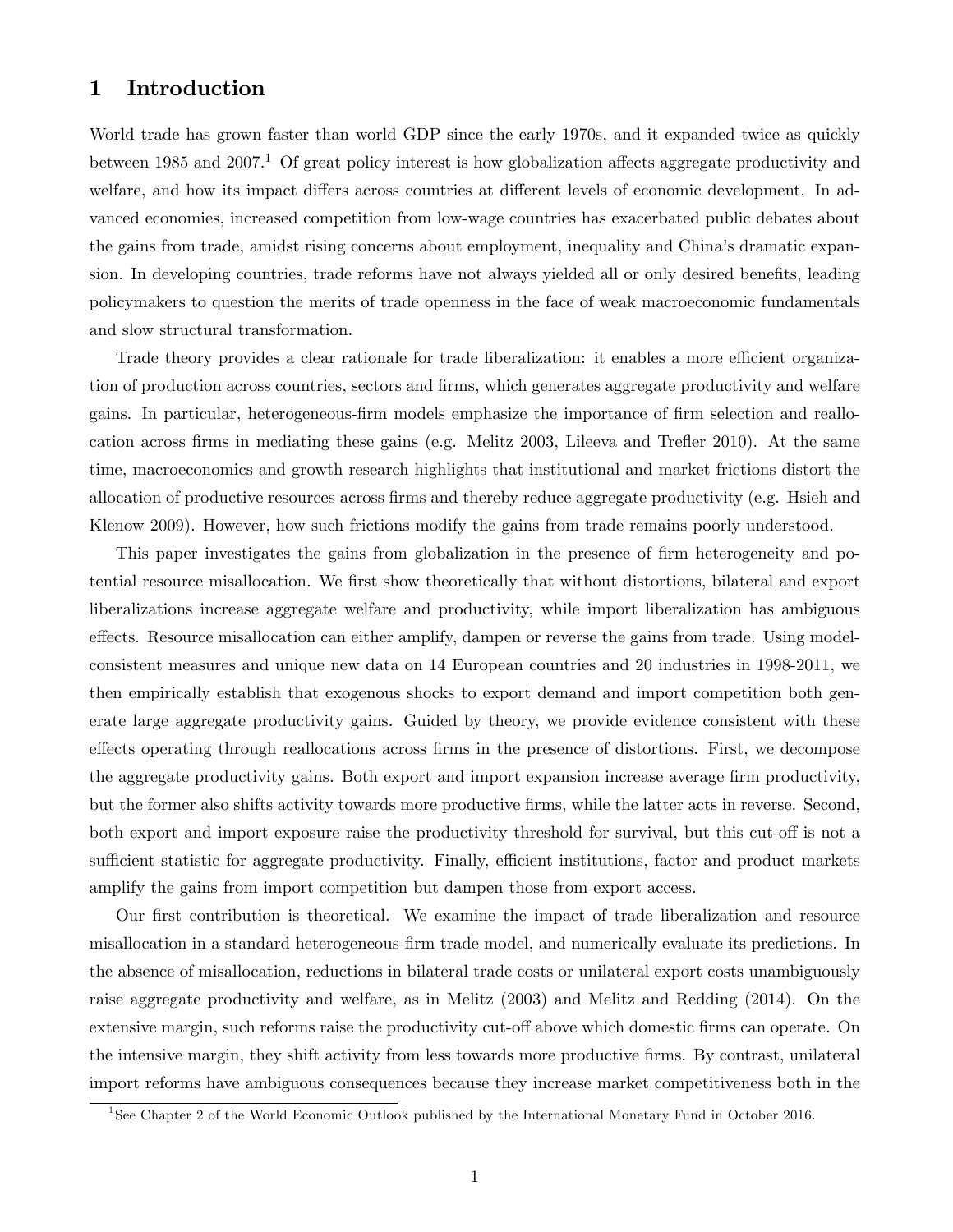liberalizing country and in its trade partner, with opposing effects on the productivity cut-off at home. This results in welfare and productivity gains when wages are flexible and Metzler-paradox losses when wages are fixed, as in Demidova and Rodriguez-Clare (2013) and Bagwell and Lee (2018).

Under resource misallocation, the impact of both bilateral and unilateral trade liberalization on aggregate productivity and welfare becomes ambiguous. Moreover, it is not monotonic in the degree of misallocation, such that distortions may amplify, dampen or reverse the gains from trade. In the model, firms receive two exogenous draws, productivity  $\varphi$  and distortion  $\eta$ . Distortions create a wedge between social and private marginal costs of production, and generate an inefficient allocation of productive resources and market shares across firms that is based on distorted productivity  $\varphi = \varphi \eta$  rather than true productivity  $\varphi$ . This misallocation arises only due to institutional imperfections that cause frictions in the market for input factors (or equivalently, for output products). Globalization has ambiguous effects because distorted economies operate in a second-best world and trade reforms can worsen or improve allocative efficiency. This occurs even though the underlying institutional frictions and distortion draws remain unaffected, unlike environments with endogenous heterogeneous mark-ups where gains from trade depend on the change in the joint distribution of firms' mark-up and productivity as in Dhingra and Morrow (2019).

Our second contribution is methodological. We demonstrate how key theoretical concepts map to empirically observable variables and how theoretical mechanisms can be assessed with available data. In terms of measurement, we establish that Örm-level real value added per worker is monotonic in theoretical firm productivity inclusive of any distortions, conditional on export status. However, while welfare is proportional to a productivity aggregate across all domestic and foreign Örms whose goods enter the domestic consumption basket, welfare is generally not monotonic in measured aggregate productivity, which is the employment-weighted average real value added per worker of domestic firms.<sup>2</sup> The latter two are proportional under flexible wages, Pareto-distributed productivity, and no misallocation. They also co-move in a wide segment of the parameter space away from this special case, but only when there are no distortions.

We then show how the role of misallocation in the adjustment to trade reforms can be inferred in the absence of direct measures of misallocation. We decompose measured aggregate productivity into unweighted average firm productivity and the covariance of firm productivity and employment share, as in Olley and Pakes  $(1996)$ . The OP covariance is not a sufficient statistic for either the distribution of distortions  $\eta$  or realized allocative efficiency. However, numerical simulations indicate that trade liberalization can move the two OP productivity components in opposite directions only under misallocation. In the model, reductions in variable export and import costs exert qualitatively isomorphic effects as positive foreign demand and supply shocks, respectively. These results together motivate and discipline our empirical design.

Our third contribution is empirical. We assess the effect of international trade on aggregate productiv-

<sup>2</sup> Statistical agencies such as BLS and STAN-OECD typically measure aggregate labor productivity as real GDP per worker, ideally using sectoral deflators. This object corresponds exactly to employment-weighted average real value added per worker across Örms and thus to our CompNet data, see Section 2.3.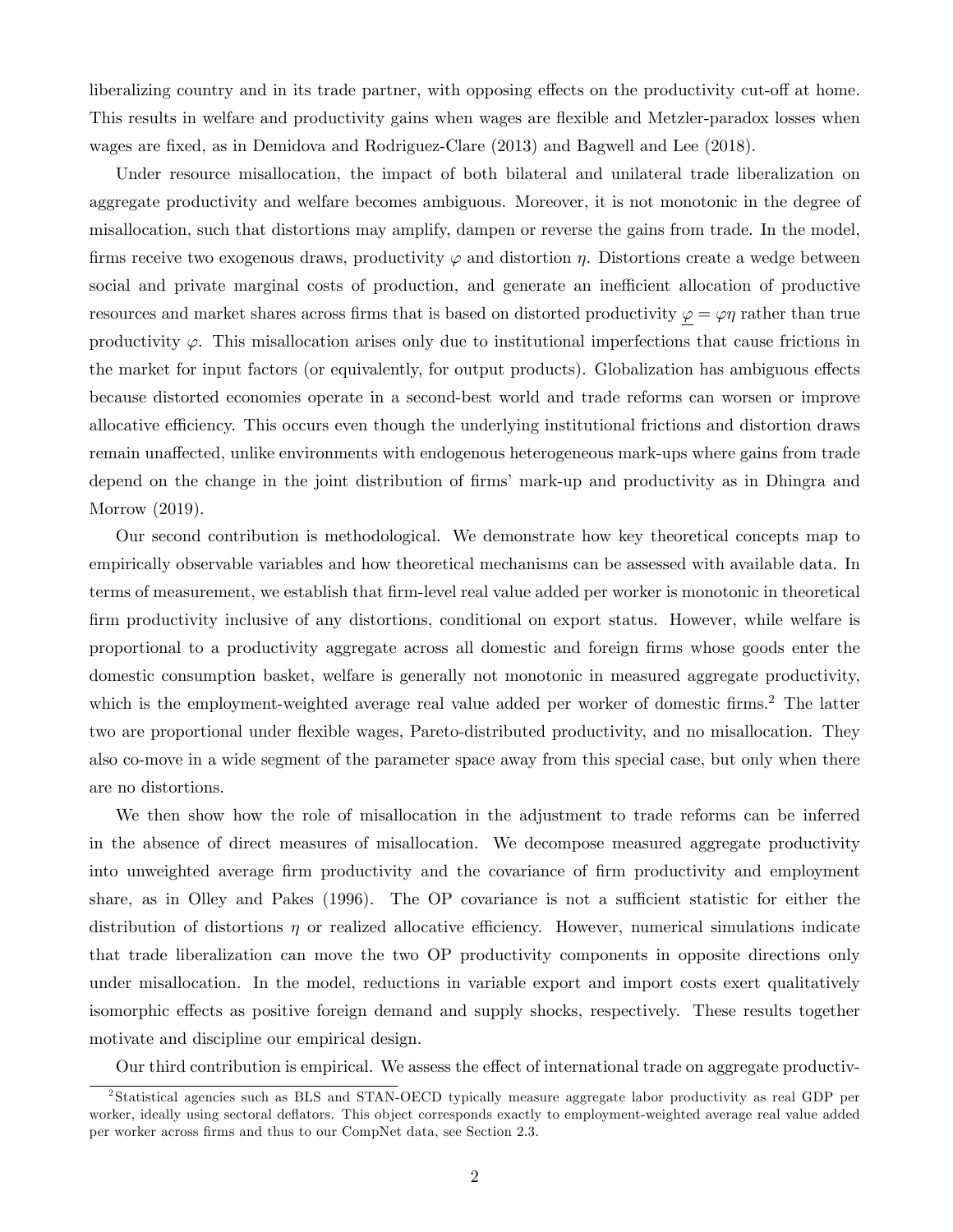ity and the mechanisms through which it operates, using unique new data assembled by the Competitive Research Network of the ECB (CompNet) for 14 European countries and 20 manufacturing industries in 1998-2011. These data are unprecedented in capturing not only aggregate outcomes, but also multiple moments of the underlying distribution across firms. They also provide precise empirical counterparts to theoretical productivity objects of interest, as they rely on real value added per worker deáated by value-added producer price indices by country-industry-year. This enables us to both implement the OP decomposition of aggregate productivity and exploit variation in institutional and trade conditions for a large panel of countries and sectors. We can thus for the first time overcome the trade-off in the prior literature between using micro-level data for one country (to estimate model-based misallocation or firm reallocation after a single trade reform) and using aggregate data for multiple countries (to harness differences in institutional frictions and trade shocks).

Our baseline measures of export access and import competition are gross exports and gross imports (less own-sector imported inputs) by country and sector, from the World Input-Output Database. We establish causality with an IV strategy that exploits variation in the initial composition of countries' trade baskets and contemporaneous value-added trade flows by sector of final use. We instrument for export demand with the weighted average absorption across a countryís export destinations, by sector. We instrument for import supply with import tariffs and the weighted average of value-added exports for final consumption across a country's import origins, by sector. These instruments improve on standard practice in the literature by proxying demand with absorption instead of imports (to account for domestic production and exports) and by using value-added instead of gross trade áows (to account for global value chains).<sup>3</sup>

We find that export access and import penetration both significantly increase measured aggregate productivity. The estimates imply that a 20% rise in export demand and import competition would generate productivity gains of 7.6%-8.2% and 1%-10% respectively. We perform three exercises to uncover the mechanisms driving these effects. The results indicate that firm heterogeneity and resource misallocation jointly determine the gains from trade. Moreover, distorted economies adjust asymmetrically to positive shocks to domestic Örms such as stronger export demand and negative shocks such as tougher import competition.

First, the OP decomposition reveals that export growth both raises average firm productivity (61-77%) and reallocates activity towards more productive Örms (23-39%). By contrast, the gains from import competition stem entirely from higher average firm productivity  $(117-136%)$  and are partly offset by a shift in activity towards less productive firms  $(-17-36\%)$ . Through the lens of the model, these patterns can only be rationalized with trade inducing reallocations across Örms in the presence of distortions.

Second, both export and import exposure increase the minimum productivity among active firms,

<sup>&</sup>lt;sup>3</sup>Our model focuses on export access and import competition and abstracts away from the role of imported inputs. In WIOD, observed exports and inferred imports of upstream inputs are sufficiently highly correlated to prevent the identification of the imported-input channel. Our productivity and trade measures however account for the use of (imported) inputs, see Sections 3 and 5.2.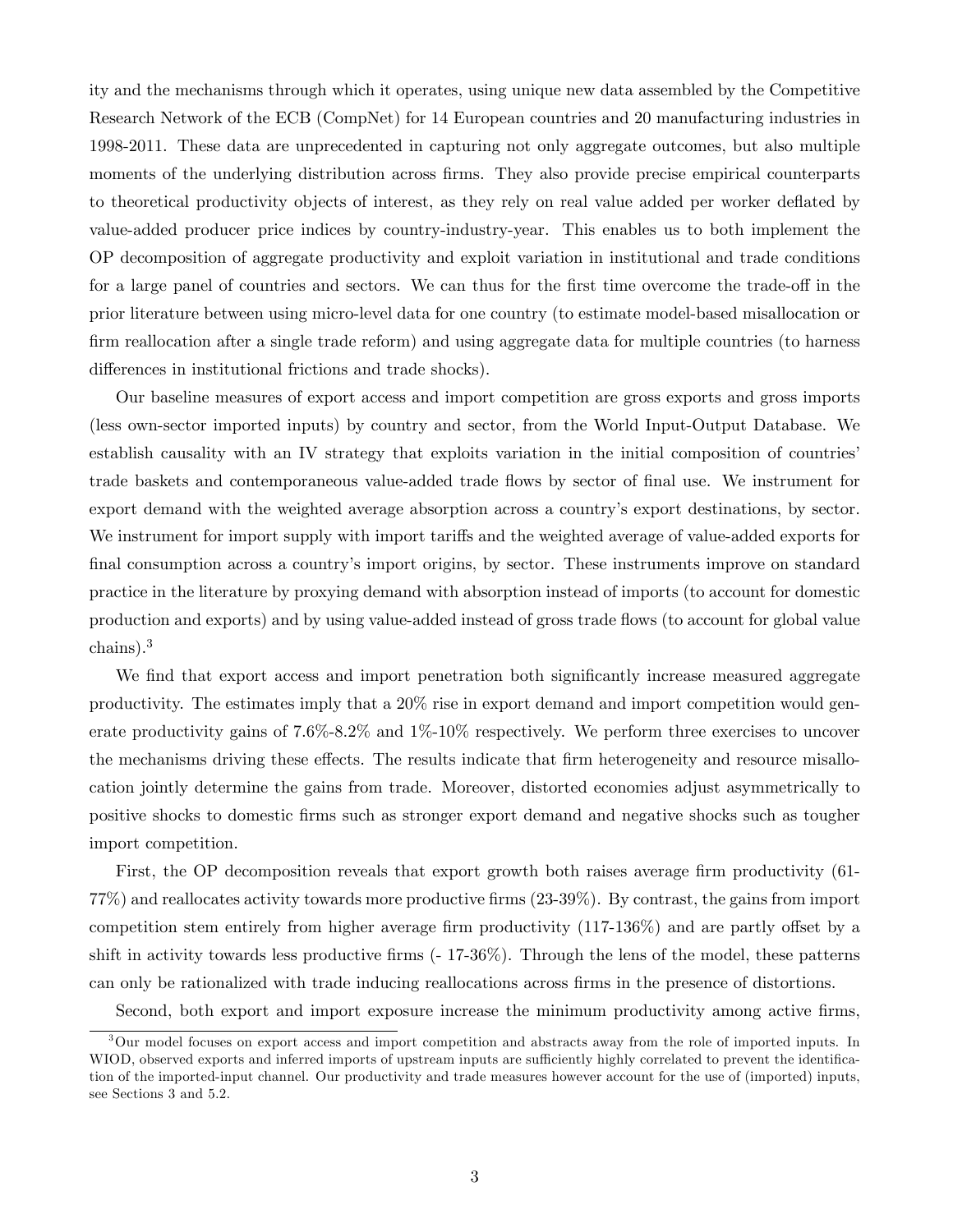consistent with trade improving Örm selection by triggering exit from the left tail of the distribution. However, the productivity threshold is not a sufficient statistic for the effect of trade on aggregate productivity, counter to model predictions for the case of no misallocation.

Finally, efficient institutions, factor and product markets amplify the productivity gains from import competition and dampen those from export expansion. We measure broad institutional quality with rule of law and corruption, and proxy institutional frictions in specific input and output markets with indices of labor market flexibility, creditor rights' protection and product market regulation. This direct, assumption-free evidence suggests that misallocation does moderate the impact of globalization, and informs the theoretically ambiguous sign of this moderating force.

We contribute to several strands of literature. We advance research on the role of firm heterogeneity for the gains from trade. Work-horse trade models emphasize the importance of reallocations across heterogeneous firms for the realization of welfare and productivity gains from globalization (e.g. Arkolakis et al. 2012, Melitz and Redding 2014). Prior empirical work has studied episodes of unilateral trade reforms with micro-level data for a single country. For example, Bernard et al. (2006) show that following a decline in trade barriers in the U.S., productivity grew in liberalized sectors both because the least productive Örms exited and because more productive Örms expanded more. Pavcnik (2002) estimates that about 2/3 of the aggregate productivity gains from trade reforms in Chile in the late 1970s can be attributed to the OP covariance, while Harrison et al. (2013) conclude that trade liberalization in India during 1990-2010 mostly improved the average productivity of surviving firms.<sup>4</sup> To the best of our knowledge, we provide the Örst causal cross-country evidence for high- and middle-income countries that nevertheless informs the firm dimension and we compare export and import access.

We also add to a large literature on the implications of resource misallocation for aggregate growth and productivity. A key finding is that frictions in input and output markets distort the allocation of production resources across Örms, lower aggregate productivity, and contribute to its large variation across countries (e.g. Restuccia and Rogerson 2008, Hsieh and Klenow 2009, Bartelsman et al. 2013, Hopenhayn 2014, Gopinath et al. 2017, Foster et al. 2008, Foster et al. 2016, Baqaee and Farhi 2019b). Since different micro-foundations for misallocation have different implications for measured cross-firm dispersion in productivity and marginal products of capital and labor, quantifying misallocation in the data poses challenges. We extend these insights to and generate rich additional effects in an open economy, general-equilibrium trade model. We do not aim to develop new misallocation measures, but instead study observed aggregate productivity inclusive of any distortions as the policy-relevant concept of effective productivity. We characterize the disconnect between welfare and measured aggregate productivity, theoretically analyze the gains from trade with and without misallocation, and provide empirical evidence

 $^{4}$ There is also evidence of adjustments within surviving firms in response to trade reforms, such as production technology upgrading (Lileeva and Treáer 2010, Bustos 2011, Bloom et al. 2016), product quality upgrading (Amiti and Koenings 2007, Amiti and Khandelwal 2013, Martin and Mejean 2014), reallocations across products (Bernard et al. 2011, Mayer et al. 2014, Manova and Yu 2016), and product scope expansion (Goldberg et al. 2010, Khandelwal and Topalova 2013). Separately, Alfaro and Chen (2018) conclude that greater competition from multinational firms fosters productivity-enhancing reallocations of activity among domestic Örms, while Baqaee and Farhi (2019a) obtain higher model-based gains from trade with production networks and trade in intermediates.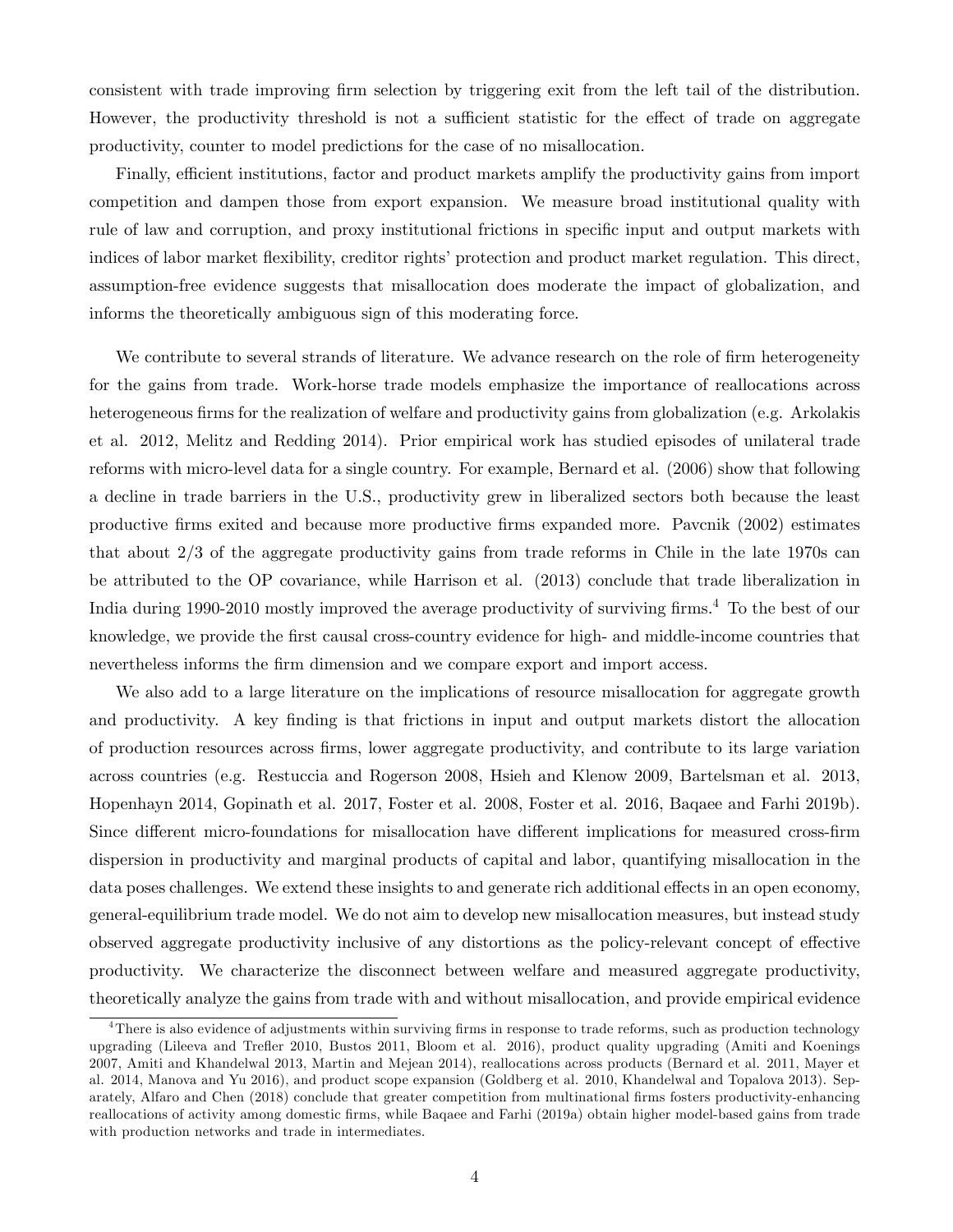consistent with model predictions for the case of misallocation.<sup>5</sup>

Most directly, we contribute to vibrant research on the impact of institutional and market frictions on international trade. This body of work departs from the traditional assumption in the trade literature that resources are efficiently and instantaneously reallocated across firms. Credit constraints have been shown to disrupt export entry, various dimensions of import and export activity at the firm level, and aggregate trade áows (e.g. Chor and Manova 2012, Manova 2013, Foley and Manova 2015), and labor market frictions shape the allocation of workers across firms and the adjustment to trade reforms (e.g. Helpman et al. 2010, Ruggieri 2018, Dix-Careino et al. 2019, Kim and Vogel 2020).

We extend this research by turning to the fundamental question of how resource misallocation affects the gains from trade. Our analysis implies that welfare results from workhorse quantifiable gravity trade models (Costinot and Rodriguez-Clare 2014, Donaldson 2015) no longer hold in the presence of distortions due to weak institutions. This is consistent with the literature on trade reforms in developing countries (Atkin and Khandelwal 2019) and work on the role of intersectoral and interregional misallocation for the gains from trade (Swiecki 2017, Caliendo et al. 2017, Hornbeck and Rotemberg 2019).

Our work is most closely related to concurrent studies on the role of Örm-level distortions in a trade context. Bai et al. (2019) consider the effects of bilateral liberalization from autarky to free trade in the presence of distortionary sales taxes and subsidies on heterogeneous producers. They decompose the welfare gains from trade into adjustment channels, and their numerical exercises and model calibrated to Chinese firm data show that misallocation can generate welfare losses from trade. Sandoz (2018) establishes that access to cheaper imported inputs fosters aggregate productivity growth by improving resource allocative efficiency, and offers quantitative evidence for France. Bajgar (2016) finds that the gains from trade tend to increase with distortions to domestic sales only, to fall with distortions to exports only, and to become ambiguous with both distortions. Chung (2018) demonstrates how (potentially different) subsidies and taxes on domestic and export sales influence the observed dispersion in firm productivity and the gains from trade, and provides empirical evidence for China.

In comparison, we fully characterize the impact of bilateral and unilateral gradual trade reforms on both welfare and aggregate productivity, map theoretical objects to observed data, and decompose measured aggregate productivity. We formally consider the impact of misallocation both when trade brings welfare gains and when trade begets welfare losses (Metzler paradox) in the first best. We then theoretically and numerically establish that misallocation can generate gains or losses from trade and that it can amplify, dampen or reverse trade gains/losses compared to the first best. We also use reduced-form estimation to establish causal effects of import and export expansion on measured aggregate productivity and to thereby empirically inform the role of misallocation.

Also related if less directly are studies of other sources of misallocation in trade, Khandelwal et al. (2013) find that the inefficient allocation of quota rights across producers affected Chinese export activity under the Multi-Fiber Agreement, while Ben Yahmed and Dougherty (2017) show that the

 $5B$ urstein and Cravino (2015) explore the relationship between measured aggregate productivity, real GDP, real consumption and gains from trade in the absence of misallocation.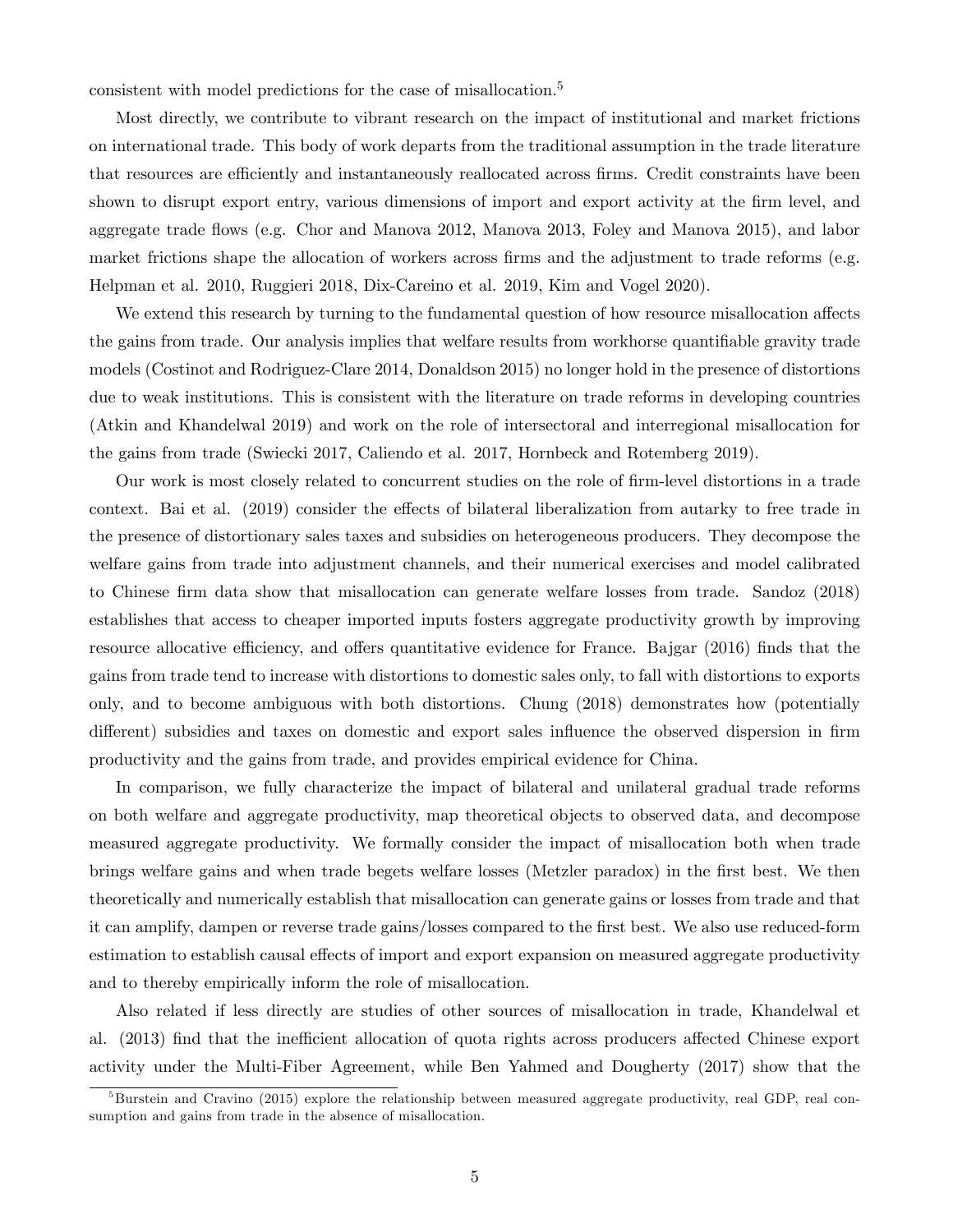impact of import competition on firm productivity depends on the degree of product market regulation.<sup>6</sup> Separately, variable mark-ups also entail market share misallocation across Örms and limit the welfare gains from increased trade or market size (Epifani and Gancia 2011, Edmond et al. 2015, Feenstra and Weinstein 2017, Dhingra and Morrow 2019, Arkolakis et al. 2019, Baqaee and Farhi 2020).

The rest of the paper is organized as follows. Section 2 theoretically and numerically examines the impact of globalization on welfare and aggregate productivity. Section 3 introduces the CompNet and WIOD data, and Section 4 presents baseline OLS estimates. Section 5 develops the IV estimation strategy, reports the main IV results, and performs extensive sensitivity analysis. Section 6 explores the mechanisms that mediate the productivity effects of trade. The last section concludes.

## 2 Theoretical Framework

We examine the impact of international trade on aggregate welfare and productivity in a generalequilibrium model with Örm heterogeneity in productivity as in Melitz (2003) and Chaney (2008) and potential resource misallocation as in Hsieh and Klenow (2009) and Bartelsman et al (2013). Our goal is threefold. First, we highlight that in the absence of misallocation, bilateral and unilateral export liberalizations always raise aggregate welfare and productivity, while unilateral import liberalization can have ambiguous effects. Second, we show that all three types of globalization have ambiguous consequences in the presence of misallocation. Third, we characterize the relationship between welfare and aggregate productivity in the model and aggregate productivity measures in the data to provide a bridge between theory and empirics. We relegate detailed proofs to Appendix A.

### 2.1 Set Up

**Economic environment:** Consider a world with two potentially asymmetric countries  $i = 1, 2$  and free firm entry into production.<sup>7</sup> In each country, a measure  $L_i$  of consumers inelastically supply a unit of labor, and aggregate expenditure is  $E_i$ . A representative consumer derives utility  $U_i$  from consuming a homogenous good  $H_i$  and differentiated varieties  $z \in \Omega_i$ :

$$
U_i = H_i^{1-\beta} Q_i^{\beta}, \quad Q_i = \left[ \int_{z \in \Omega_i} q_i(z)^{\alpha} dz \right]^{1/\alpha}.
$$
 (2.1)

Demand  $q_i(z)$  for variety z with price  $p_i(z)$  in country i is thus  $q_i(z) = \beta E_i P_{iQ}^{\sigma-1} p_i(z)^{-\sigma}$ , where  $\beta E_i$  is total expenditure on differentiated goods,  $P_{iQ} = \left[ \int \right]$  $\left[\sum_{z \in \Omega_i} p_i(z)^{1-\sigma} dz\right]^{1/(1-\sigma)}$  is the ideal price index in the differentiated sector, and  $\sigma \equiv 1/(1 - \alpha) > 1$  is the elasticity of substitution across varieties.

 ${}^{6}$ Ding et al. (2016) show that import competition reduces observed productivity dispersion in China, consistent with improved allocative efficiency under certain modeling assumptions (e.g. Hsieh and Klenow 2009).

<sup>&</sup>lt;sup>7</sup>The model can be easily extended to a world with N asymmetric countries. In the global equilibrium, the equilibrium conditions below would hold for each country. From the perspective of country  $i$ , the impact of import or export liberalization in  $i$  that is symmetric with respect to all other countries would be independent of  $N$ ; the impact of bilateral reforms with trade partner  $j$  would be qualitatively the same but moderated by  $j$ 's relative market size.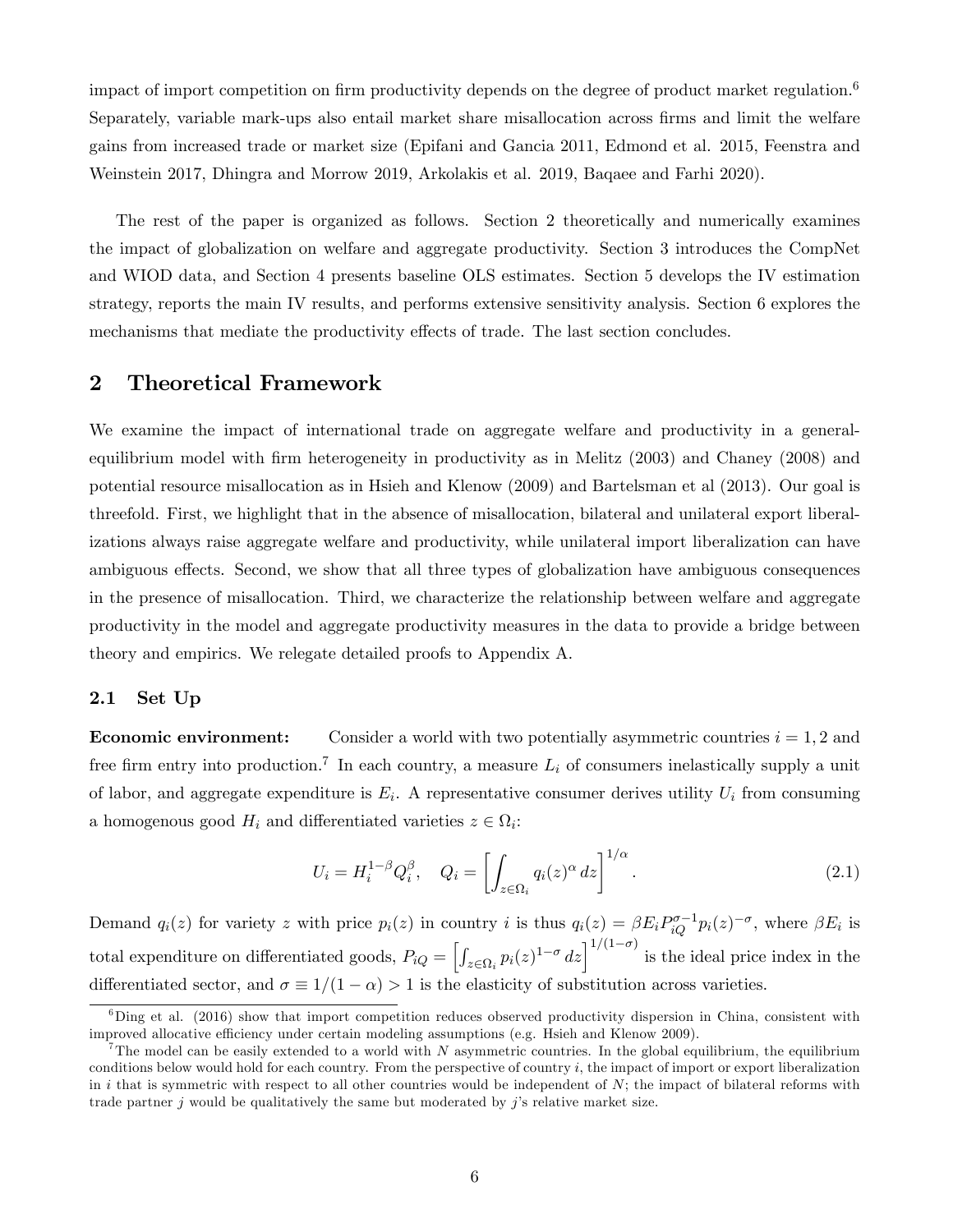The homogeneous good is freely tradeable and produced under CRS technology that converts one unit of labor into one unit of output. When  $\beta$  is sufficiently low, both countries produce the homogeneous good, such that it serves as the numeraire,  $P_{iH} = 1$ , and fixes wages to unity,  $w_i = 1$ . We will refer to this case simply as  $\beta$  < 1. When  $\beta = 1$  by contrast, only differentiated goods are consumed, and wages are endogenously determined in equilibrium. The aggregate consumer price index is thus  $P_i = P_{iQ}^{\beta}$ .

In each country, a continuum of monopolistically competitive firms produce horizontally differentiated varieties that they can sell at home and potentially export. Firms pay a sunk entry cost  $w_i f_i^E$  and, should they commence production, fixed operation costs  $w_i f_{ii}$  and constant marginal costs. Exporting from i to j requires fixed overhead costs  $w_i f_{ij}$  and iceberg trade costs such that  $\tau_{ij}$  units of a good need to be shipped for 1 unit to arrive, where  $\tau_{ii} = 1$  and  $\tau_{ij} > 1$  if  $i \neq j$ . We allow for  $\tau_{ij} \neq \tau_{ji}$ , and analyze symmetric and asymmetric reductions in  $\tau_{ij}$  to assess the impact of different trade reforms.

Firm productivity and resource misallocation: In the absence of misallocation, firms in country *i* draw productivity  $\varphi$  upon entry from a known Pareto distribution  $G_i(\varphi) = 1 - (\varphi_i^m/\varphi)^\theta$ , where  $\theta > \sigma - 1$  and  $\varphi_i^m > 0$ .<sup>8</sup> This fixes firms' constant marginal cost to  $w_i/\varphi$ . Under resource misallocation on the other hand, firms draw both productivity  $\varphi$  and distortion  $\eta$  from a known joint distribution  $H_i(\varphi, \eta)$ . Firms' marginal cost is now determined by their *distorted productivity*  $\varphi = \varphi \eta$  and equals  $w_i/\varphi = w_i/(\varphi \eta)^{9}$  For comparability with the case of no misallocation, we assume that  $\varphi$  is Pareto distributed with scale parameter  $\varphi_i^m$  $\binom{m}{i}$  and shape parameter  $\theta$ .

Conceptually,  $\eta$  captures any distortion that creates a wedge between the social marginal cost of an input bundle and the private marginal cost to the firm. Formally, this implies a firm-specific wedge in the first-order condition for profit maximization. Such a wedge may result from frictions in capital or labor markets or from generally weak contractual institutions that support inefficient practices like corruption and nepotism.<sup>10</sup> Distortions  $\eta$  will lead to deviations from the first-best allocation of productive resources across firms: If a firm can access "too much" labor "too cheaply", this would be equivalent to a subsidy of  $\eta > 1$ . Conversely, capacity constraints, hiring and firing costs would correspond to a tax of  $\eta < 1$ .

Modeling misallocation in this way has several appealing features. First, it permits a transparent comparison of Örm and economy-wide outcomes with and without misallocation. Under misallocation, firm selection, production and export activity depend on  $\varphi$  and  $\eta$  only through distorted productivity  $\varphi = \varphi \eta$ , while optimal resource allocation in the first best depends on  $\varphi$  alone. Thus two parameters regulate the degree of misallocation: the dispersion of the distortion draw,  $\sigma_{\eta}$ , and the correlation between the distortion and productivity draws,  $\rho(\varphi, \eta)$ .<sup>11</sup> Misallocation occurs if and only if  $\sigma_{\eta} > 0$ , but

<sup>&</sup>lt;sup>8</sup>The assumption of Pareto-distributed firm productivity is motivated by empirical evidence and theoretical tractability. We consider both Pareto and log-linear productivity distributions in the numerical exercise.

 $9$ Our propositions would continue to hold if firms instead used a composite input such as a Cobb-Douglas combination of labor, capital, and intermediate inputs. Firms receiving a subsidy  $\eta > 1$  would still acquire more input bundles and produce more than they otherwise would. Since  $\eta$  would not distort the composition of the input bundle, the distributions of Örm size and revenue across Örms within the sector would respond to trade shocks as in the baseline. If trade reforms differentially affect the cost of different inputs, this would likewise not induce differential responses across firms.

 $10$ Examples include the allocation of MFA export quota rights in China based on firms' state ownership and political connections, labor regulations that depend on firm size, and credit provision based on asymmetric creditor-borrower information, personal or political connections (e.g. Khandelwal et al 2013, Midrigan and Zhu 2014, Brandt et al 2013).

 $11$  For example, with imperfect credit markets, lenders may base loan decisions on a noisy signal of firm productivity, such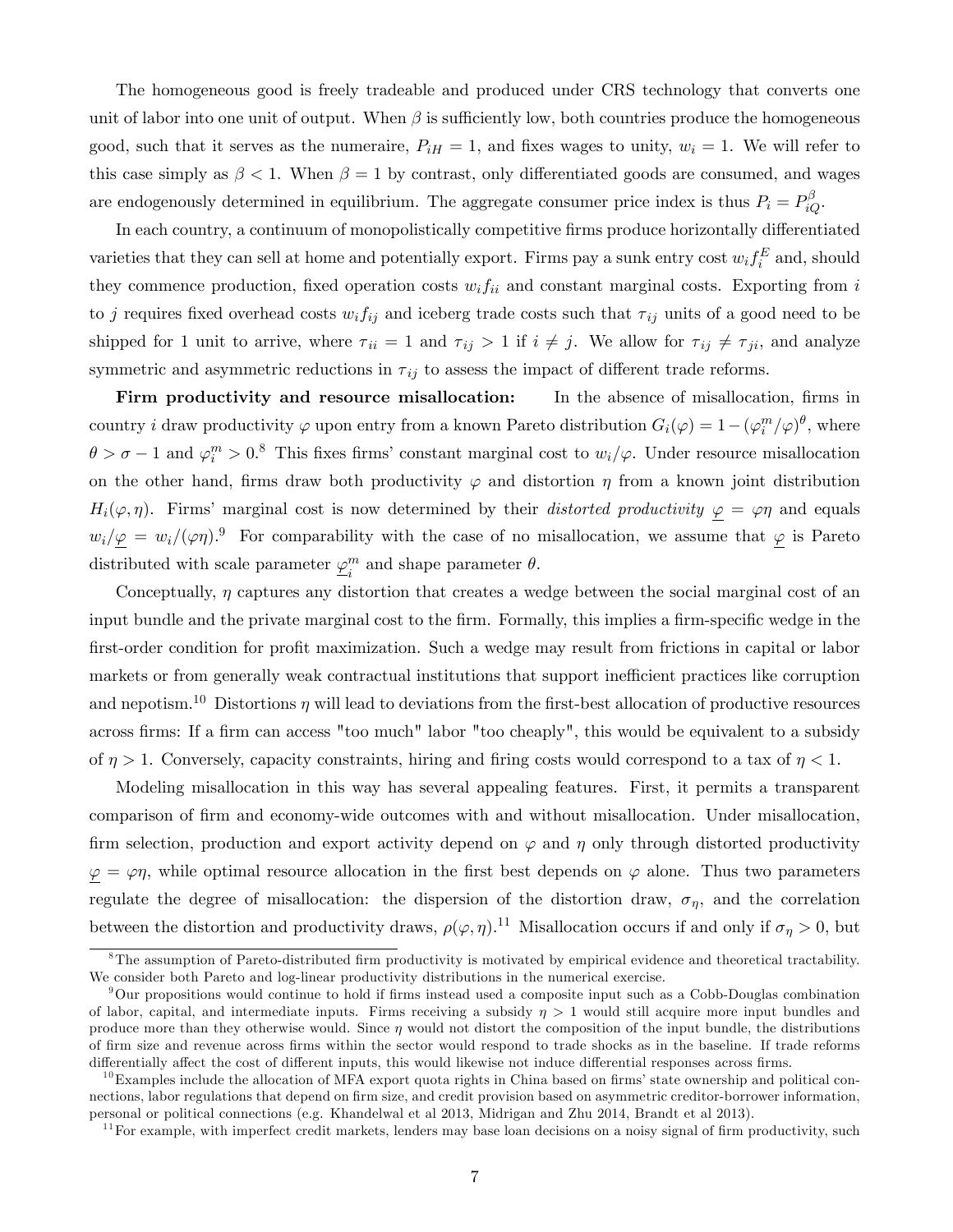its severity need not vary monotonically in the  $\sigma_{\eta} - \rho(\varphi, \eta)$  space.<sup>12</sup>

Second, introducing distortions on the input side is qualitatively isomorphic to allowing for distortions in output markets, such as firm-specific sales taxes.<sup>13</sup> Our theoretical formulation thus ensures tractability without loss of generality. In the empirical analysis, we correspondingly exploit different measures of broad institutional quality, capital and labor market frictions, and product market regulations.

Within the differentiated sector, misallocation stems from the inefficient allocation of production resources and consequently market shares across firms. Since CES preferences and monopolistic competition will imply a constant mark-up  $\mu = 1/\alpha > 1$ , there is no additional misallocation due to variable mark-ups across firms as in Dhingra and Morrow (2016). When  $\beta < 1$ , however, there will also be markup driven misallocation across sectors: Because perfectly competitive producers of the CRS homogeneous good do not charge a mark-up, the differentiated sector will be "too small".

### 2.2 Economy Equilibrium

Firm behavior: Producers choose their price  $p_{ij}(\varphi)$  and quantity  $q_{ij}(\varphi)$  to maximize profits  $\pi_{ij}(\varphi)$ separately in each market j. With no distortions, the optimal behavior of a firm with productivity  $\varphi$  is:

$$
\max_{p,q} \pi_{ij}(\varphi) = p_{ij}(\varphi)q_{ij}(\varphi) - w_i \tau_{ij} q_{ij}(\varphi) / \varphi - w_i f_{ij} \quad \text{s.t.} \quad q_{ij}(\varphi) = \beta E_j P_{jQ}^{\sigma-1} p_{ij}(\varphi)^{-\sigma} \quad (2.2)
$$

$$
p_{ij}(\varphi) = \frac{w_i \tau_{ij}}{\alpha \varphi}, \quad q_{ij}(\varphi) = \beta E_j P_{jQ}^{\sigma-1} \left(\frac{\alpha \varphi}{w_i \tau_{ij}}\right)^{\sigma}, \tag{2.3}
$$

$$
l_{ij}(\varphi) = f_{ij} + \frac{\tau_{ij}q_{ij}(\varphi)}{\varphi}, \quad c_{ij}(\varphi) = w_i \left( f_{ij} + \frac{\tau_{ij}q_{ij}(\varphi)}{\varphi} \right), \tag{2.4}
$$

$$
r_{ij}(\varphi) = \beta E_j \left( \frac{\alpha P_{jQ} \varphi}{w_i \tau_{ij}} \right)^{\sigma - 1}, \quad \pi_{ij}(\varphi) = \frac{r_{ij}(\varphi)}{\sigma} - w_i f_{ij}.
$$
 (2.5)

where  $l_{ij}(\varphi)$ ,  $c_{ij}(\varphi)$  and  $r_{ij}(\varphi)$  are the employment, costs and revenues associated with sales in j.

Since profits are monotonically increasing in productivity, firms in country  $i$  sell in market  $j$  only if their productivity exceeds threshold  $\varphi_{ij}^*$ . The domestic and export cut-offs are implicitly defined by:

$$
r_{ii}(\varphi_{ii}^*) = \sigma w_i f_{ii}, \qquad r_{ij}(\varphi_{ij}^*) = \sigma w_i f_{ij}.
$$
\n
$$
(2.6)
$$

Upon entry, firms commence production if their productivity is above  $\varphi_{ii}^*$ , and exit otherwise. We assume as standard that the parameter space guarantees selection into exporting,  $\varphi_{ij}^* > \varphi_{ii}^*$ , for any  $\tau_{ij} > 1$ .

In the case of misallocation, the profit-maximization problem of a firm with distorted productivity

that  $0 < \rho(\varphi, \eta) < 1$ . Alternatively, if more productive firms optimally hire more skilled workers, labor market frictions may be especially costly in the specialized market for skilled workers, such that  $\rho(\varphi, \eta) < 0$ .

<sup>&</sup>lt;sup>12</sup>We consider numerical simulations for the case of joint log-normal distribution  $G_i(\varphi, \eta)$ , which is fully characterized by  $\rho(\varphi, \eta)$  < 1 and  $\sigma_{\eta}$ . Higher-order moments may also matter under alternative distributional assumptions.

<sup>&</sup>lt;sup>13</sup>For example, one can specify the distortion on the revenue side such that firm profits equal  $\pi_{ij}(\varphi, \eta) = \eta p_{ij} q_{ij} - w_i l_{ij}$ . While profits will now be proportional to  $\varphi\eta^{1/\alpha}$  instead of  $\varphi\eta$ , and firm selection along the extensive margin will be adjusted accordingly, the main intuitions and results in the baseline model with input distortions will remain valid.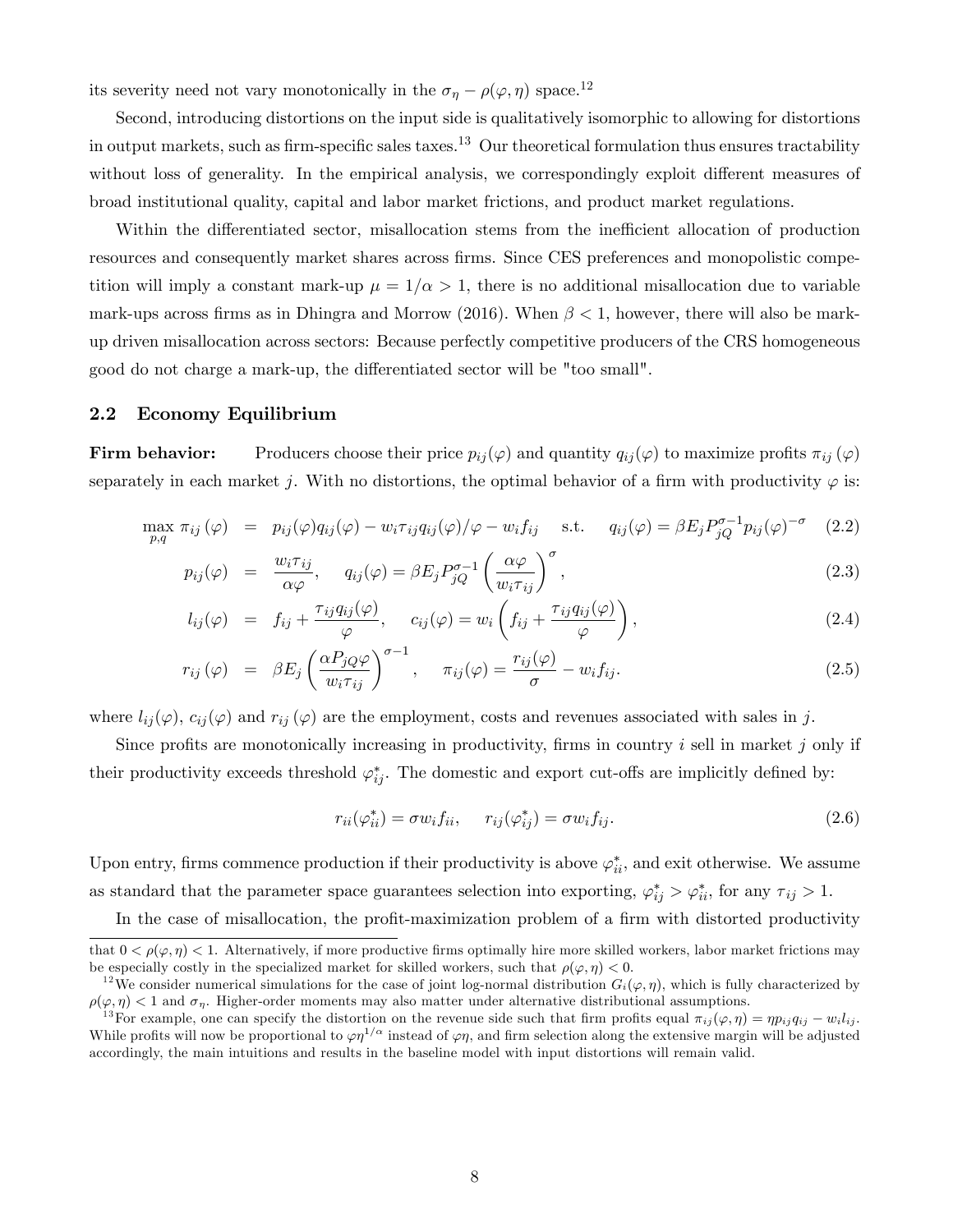$\varphi = \varphi \eta$  generates the following second-best outcomes:

$$
\max_{p,q} \pi_{ij}(\varphi,\eta) = p_{ij}(\varphi,\eta)q_{ij}(\varphi,\eta) - w_i\tau_{ij}q_{ij}(\varphi,\eta)/\varphi\eta - w_i f_{ij} \quad \text{s.t.} \quad q_{ij}(\varphi,\eta) = \beta E_j P_{jQ}^{\sigma-1} p_{ij}(\varphi,\eta)^{-\sigma}
$$
\n(2.7)

$$
p_{ij}(\varphi,\eta) = \frac{w_i \tau_{ij}}{\alpha \varphi \eta}, \quad q_{ij}(\varphi,\eta) = \beta E_j P_{jQ}^{\sigma-1} \left(\frac{\alpha \varphi \eta}{w_i \tau_{ij}}\right)^{\sigma}, \tag{2.8}
$$

$$
l_{ij}(\varphi,\eta) = f_{ij} + \frac{\tau_{ij}q_{ij}(\varphi,\eta)}{\varphi}, \quad c_{ij}(\varphi,\eta) = w_i \left( f_{ij} + \frac{\tau_{ij}q_{ij}(\varphi,\eta)}{\varphi\eta} \right), \tag{2.9}
$$

$$
r_{ij}(\varphi,\eta) = \beta E_j \left(\frac{\alpha P_{jQ}\varphi\eta}{w_i \tau_{ij}}\right)^{\sigma-1}, \quad \pi_{ij}(\varphi,\eta) = \frac{r_{ij}(\varphi,\eta)}{\sigma} - w_i f_{ij}.
$$
 (2.10)

While it would be socially optimal to allocate input factors and output sales based on true firm productivity  $\varphi$ , in the market equilibrium this allocation is instead pinned down by distorted productivity  $\underline{\varphi}$ . Along the intensive margin, firms with low (high) distortions  $\eta$  produce and earn less (more) than in the first best, and set higher (lower) prices than efficient. Along the extensive margin, a highly productive firm might be forced to exit if it faces prohibitively high taxes, while a less productive firm might be able to operate or export if it benefits from especially high subsidies. Firms thus sell in the domestic and foreign market if their distorted productivity exceeds cut-offs  $\varphi_{ii}^*$  and  $\varphi_{ij}^*$ , respectively:

$$
r_{ii}(\underline{\varphi}_{ii}^*) = \sigma w_i f_{ii}, \qquad r_{ij}(\underline{\varphi}_{ij}^*) = \sigma w_i f_{ij}.
$$
\n
$$
(2.11)
$$

**General equilibrium:** The general equilibrium is characterized by conditions that ensure free entry, labor market clearing, income-expenditure balance, and trade balance in each country.

Consider first the case of no misallocation. With free entry, ex-ante expected profits must be zero:

$$
\sum_{j} \mathbf{E}_{i} \left[ \pi_{ij}(\varphi) \mathbf{I}(\varphi \geq \varphi_{ij}^{*}) \right] = w_{i} f_{i}^{E}, \qquad (2.12)
$$

where  $\mathbf{E}_i[\cdot]$  is the expectation operator and  $\mathbf{I}(\cdot)$  is the indicator function.<sup>14</sup>

A key implication of the free-entry condition is that the productivity cut-offs in country  $i$  for production and exporting must always move in opposite directions following trade reforms that affect  $\tau_{ij}$  or  $\tau_{ji}$ . Intuitively, any force that lowers  $\varphi_{ij}^*$  tends to increase expected export profits conditional on production. For free entry to continue to hold,  $\varphi_{ii}^*$  must therefore rise, such that the probability of survival conditional on entry falls and overall expected profits from entry remain unchanged.

Let  $L_{iH}$  and  $L_{iQ}$  denote respectively total labor employed in the homogeneous and differentiated sectors. Labor market clearing in country *i* requires:

$$
L_i = L_{iH} + L_{iQ} = L_{iH} + M_i f_i^E + \sum_j M_i \mathbf{E}_i \left[ l_{ij}(\varphi) \mathbf{I}(\varphi \ge \varphi_{ij}^*) \right], \tag{2.13}
$$

where  $M_i$  is the mass of entering firms in the differentiated sector. When  $\beta < 1$ , we restrict the parameter space to ensure  $L_{iH} > 0$ , such that the wage is determined by productivity in the homogenous-good sector. When  $\beta = 1$  and  $L_{iH} = 0$ , by contrast, wages are flexible and determined by  $L_i = L_{iQ}$ .

$$
^{14}\text{The expanded version of equation (2.12) is }f_{ii}\int_{\varphi_{ii}^*}^{\infty}\left[\left(\frac{\varphi}{\varphi_{ii}^*}\right)^{\sigma-1}-1\right]dG_i(\varphi)+f_{ij}\int_{\varphi_{ij}^*}^{\infty}\left[\left(\frac{\varphi}{\varphi_{ij}^*}\right)^{\sigma-1}-1\right]dG_i(\varphi)=f_i^E.
$$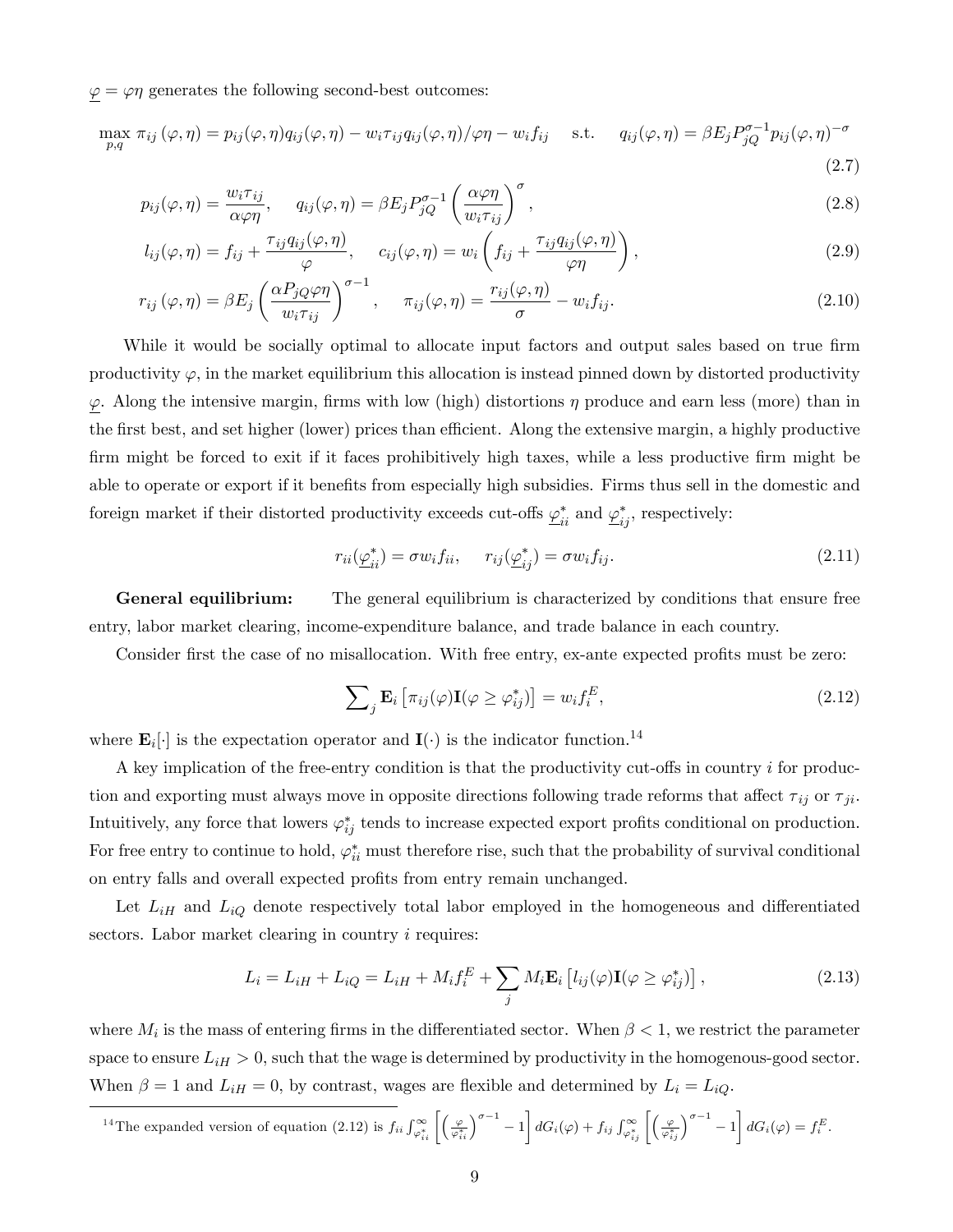In equilibrium, aggregate income must equal aggregate expenditure. With free entry, aggregate corporate profits net of entry costs are 0, such that total income corresponds to the total wage bill. Consumers' utility maximization implies the following income-expenditure balance: $15$ 

$$
\beta w_j L_j = \beta E_j = \sum_i M_i \mathbf{E}_i \left[ r_{ij}(\varphi) \mathbf{I}(\varphi \ge \varphi_{ij}^*) \right]. \tag{2.14}
$$

Consider next the case of misallocation. The free entry and labor market clearing conditions are analogous to those above after replacing productivity  $\varphi$  with distorted productivity  $\varphi = \varphi \eta$ . The income-expenditure balance, however, has to be amended. While firm  $(\varphi, \eta)$  incurs production costs  $c_{ij}(\varphi, \eta) = w_i \left(f_{ij} + \frac{\tau_{ij} q_{ij}(\varphi, \eta)}{\varphi \eta}\right)$ , the payment received by workers is  $c'_{ij}(\varphi, \eta) = w_i \left(f_{ij} + \frac{\tau_{ij} q_{ij}(\varphi, \eta)}{\varphi}\right)$  $\varphi$  . The gap  $c'_{ij}(\varphi, \eta) - c_{ij}(\varphi, \eta)$  is the social cost of distortionary firm-specific taxes or subsidies, which we assume are covered through lump-sum taxation  $T_i$  of consumers in i. When a firm is subsidized and  $c_{ij}(\varphi, \eta) < c'_{ij}(\varphi, \eta)$  for example, it pays its employees less than what it would have without the subsidy, and consumers pay the difference. The new equilibrium conditions become:

$$
\sum_{j} \mathbf{E}_{i} \left[ \pi_{ij}(\varphi, \eta) \mathbf{I}(\varphi \eta \ge \underline{\varphi}_{ij}^{*}) \right] = w_{i} f_{i}^{E}, \qquad (2.15)
$$

$$
L_i = L_{iH} + L_{iQ} = L_{iH} + M_i f_i^E + \sum_j M_i \mathbf{E}_i \left[ l_{ij}(\varphi, \eta) \mathbf{I}(\varphi \eta \ge \underline{\varphi}_{ij}^*) \right], \quad (2.16)
$$

$$
\beta(w_j L_j - T_j) = \beta E_j = \sum_i M_i \mathbf{E}_i \left[ r_{ij}(\varphi, \eta) \mathbf{I}(\varphi \eta \ge \underline{\varphi}_{ij}^*) \right], \tag{2.17}
$$

$$
T_i = \sum_j M_i \mathbf{E}_i \left[ [c'_{ij}(\varphi, \eta) - c_{ij}(\varphi, \eta)] \mathbf{I}(\varphi \eta \ge \underline{\varphi}_{ij}^*) \right]. \tag{2.18}
$$

Welfare: Welfare in country i is given by real consumption per capita and can be expressed as:

$$
W_i = \begin{cases} (1 - \beta)^{1 - \beta} \beta^{\beta} \frac{w_i}{P_i} \chi_i & \text{if } \beta < 1 \\ \frac{w_i}{P_i} \chi_i & \text{if } \beta = 1 \end{cases} \text{ where } \chi_i = \frac{E_i}{w_i L_i} = \frac{w_i L_i - T_i}{w_i L_i}. \tag{2.19}
$$

Welfare is thus proportional to the real wage,  $w_i/P_i$ , and the ratio of disposable income to gross income,  $\chi_i$ . In the absence of misallocation, all income accrues to worker-consumers, such that  $E_i = w_i L_i$  and  $\chi_i = 1$ . In the presence of misallocation, by contrast, some income is not available to consumers due to the tax burden of distortions, such that  $E_i = w_i L_i - T_i$  and  $\chi_i < 1$ ; albeit less realistic, it is in principle possible that  $\chi_i > 1$ . Misallocation also affects the price index  $P_i$  through distortions to firm selection on the extensive margin and to Örm prices and market shares on the intensive margin.

One can show that the real wage, and therefore also welfare, is a function of two equilibrium outcomes: the (distorted) productivity cut-off for production,  $\varphi_{ii}^*$  or  $\underline{\varphi}_{ii}^*$ , and the share of disposable income,  $\chi_i$ <sup>16</sup>

$$
W_i \propto \left\{ \begin{array}{ll} \left(\frac{L_i}{\sigma f_{ii}}\right)^{\frac{\beta}{\sigma-1}} (\varphi_{ii}^*)^{\beta} & \text{without misallocation} \\ \left(\frac{L_i}{\sigma f_{ii}}\right)^{\frac{\beta}{\sigma-1}} (\chi_i)^{\frac{\beta+\sigma-1}{\sigma-1}} (\underline{\varphi}_{ii}^*)^{\beta} & \text{with misallocation} \end{array} \right\}.
$$
 (2.20)

<sup>15</sup>When  $\beta = 1$ , general equilibrium requires an additional condition for balanced trade in the differentiated-good sector that links productivity thresholds and wages across countries:  $\sum_i M_i \mathbf{E} [r_{ik}(\varphi) \mathbf{I}(\varphi \geq \varphi_{ik}^*)] = \sum_j M_j \mathbf{E} [r_{kj}(\varphi) \mathbf{I}(\varphi \geq \varphi_{kj}^*)].$ <sup>16</sup>The exact expressions for  $W_i$  include an additional constant term:  $\alpha$  when  $\beta = 1$  and  $(1 - \beta)^{1-\beta} \beta^{\beta} \alpha^{\beta}$  when  $\beta < 1$ .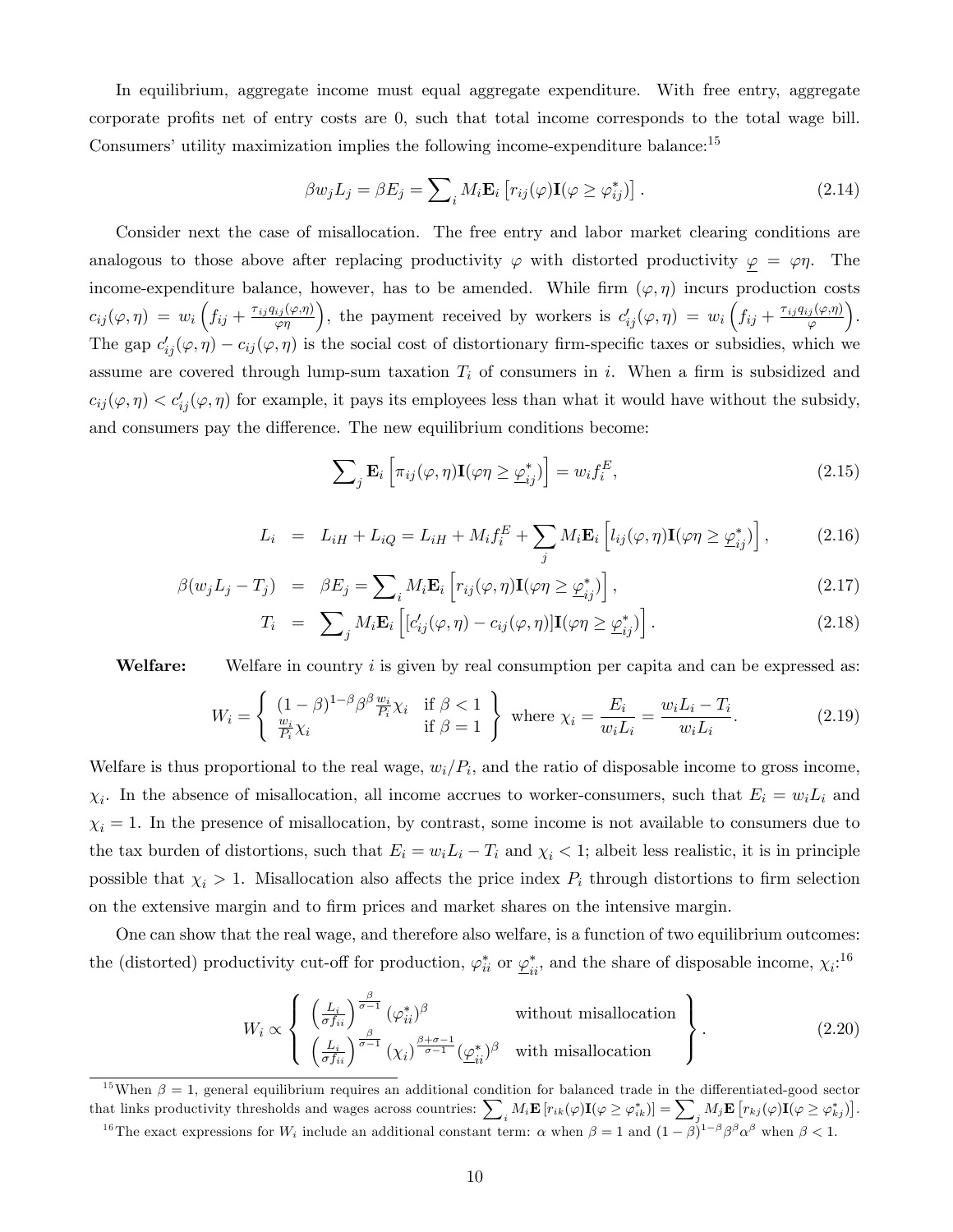**Lemma 1** Without misallocation, welfare increases with the domestic productivity cut-off,  $\frac{dW_i}{d\varphi_{ii}^*} > 0$ . With misallocation, welfare increases with the distorted domestic productivity cut-off (holding  $\chi_i$  fixed),  $\frac{\partial W_i}{\partial \varphi^*_{ii}}>0$ , and with the share of disposable income in gross income (holding  $\varphi^*_{ii}$  fixed),  $\frac{\partial W_i}{\partial \chi_i}>0$ .

With efficient resource allocation, a higher productivity cut-off  $\varphi_{ii}^*$  implies a shift in economic activity towards more productive firms, which tends to lower the aggregate price index and increase consumers' real income. With misallocation, distortions affect welfare through the reduction in disposable income  $\chi_i$ and through the sub-optimal selection and size of active firms based on distorted productivity  $\varphi$  rather than true productivity  $\varphi$ . One direct implication of Lemma 1 is that welfare is proportional to the domestic productivity cut-off if and only if there are no allocative frictions. Another implication is that the welfare impact of trade liberalization depends on how a reduction in  $\tau_{ij}$  affects  $\varphi_{ii}^*, \varphi_{ii}^*$ , and  $\chi_i$ .

Note that in the two-sector general equilibrium, welfare reflects both distortion-driven misallocation across firms within the differentiated sector and markup-driven misallocation across sectors, both of which are reflected in the economy-wide price index  $P_i$ . One cannot analytically decompose these two sources of misallocation, and their relative contribution is state-dependent.<sup>17</sup>

#### 2.3 From Theory to Empirics

A key challenge in evaluating the gains from trade is that productivity and welfare are not directly observable. Here we characterize the mapping between these theoretical objects and their empirical counterparts. We focus on firm and aggregate productivity in the differentiated sector, which are the objects of interest in both the single- and two-sector models.

Theoretical vs. measured firm productivity: The theoretical concept of firm productivity is quantity-based, while empirical measures are generally revenue-based. For our purposes, real value added per worker is a valid proxy for effective firm productivity inclusive of any distortions.

Without misallocation, observed value added and employment correspond respectively to total firm revenues,  $r_i(\varphi) = \sum_j r_{ij}(\varphi) \mathbf{I}(\varphi \geq \varphi_{ij}^*)$ , and total labor hired,  $l_i(\varphi) = \sum_j l_{ij}(\varphi) \mathbf{I}(\varphi \geq \varphi_{ij}^*)$ . Denoting labor used towards fixed costs as  $f_i(\varphi) = \sum_j f_{ij} \mathbf{I}(\varphi \geq \varphi_{ij}^*)$  and normalizing by the price index in the differentiated industry  $P_{iQ} = P_i^{1/\beta}$  $\Phi_i^{1/\rho}$ , real value added per worker  $\Phi_i(\varphi)$  is:

$$
\Phi_i(\varphi) = \frac{r_i(\varphi)}{P_{iQ}l_i(\varphi)} = \frac{w_i}{\alpha P_i^{1/\beta}} \left[ 1 - \frac{f_i(\varphi)}{l_i(\varphi)} \right].
$$
\n(2.21)

One can show that without distortions, real value added per worker increases monotonically with theoretical firm productivity conditional on export status,  $\Phi'_i(\varphi|\varphi \leq \varphi^*_{ij}) > 0$  and  $\Phi'_i(\varphi|\varphi \geq \varphi^*_{ij}) > 0$ .<sup>18</sup>

 $17$ Of interest may be the impact of trade on aggregate welfare and productivity when there are distortions in the differentiated sector but a benevolent government can always neutralize the mark-up driven cross-sector misallocation. In theory, this would present a complex dynamic problem and require state-dependent adjustment of the labor allocation across sectors that is endogenous to trade reforms and that may violate labor market clearing. In practice, this would necessitate complete information on policy makers' part and highly effective policy levers. We leave these questions to future work.

<sup>&</sup>lt;sup>18</sup>Sales-to-variable employment,  $r_i(\varphi)/[l_i(\varphi) - f_i(\varphi)]$ , is invariant across firms because of constant mark-ups, but sales-tototal employment,  $r_i(\varphi)/l_i(\varphi)$ , rises with  $\varphi$  because of economies of scale. Note the measured productivity of firm  $\varphi$  should it not export exceeds its measured productivity should it export,  $r_{ii}(\varphi)/l_{ii}(\varphi) > r_i(\varphi)/l_i(\varphi)$ . This is due to a downward shift in  $\Phi_i(\varphi)$  at the export productivity cut-off, as firms incur trade costs and  $r_{ii}(\varphi_{ij}^*)/l_{ii}(\varphi_{ij}^*) > r_{ij}(\varphi_{ij}^*)/l_{ij}(\varphi_{ij}^*)$ .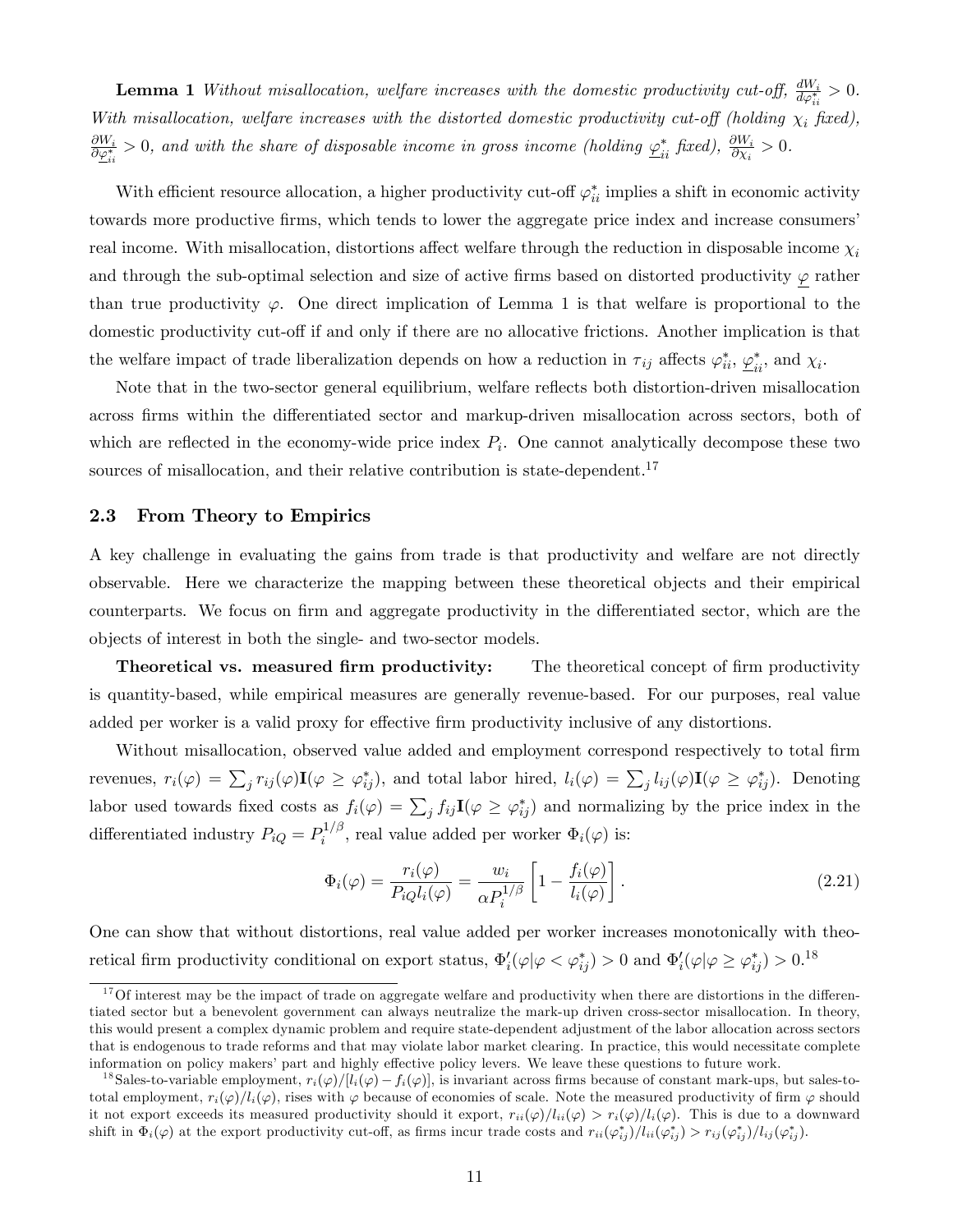In the case of misallocation, real value added per worker reflects firms' effective productive capacity given distortions, and can thus be labeled  $\underline{\Phi}_i(\varphi, \eta)$ . It is now monotonic in theoretical distorted productivity conditional on export status,  $\underline{\Phi}_i'(\varphi\eta|\varphi\eta < \underline{\varphi}_{ij}^*) > 0$  and  $\underline{\Phi}_i'(\varphi\eta|\varphi\eta \ge \underline{\varphi}_{ij}^*) > 0$ .<sup>19</sup>

$$
\underline{\Phi}_i(\varphi, \eta) = \frac{r_i(\varphi, \eta)}{P_i Q_i(\varphi, \eta)} = \frac{w_i}{\alpha P_i^{1/\beta} \eta} \left[ 1 - \frac{f_i(\varphi, \eta)}{l_i(\varphi, \eta)} \right]. \tag{2.22}
$$

Measured aggregate productivity and OP decomposition: Let measured aggregate productivity,  $\tilde{\Phi}_i$ , be the weighted average of measured firm productivity. Without distortions,  $\tilde{\Phi}_i$  is:

$$
\tilde{\Phi}_i \equiv \int_{\varphi_{ii}^*}^{\infty} \theta_i(\varphi) \Phi_i(\varphi) \frac{dG_i(\varphi)}{1 - G_i(\varphi_{ii}^*)},\tag{2.23}
$$

where  $\theta_i(\varphi) \equiv l_i(\varphi) / \left[ \int_{\varphi_{ii}^*}^{\infty} l_i(\varphi) \frac{dG_i(\varphi)}{1 - G_i(\varphi_i^*)} \right]$  $1-G_i(\varphi_{ii}^*)$ is firm  $\varphi$ 's share of aggregate employment.<sup>20</sup> This will correspond exactly to employment-weighted average real value added per worker across firms in our CompNet data. Of note, the choice of employment shares as firm weights ensures that  $\tilde{\Phi}_i$  equal the ratio of aggregate revenue to aggregate employment in the differentiated sector adjusted by the sectoral price index; this in turn parallels how statistical agencies measure aggregate labor productivity with real GDP per worker deflated by sector price indices.

As an accounting identity, measured aggregate productivity,  $\tilde{\Phi}_i$ , can be decomposed into the measured unweighted average productivity across firms,  $\Phi_i$ , and the measured covariance of firms' productivity and share of economic activity,  $\ddot{\Phi}_i$ , known as the OP gap (Olley and Pakes, 1996):

$$
\tilde{\Phi}_i = \overline{\Phi}_i + \ddot{\Phi}_i = \int_{\varphi_{ii}^*}^{\infty} \Phi_i(\varphi) \frac{dG_i(\varphi)}{1 - G_i(\varphi_{ii}^*)} + \int_{\varphi_{ii}^*}^{\infty} \left[ \Phi_i(\varphi) - \overline{\Phi}_i \right] \left[ \theta_i(\varphi) - \overline{\theta}_i \right] \frac{dG_i(\varphi)}{1 - G_i(\varphi_{ii}^*)}. \tag{2.24}
$$

The OP decomposition reveals how adjustments across and within firms shape aggregate measured productivity. Changes in  $\overline{\Phi}_i$  reflect two effects of firm selection: exit/entry into production modifies the set of active firms, and exit/entry into production or exporting impacts measured firm productivity. Changes in  $\ddot{\Phi}_i$  indicate reallocation of activity across firms with different productivity levels through changes in their share of production resources and implicitly sales. The OP decomposition remains valid in the case of misallocation, when  $\underline{\varphi}$ ,  $\underline{\varphi}^*_{ii}$ ,  $\underline{\Phi}_i(\varphi, \eta)$ , and  $H_i(\varphi, \eta)$  replace  $\varphi$ ,  $\varphi^*_{ii}$ ,  $\underline{\Phi}_i(\varphi)$ , and  $G_i(\varphi)$  in (2.24).

Welfare vs. measured aggregate productivity: From a policy perspective, welfare and domestic aggregate productivity matter for different objectives: The former captures consumer utility at a point in time, while the latter indicates a countryís productive capacity, improvements in which drive growth over time. However, these two objects can differ, even under allocative efficiency: Welfare in country i depends on the price index  $P_i$  faced by consumers in i, which reflects the prices of all varieties sold in *i*. Intuitively,  $W_i$  is related to the weighted average productivity of all domestic and foreign firms supplying i, using their activity in i as weights. By contrast,  $\tilde{\Phi}_i$  is the weighted average productivity of domestic firms, using their total employment as weights. This distinction is irrelevant in special cases,

<sup>&</sup>lt;sup>19</sup>Note  $\Phi_i(\varphi)$  and  $\underline{\Phi}_i(\varphi, \eta)$  depend on the real wage, and implicitly on the (distorted) productivity thresholds.

<sup>&</sup>lt;sup>20</sup>In our CompNet data, the firm weights are defined such that they sum to 1 across firms. Here,  $\theta_i(\varphi)$  is defined such that it averages 1 across firms and the residual in the OP decomposition is the covariance of  $\Phi_i(\varphi)$  and  $\theta_i(\varphi)$ .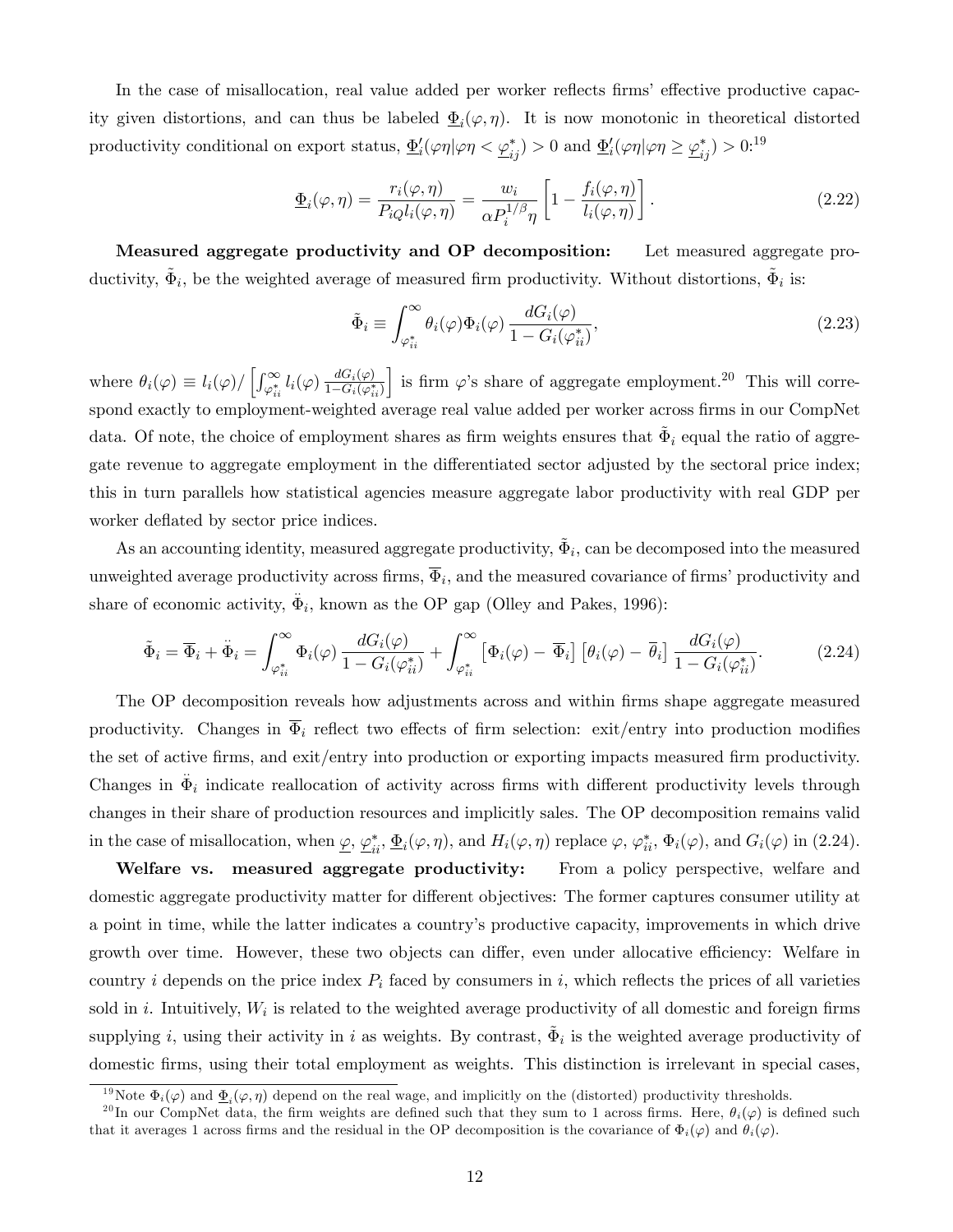such as symmetric countries and bilateral trade costs, when the measure, productivity, prices and market shares of firms exporting from i to j are identical to those of firms exporting from j to  $i$ .<sup>21</sup>

One can express measured aggregate productivity as a function of the real wage,  $w_i/P_i$ , and the size-weighted average distortion across firms,  $\tilde{\eta}_i$ , where  $\eta \equiv 1$  and  $\tilde{\eta}_i = 1$  without misallocation:

$$
\tilde{\Phi}_{i} = \begin{cases}\n\frac{\sigma \theta}{\sigma \theta - (\sigma - 1)} \frac{w_{i}}{P_{i}^{1/\beta}} & \text{without misallocation} \\
\frac{\sigma \theta}{(\sigma - 1) \theta \tilde{\eta}_{i} + \theta - (\sigma - 1)} \frac{w_{i}}{P_{i}^{1/\beta}} & \text{with misallocation} \\
\text{where } \tilde{\eta}_{i} = \frac{\sum_{j} \mathbf{E}_{i} \left[ \eta r_{ij}(\varphi, \eta) \mathbf{I}(\varphi \eta \geq \underline{\varphi}_{ij}^{*}) \right]}{\sum_{j} \mathbf{E}_{i} \left[ r_{ij}(\varphi, \eta) \mathbf{I}(\varphi \eta \geq \underline{\varphi}_{ij}^{*}) \right]}.\n\end{cases}
$$
\n(2.25)

Together, equations (2.19), (2.20) and (2.25) imply that shocks that move the (distorted) productivity cut-offs for production and exporting will shift  $\tilde{\Phi}_i$  through their effect on the equilibrium wage  $w_i$  (if  $\beta = 1$ , the aggregate price index  $P_i$ , and the average distortion  $\tilde{\eta}_i$ . In particular:

Lemma 2 Without misallocation, measured aggregate productivity increases with the domestic productivity cut-off,  $\frac{d\tilde{\Phi}_i}{d\varphi_{ii}^*} > 0$ . With misallocation, this relationship becomes ambiguous,  $\frac{d\tilde{\Phi}_i}{d\underline{\varphi}_{ii}^*} \geq 0$ .

Lemmas 1 and 2 imply that measured aggregate productivity can be a sufficient statistic for welfare only without misallocation.<sup>22</sup> With misallocation,  $W_i$  and  $\tilde{\Phi}_i$  are not closed-form functions of the misallocation parameters, and we therefore simulate the model using standard parameters from the literature (see Section 2.5) to numerically explore their relationship. We assume productivity and distortions are joint log-normal with  $\mu_{\varphi} = \mu_{\eta} = 1$ ,  $\sigma_{\varphi} = 1$ , and vary the levels of distortion dispersion  $\sigma_{\eta} \in [0, 0.5]$  and productivity-distortion correlation  $\rho(\varphi, \eta) \in [-0.4, 0.4]$ .

Figure 1A shows that welfare peaks at  $\sigma_{\eta} = \rho(\varphi, \eta) = 0$  and falls as the distortion dispersion widens for the given  $\rho(\varphi, \eta)$ . At low levels of  $\sigma_{\eta}$ ,  $W_i$  rises as the distortion and productivity draws become more positively correlated, but the opposite holds at sufficiently high levels of  $\sigma_{\eta}$ . While measured aggregate productivity behaves similarly under this parametrization in Figure 1B,  $W_i$  and  $\tilde{\Phi}_i$  need not comove under alternative assumptions (unreported). For completeness, Figure 1C plots measured average productivity  $\overline{\Phi}_i$  against the misallocation parameters.

OP covariance vs. misallocation: The OP covariance is related to allocative efficiency in that  $\ddot{\Phi}_i > 0$  in a frictionless economy (when both  $\Phi_i(\varphi)$  and  $\theta_i(\varphi)$  conditionally increase in  $\varphi$ ) but  $\ddot{\Phi}_i \geq 0$  in the presence of distortions.<sup>23</sup> However, one cannot interpret a rise in  $\ddot{\Phi}_i$  as an improvement in allocative efficiency, because the optimal allocation of resources across firms is generally state-dependent and reliant on the economic environment (i.e. demand structure, cost structure, market structure, productivity

<sup>&</sup>lt;sup>21</sup>Also, since  $\Phi_i(\varphi)$  is monotonic in  $\varphi$  only conditional on export status,  $\tilde{\Phi}_i$  need not be monotonic in  $\tilde{\varphi}_i$ .

<sup>&</sup>lt;sup>22</sup> With free entry,  $\tilde{\Phi}_i$  depends on the endogenous mass of firms,  $M_i$ . With no misallocation,  $M_i$  is a constant determined by model parameters when productivity is Pareto distributed. The Pareto assumption is sufficient but not necessary for  $\tilde{\Phi}_i$ to be monotonic in  $W_i$ ; numerical simulations indicate that  $W_i$  and  $\tilde{\Phi}_i$  move in the same direction under other productivity distributions and reasonable parameter values from the literature. With misallocation, the Pareto assumption for distorted productivity gives tractability but no longer guarantees monotonicity.

<sup>&</sup>lt;sup>23</sup>A sufficient condition for  $\ddot{\Phi}_i > 0$  in the frictionless economy is that the average revenue productivity of exporters is higher than the average revenue productivity of non-exporters, in line with prior evidence in the literature.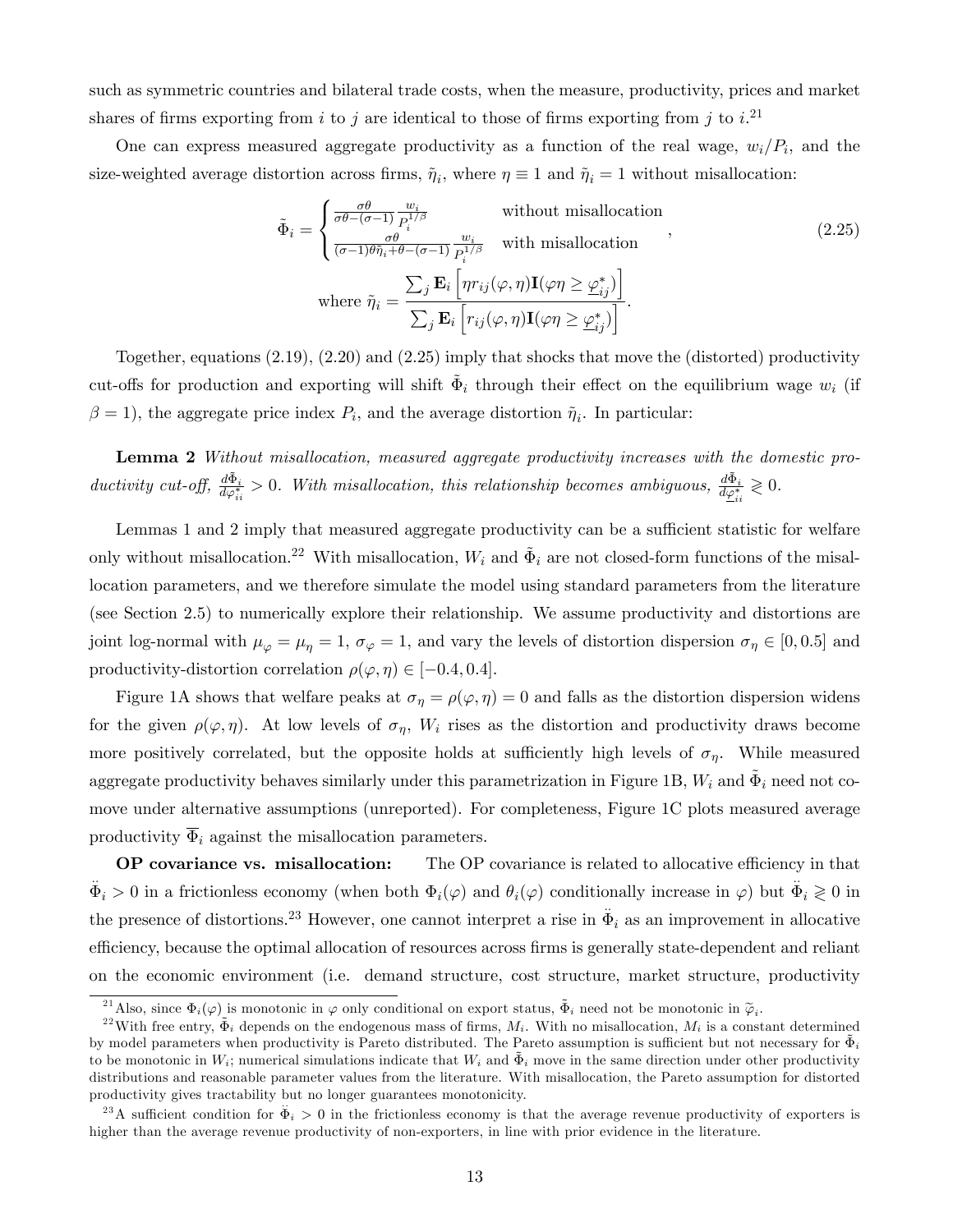distribution). Even if the optimal covariance  $\ddot{\Phi}_i^*$  were known, both values below and above it would indicate deviations from the first best. Moreover, the absolute difference  $|\ddot{\Phi}_i^* \ddot{\Phi}_i|$  need not be proportional to or even monotonic in the degree of misallocation and the welfare loss associated with it.

Figure 1D illustrates that the OP covariance can indeed be negative, zero or positive at different points in the  $\sigma_{\eta} - \rho(\varphi, \eta)$  space. Given  $\rho(\varphi, \eta)$ , higher distortion dispersion is associated with lower  $\Phi_i$ , consistent with more productive firms becoming sub-optimally smaller. Given  $\sigma_{\eta}$ , higher  $\rho(\varphi, \eta)$ tends to imply lower  $\ddot{\Phi}_i$ ; although productive firms get inefficiently large, this counterintuitive pattern reflects distortion-induced measurement error in  $\underline{\Phi}_i(\varphi,\eta)$ . This measurement error also explains why  $\ddot{\Phi}_i$ does not peak at  $\rho(\varphi, \eta) = 0$  if  $\sigma_{\eta} > 0$ , when misallocation would intuitively be lowest. Alternative parameterizations can also produce non-monotonic patterns for  $\ddot{\Phi}_i$  in  $\sigma_{\eta}$  and  $\rho(\varphi, \eta)$ .

Inspecting Figures 1A and 1D, the comparative statics for  $W_i$  and  $\Phi_i$  are not perfectly aligned, reinforcing the conclusion that  $\ddot{\Phi}_i$  does not fully capture the welfare cost of misallocation.<sup>24</sup> One can therefore not unambiguously interpret a rise (fall) in  $\ddot{\Phi}_i$  in response to an exogenous shock as an improvement  $(\text{detection})$  in allocative efficiency.

In sum, we are not able to develop a model-based index of misallocation that would be observable in the data and that would allow one to decompose measured aggregate productivity into potential productivity and distortions. However, this is also not the goal of our exercise: We are interested in the impact of globalization on effective aggregate productivity inclusive of any distortions. As we show below, our theoretical framework allows to predict and contrast this impact in environments with and without misallocation. Indeed, the combined effect of trade shocks on the three OP productivity terms can reveal the presence of misallocation.

### 2.4 Trade Liberalization

We can now examine the impact of trade liberalization on welfare  $W_i$  and measured aggregate productivity  $\tilde{\Phi}_i$ , average productivity  $\overline{\Phi}_i$ , and productivity covariance  $\ddot{\Phi}_i$ . We consider three forms of trade liberalization: symmetric bilateral reduction in variable trade costs  $\tau_{ij}$  and  $\tau_{ji}$ , unilateral reduction in export costs  $\tau_{ij}$ , and unilateral reduction in import costs  $\tau_{ji}$ .

### 2.4.1 Efficient allocation

In the case of efficient resource allocation, firms respond to trade reforms based on their productivity.

Consider first export liberalization. A fall in  $\tau_{ij}$  creates more export opportunities for firms in  $i$ , as they can charge lower prices in  $j$  and benefit from higher export demand. This decreases the productivity cut-off for exporting  $\varphi_{ij}^*$ , more firms commence exporting, and continuing exporters expand sales abroad. For free entry in  $i$  to continue to hold, expected profits from domestic sales must fall, and the productivity threshold for survival,  $\varphi_{ii}^*$ , rises. This effect is amplified when wages can flexibly adjust,

<sup>&</sup>lt;sup>24</sup>Hsieh and Klenow (2009) find that welfare is invariant with  $\rho(\varphi, \eta)$  in a closed-economy model. This invariance does not hold in Figure 1A because we allow for free entry and  $\rho(\varphi, \eta)$  affects firm selection along the extensive margin. Figure 1D is consistent with results Bartelsman et al. (2013).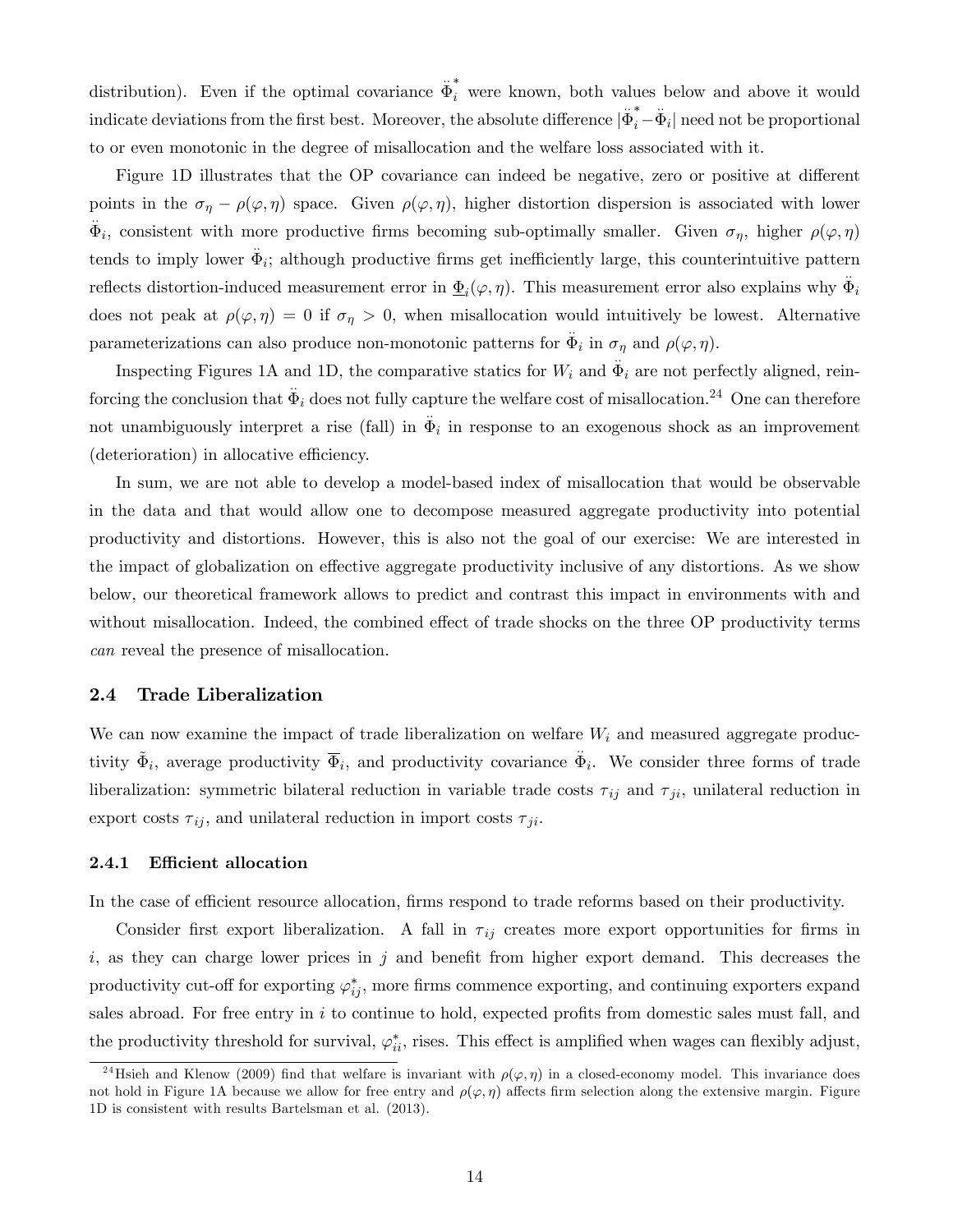as export expansion bids up labor demand and wages in  $i$ , such that even more low-productivity firms are no longer profitable.

Consider next import liberalization. A decline in  $\tau_{ji}$  enables foreign firms to sell more cheaply to i. This lowers the productivity cut-off for exporting from j to i,  $\varphi_{ji}^*$ , and induces continuing j exporters to ship more to i. The direct effect is tougher import competition in i, reducing the aggregate price index and demand for locally produced varieties. This lessens domestic firms' home sales and pushes up  $i$ 's domestic productivity cut-off,  $\varphi_{ii}^*$ . The indirect effect is a higher productivity threshold for survival in  $j, \varphi^*_{jj}$ , so that free entry still holds now that j firms expect higher export profits. This makes j a more competitive market, raises the cut-off for exporting from i to j,  $\varphi_{ij}^*$ , and with free entry in i, acts to depress the survival threshold,  $\varphi_{ii}^*$ . When wages are flexible, their fall dampens the indirect effect and the direct effect dominates. Conversely, when wages are fixed, the indirect effect prevails.

A symmetric bilateral liberalization combines the impacts of unilateral export and import reforms. One can show that this raises the domestic productivity cut-off,  $\varphi_{ii}^*$ , regardless of wage flexibility. This is associated with the reallocation of activity across firms via the exit of low-productivity firms on the extensive margin and the shift in market share towards more productive firms on the intensive margin.

From Lemmas 1 and 2, changes in the productivity threshold  $\varphi_{ii}^*$  signal changes in aggregate outcomes. Thus bilateral and unilateral export liberalizations unambiguously increase welfare  $W_i$ , as in Melitz (2003), Melitz and Redding (2014), Arkolakis et al. (2012), and Demidova and Rodriguez-Clare (2013). Unilateral import liberalizations raise welfare under flexible wages, but generate welfare losses with fixed wages, as in Demidova (2008) and Bagwell and Lee  $(2018).^{25}$  We further establish that in the absence of distortions, measured aggregate productivity  $\tilde{\Phi}_i$  moves in the same direction as  $W_i$ .

Turning to the OP decomposition, it is clear that if globalization raises (lowers)  $\tilde{\Phi}_i$ , then either average productivity  $\overline{\Phi}_i$ , or the productivity covariance  $\ddot{\Phi}_i$ , or both must rise (fall) as well. However, one cannot analytically sign the response of these OP terms without further parameter restrictions. This ambiguity arises due to the counteracting effects of the shift in activity towards more productive firms and the differential change in measured productivity  $\Phi_i(\varphi)$  along the productivity distribution.

**Proposition 1** Under no misallocation and flexible wages  $(\beta = 1)$ , bilateral and unilateral trade liberalizations (i.e. reductions in  $\tau_{ij}$ ,  $\tau_{ji}$ , or both  $\tau_{ij}$  and  $\tau_{ji}$ ) increase welfare  $W_i$  and measured aggregate productivity  $\tilde{\Phi}_i$ , but have ambiguous effects on average productivity  $\overline{\Phi}_i$  and covariance  $\ddot{\Phi}_i$ .

**Proposition 2** Under no misallocation and fixed wages  $(\beta < 1)$ , bilateral and unilateral export liberalizations (i.e. reductions in  $\tau_{ij}$  or both  $\tau_{ij}$  and  $\tau_{ji}$ ) increase welfare  $W_i$  and measured aggregate productivity  $\tilde{\Phi}_i$ , but have ambiguous effects on average productivity  $\overline{\Phi}_i$  and covariance  $\ddot{\Phi}_i$ . Unilateral import liberalization (i.e. reduction in  $\tau_{ji}$ ) reduces  $W_i$  and  $\tilde{\Phi}_i$ , but has ambiguous effects on  $\overline{\Phi}_i$  and  $\ddot{\Phi}_i$ .

 $^{25}$ The rise in the consumer price index after import liberalization with fixed wages is known as the Metzler paradox.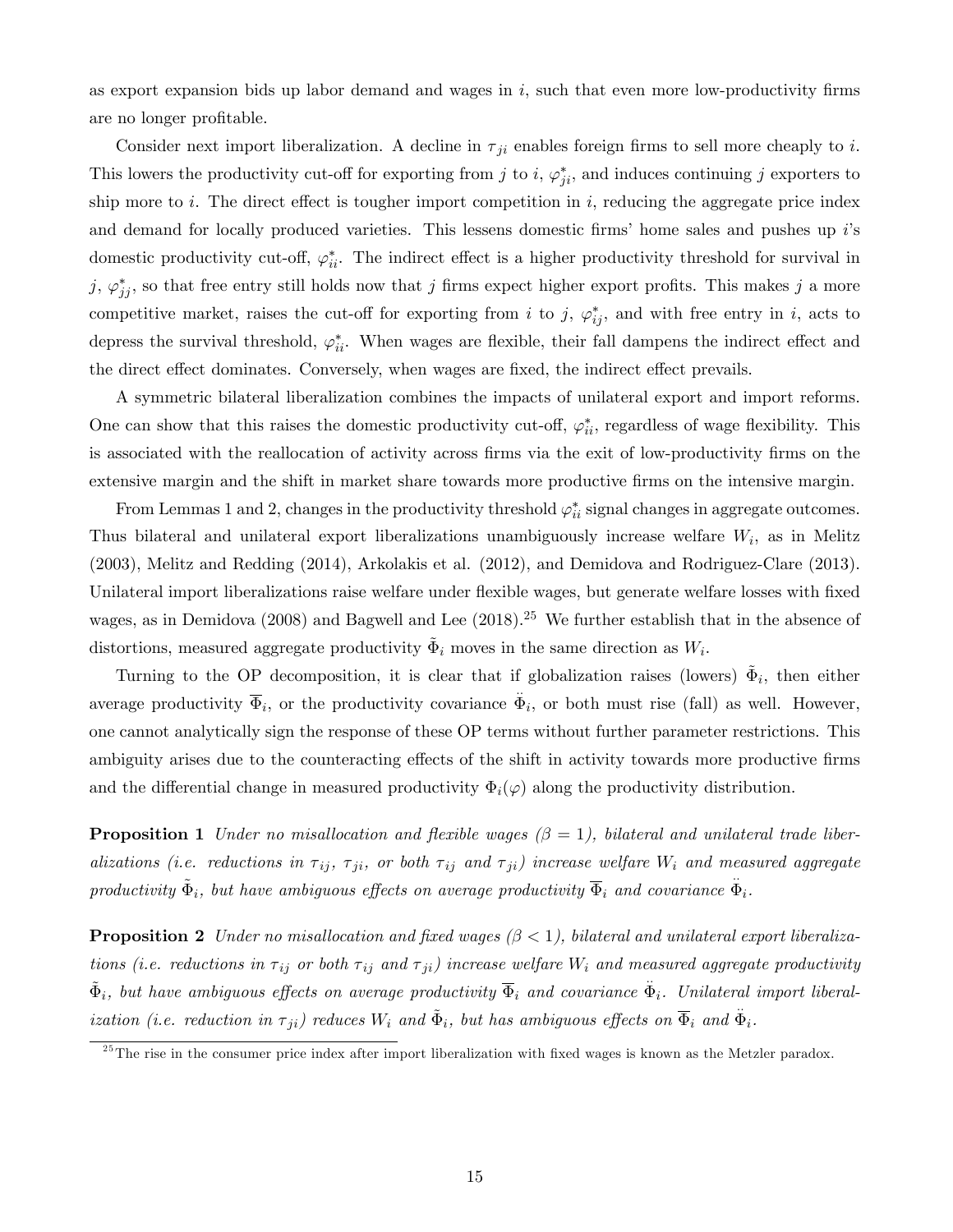#### 2.4.2 Resource misallocation

In the presence of misallocation, economies operate in a sub-optimal equilibrium both before and after any trade reforms. Trade liberalization now triggers reallocation across firms based on distorted productivity  $\varphi$  rather than true productivity  $\varphi$ . While trade does not affect the underlying institutions that generate distortions (i.e.  $\sigma_{\eta}$  and  $\rho(\varphi, \eta)$ ), it can in principle improve or worsen allocative efficiency. From the theory of the second best, it is therefore not possible to unambiguously determine the impact of trade reforms on aggregate welfare and productivity: It hinges on initial state variables and model parameters, in particular, the joint distribution  $H_i(\varphi, \eta)$ .

The effects of trade also need not be monotonic in the distortion parameters  $\sigma_{\eta}$  and  $\rho(\varphi, \eta)$  or the initial degree of misallocation. In other words, more severe market frictions may amplify, dampen or reverse the gains from globalization. On the one hand, countries with more efficient resource allocation may more effectively adjust to trade reforms and reap greater productivity returns. On the other hand, such countries are closer to the first best to begin with, and may benefit less from further trade liberalization.

Intuitively, misallocation acts by distorting firm selection on the extensive margin and firm market shares on the intensive margin. Misallocation would reduce the gains from trade if more productive firms cannot fully respond to growth opportunities, while less productive firms are not forced to exit. For example, trade liberalization could magnify existing distortions if firms with inefficiently abundant access to inputs can expand their activity relatively more than firms with inefficiently constrained resources (e.g. if new loans are extended based on collateralizable tangible assets accumulated with past loans). Conversely, misallocation may increase the gains from trade if trade has a cleansing effect on the economy and serves to reallocate activity towards truly more productive firms (e.g. new loans are granted based on future profitable opportunities).

Note that models with endogenous heterogeneous mark-ups across firms also feature static misallocation of market shares (c.f. Edmond et al. 2015, Arkolakis et al. 2019, Dhingra and Morrow 2019). However, what determines the welfare impact of trade liberalization in that environment is the change in the joint distribution of firms' mark-up and productivity. We show instead that even holding the firmspecific wedge  $\eta$  and thus the distortion-productivity distribution fixed, trade liberalization can shift the ex-post productivity-size distribution that regulates the extent of misallocation.

**Proposition 3** Under resource misallocation, bilateral and unilateral trade liberalizations (i.e. reductions in  $\tau_{ij}$ ,  $\tau_{ji}$ , or both  $\tau_{ij}$  and  $\tau_{ji}$ ) have ambiguous effects on welfare  $W_i$ , measured aggregate productivity  $\tilde{\Phi}_i$ , average productivity  $\overline{\Phi}_i$ , and covariance  $\ddot{\Phi}_i$ .

### 2.5 Numerical Simulation

We explore the impact of counterfactual trade reforms through numerical simulations, to inform both its sign and magnitude. We consider 20% reductions in trade costs from initial values of  $\tau_{ij} = \tau_{ji} = 1.81$  in three scenarios: bilateral liberalization (shocks to both  $\tau_{ij}$  and  $\tau_{ji}$ ), export liberalization (shock to  $\tau_{ij}$ ), and import liberalization (shock to  $\tau_{ji}$ ).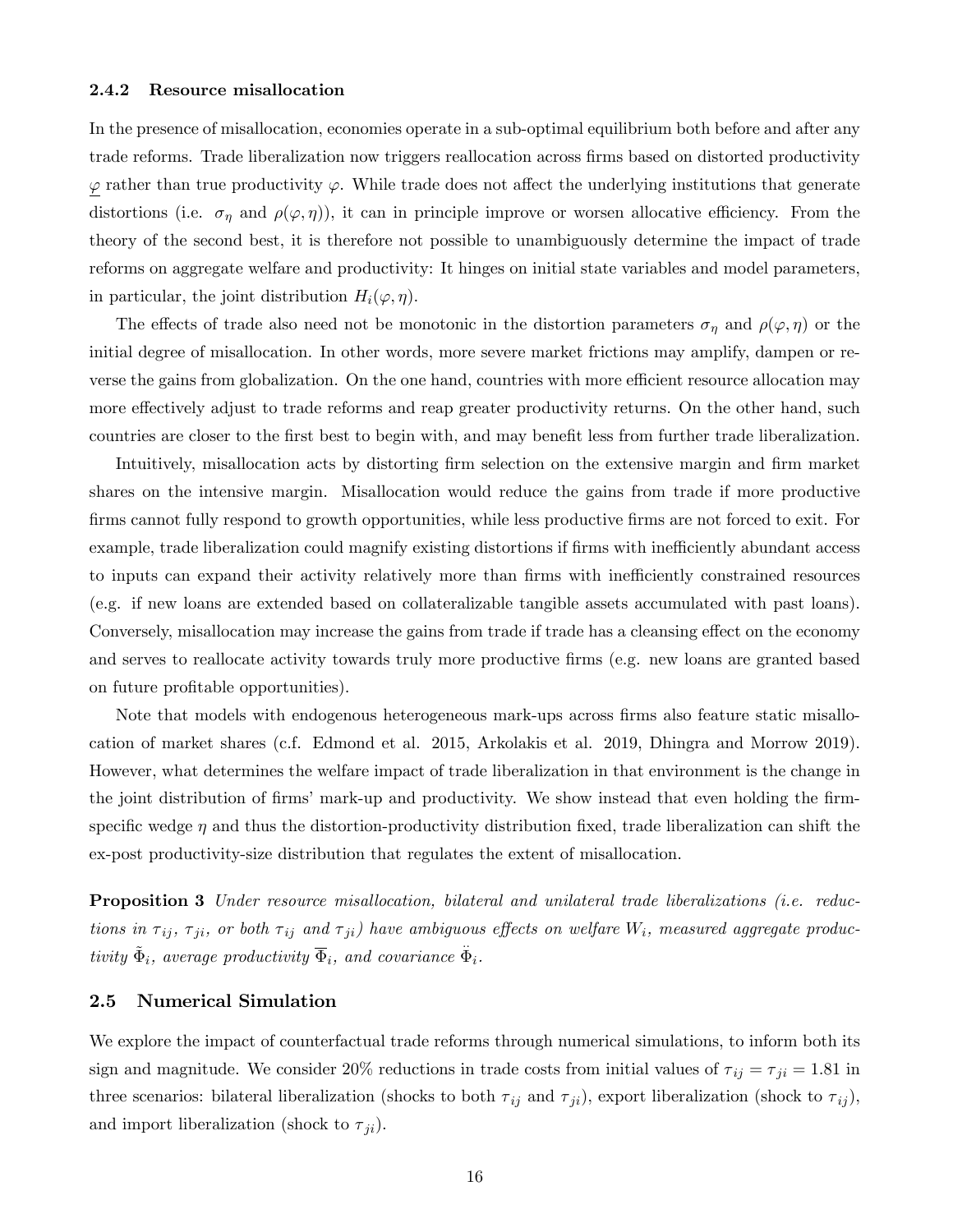We use model parameters from the literature (e.g. Burstein and Cravino 2015), and set the elasticity of substitution to  $\sigma = 3$ . We assume that both countries have a unit measure of consumers,  $L_i = L_j = 1$ , and symmetric fixed costs of entry, production and exporting,  $f_i^E = f_j^E = 0.1$ ,  $f_{ii} = f_{jj} = 1.2$ , and  $f_{ij} = f_{ji} = 1.75$ . In the case of no misallocation, we let productivity in both countries be distributed Pareto  $(\varphi \sim G(\varphi) = 1 - (\varphi^m/\varphi)^{\theta}, \varphi^m = 1, \theta = 2.567)$  or log-normal  $(\ln \varphi \sim \mathcal{N}(\mu_{\varphi}, \sigma_{\varphi}), \mu_{\varphi} = 0,$  $\sigma_{\varphi} = 1$ ).<sup>26</sup> In the case of misallocation, we assume the productivity and distortion draws are bivariate log-normal distributed,  $\left[\ln \varphi\right]$  $\ln \eta$ 1  $\sim \mathcal{N}(\mu, \Sigma), \quad \mu =$  $\lceil \mu_{\varphi}$  $\mu_{\eta}$  $\left[ \begin{array}{cc} \Sigma = \begin{bmatrix} \sigma_{\varphi}^2 & \rho \sigma_{\varphi} \sigma_{\eta} \end{bmatrix} \ \sigma_{\varphi} \sigma_{\eta} & \sigma_{\eta}^2 \end{array} \right]$  $\rho \sigma_{\varphi} \sigma_{\eta} \qquad \sigma_{\eta}^2$ 1 .We set  $\mu_{\varphi} = \mu_{\eta} = 0$ and  $\sigma_{\varphi} = 1$  in both countries. We fix  $\sigma_{\eta} = 0.05$  and  $\rho = 0$  in Foreign, and consider varying degrees of misallocation in Home in the range  $\sigma_{\eta} \in \{0, 0.05, 0.15\}$  and  $\rho \in [-0.5, 0.5]$ .<sup>27</sup>

Figure 2 visualizes the full set of results for fixed wages; without loss of generality, we set the expenditure share of differentiated goods to  $\beta = 0.7$ . Table 1 presents snapshots for both fixed and flexible wages for the cases of no misallocation and misallocation with high distortion dispersion ( $\sigma_{\eta} = 0.15$ ) and different productivity-distortion correlations ( $\rho \in \{-0.4, 0, 0.4\}$ ).

Three patterns stand out in Table 1. First, in the absence of misallocation, bilateral and unilateral export liberalization increase welfare and measured aggregate productivity whether wages are flexible or not (Panels A and B). By contrast, unilateral import liberalization increases  $W_i$  and  $\tilde{\Phi}_i$  when wages are flexible, but reduces both when wages are fixed. This is consistent with Propositions 1 and 2.

Second, resource misallocation can amplify, dampen or reverse the welfare and productivity gains from trade, and this effect is not monotonic in the degree of misallocation, consistent with Proposition 3 (Panel C). With áexible wages, the welfare and productivity gains from trade are either smaller or only marginally higher with misallocation than without, and decrease smoothly with the correlation parameter  $\rho$ . The effects of globalization become more nuanced with fixed wages. Bilateral and unilateral export liberalizations now increase welfare strictly less with than without misallocation, but the gains are non-monotonic in  $\rho$ : they peak when distortions are close to orthogonal to productivity, but decline significantly and can turn negative away from  $\rho \approx 0$ . At the same time, unilateral import liberalization can reduce welfare more severely with misallocation than without when  $\rho \ll 0$ , but may conversely increase welfare when  $\rho$  is sufficiently positive. As for productivity, trade liberalization generates less negative or higher productivity gains at higher levels of  $\rho$ . Once again, misallocation can enlarge, moderate or overturn the productivity gains that obtain in the first best.

Finally, the two components of aggregate productivity  $\tilde{\Phi}_i$  - average productivity  $\overline{\Phi}_i$  and covariance  $\ddot{\Phi}_i$  - move in different directions only under misallocation. With no distortions, changes in  $\overline{\Phi}_i$  account for 75% of the change in  $\tilde{\Phi}_i$  on average, while  $\tilde{\Phi}_i$  contributes 25%. With frictions, by contrast, it is possible for  $\tilde{\Phi}_i$  and  $\overline{\Phi}_i$  to both rise even while  $\Phi_i$  falls. Extensive numerical exercises indicate that this result cannot obtain in the absence of misallocation under reasonable parameter assumptions. Overall, the behavior of  $\overline{\Phi}_i$  and  $\ddot{\Phi}_i$  signals that reallocations across firms along both the extensive and the intensive

<sup>&</sup>lt;sup>26</sup>We set  $\theta$  based on Head et al. (2014), whose estimate  $(\sigma - 1)/\theta = 0.779$  implies  $\theta = (3 - 1)/0.779 = 2.567$  when  $\sigma = 3$ .

 $2<sup>7</sup>$ In unreported numerical exercises available on request, we consider the case of no distortions in Foreign and varying degrees of misallocation in Home. The impact of trade liberalization in Home on Home's aggregate welfare and productivity are qualitatively similar to the baseline with two distorted economies.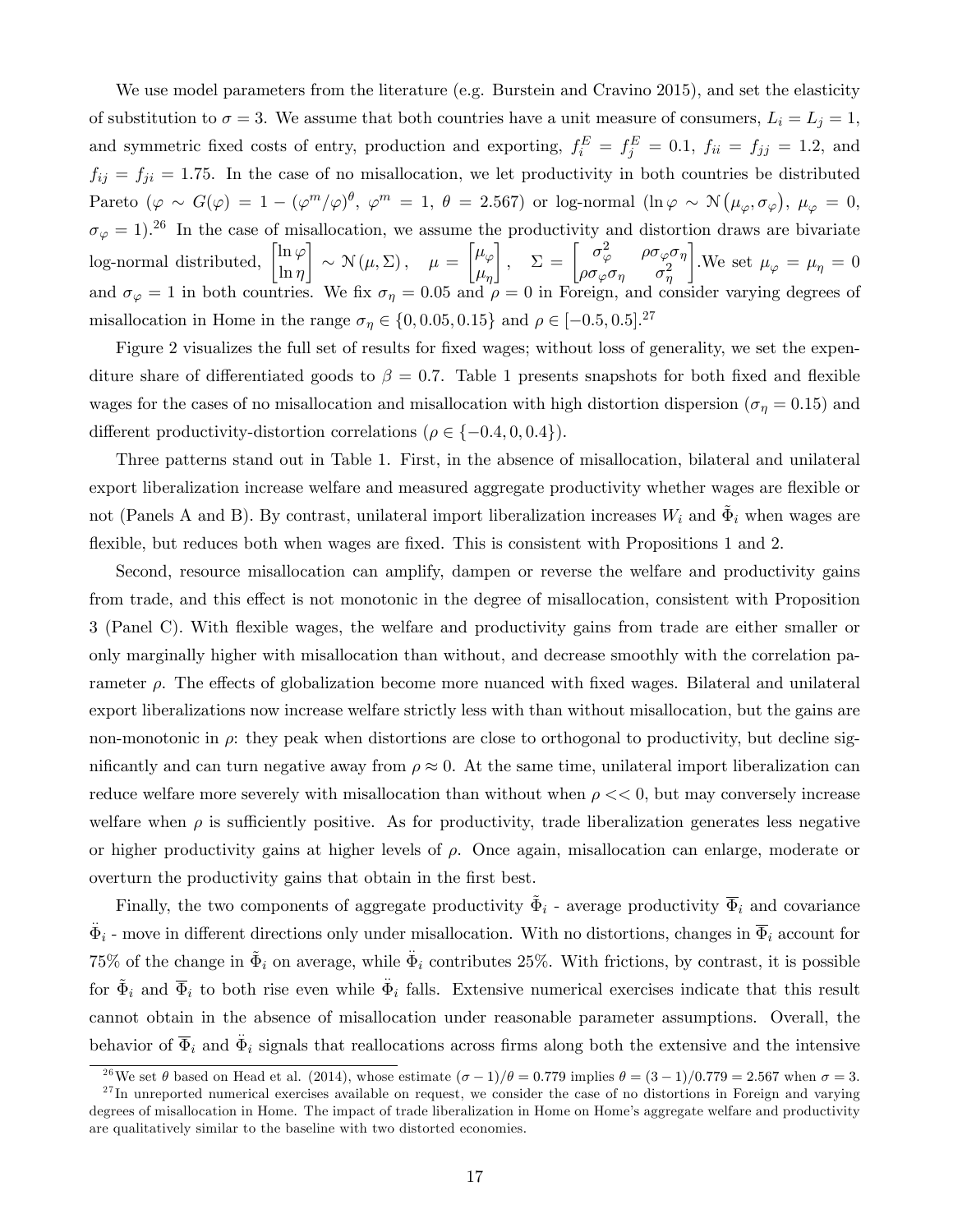margins of activity are important in the adjustment to trade shocks.

To anticipate our empirical results, we use baseline IV estimates to compute the implied productivity effects of a  $20\%$  rise in export demand and import competition in Panel D. The empirical findings are qualitatively consistent with the last row of Panel C, i.e. misallocation with fixed wages and  $\rho = 0.4$ . The magnitudes are in line with the numerical calculations for exports and higher for imports.

### 2.6 Discussion

Two model features that allow us to transition to the empirical analysis. First, for expositional simplicity, we have studied an economy with a single differentiated-good sector. Intuitively, our main conclusions would extend to a world with multiple symmetric differentiated-good sectors  $k$ , where consumer utility is a Cobb-Douglas aggregate across sector-specific CES consumption indices. The effect of any shock on aggregate productivity  $\tilde{\Phi}_i$  now depends on the weighted average response of sector-level productivities  $\tilde{\Phi}_{ik}$ . A uniform trade cost reduction would affect  $\tilde{\Phi}_{ik}$  equally across sectors, while a disproportionately bigger shock to sector  $k'$  would change  $\tilde{\Phi}_{ik'}$  disproportionately more. This justifies our estimation strategy which exploits variation across countries, sectors and time for identification purposes.

Second, we have considered reductions to trade costs,  $\tau_{ij}$  and  $\tau_{ji}$ . The effect of exogenous shocks to foreign demand - such as a rise in foreign market size  $L_j$  or aggregate expenditure  $E_j$  - would be qualitatively the same as the effect of a fall in export costs,  $\tau_{ij}$ . Likewise, the effect of exogenous shocks to foreign supply - such as a rise in the measure of foreign firms  $M_j$  or a shift in the foreign productivity distribution  $G_j(\varphi)$  - would be similar to the effect of a fall in import costs,  $\tau_{ji}$ . This holds because all of these shocks operate through and only through movements in home's (distorted) productivity cut-offs for production and exporting. This justifies our choice of instruments in the IV analysis.

## 3 Data

We empirically evaluate the impact of international trade on aggregate productivity using rich crosscountry, cross-sector panel data from two primary sources, CompNet and WIOD. This section describes the key variables of interest and presents stylized facts about productivity and trade activity in the panel.

### 3.1 CompNet Productivity Data

We exploit unique new data on macroeconomic indicators for 20 NACE 2-digit manufacturing sectors in 14 European countries over the 1998-2011 period from the CompNet Micro-Based Dataset.<sup>28</sup> Two features of the data make it unprecedented in detail and ideally suited to our analysis. First, it contains not only aggregate measures at the country-sector-year level, but also multiple moments of the underlying firm distribution in each country-sector-year cell. This includes for example means, standard deviations

<sup>&</sup>lt;sup>28</sup> The 14 countries are: Austria, Belgium, Estonia, Finland, France, Germany, Hungary, Italy, Lithuania, Poland, Portugal, Slovakia, Slovenia, Spain. While CompNet covers all NACE 2-digit industries in the European classification, we restrict the sample to 20 manufacturing industries with WIOD trade data (NACE-2 sectors 10 to 31 without sectors 12 (tobacco) and 19 (coke and refined petroleum)).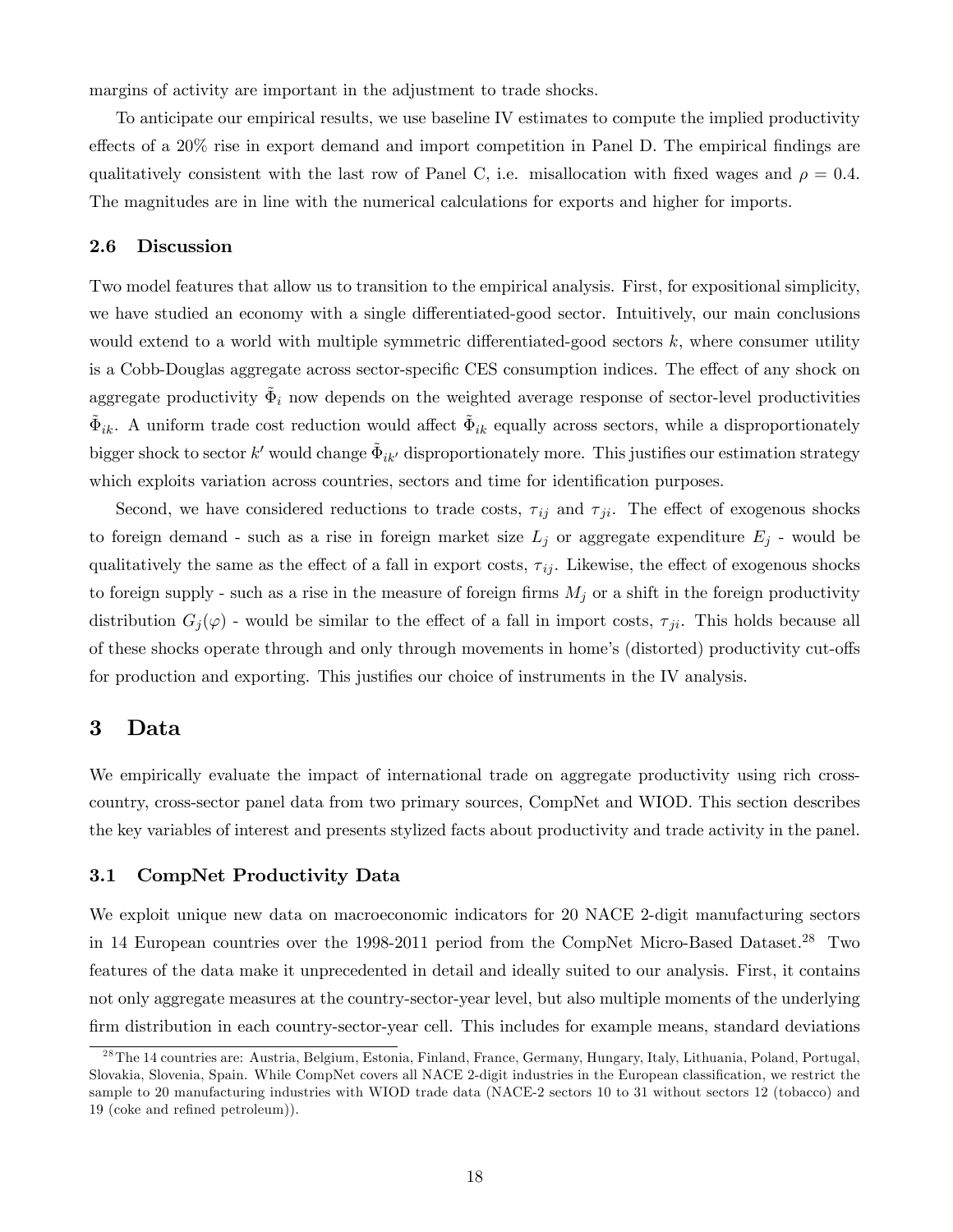and skewness of various firm characteristics, as well as moments of the joint distribution of several such characteristics. The dataset is built from raw firm-level data that are independently collected in each country and maintained by national statistical agencies and central banks. These raw data have been standardized and consistently aggregated to the country-sector-year level as part of the Competitiveness Research Network initiative of the European Central Bank and the European System of Central Banks.<sup>29</sup>

Second, CompNet includes productivity measures that map exactly to the Olley-Pakes (1996) decomposition in Section 2.3 of aggregate productivity in country *i*, sector *k* and year  $t$  ( $\tilde{\Phi}_i \equiv AggProd_{ikt}$ ) into unweighted average firm productivity  $(\overline{\Phi}_i \equiv AvgProd_{ikt})$  and the covariance of firm productivity and share of economic activity  $(\ddot{\Phi}_i \equiv CovProd_{ikt})$ . In particular, we examine firms' labor productivity defined as log real value added per worker  $(\Phi_i(\varphi)$  or  $\underline{\Phi}_i(\varphi,\eta)$ , and weight firms by their employment share  $(\theta_i(\varphi))$  at the country-sector-year level.<sup>30</sup>In addition to being model-consistent, labor productivity has the added advantage that it is based on directly observable data, rather than on a TFPR residual from production function that is subject to estimation bias.

In Section 2.3, we defined firm productivity as value added deflated by the consumer price index (CPI) in the differentiated sector  $P_{iQ}$ , which is equivalent to the aggregate CPI  $P_i$  adjusted for the differentiated sector's expenditure share  $\beta$ ,  $P_{iQ} = P_i^{1/\beta}$  $i^{1/\rho}$ . With multiple years and differentiated sectors, this would correspond to  $P_{ikt} = P_{it}^{1/\beta_k}$ , which is not observed. As standard with productivity and GDP data, CompNet deflates firm value added by the Eurostat value-added producer price index by country-sector-year,  $VAPPI_{ikt}$ . Compared to  $P_{ikt}$ , an advantage of  $VAPPI_{ikt}$  is that it is consistent with measured value added being net of producers' input purchases that are absent from our model. On the other hand, the CPI aggregates the prices of both local and imported varieties, while the VAPPI aggregates only domestic producers' prices. In our empirical analysis, we therefore control for countryyear fixed effects that absorb  $P_{it}$  and sector-year fixed effects that absorb  $\beta_k$ .

Table 2 documents the variation in aggregate productivity across countries, sectors and years in the panel. Additional statistics for the variation across sectors and years within countries appear in Appendix Table 1. The sample contains 2,811 observations and is unbalanced because of different time coverage across countries. Aggregate productivity averages 3.21 in the panel (standard deviation 1.13), with the covariance term contributing 0.23 (7.2%) on average (standard deviation 0.22). There are sizable differences in the level and composition of  $AggProd_{ikt}$  across economies, with  $CovProd_{ikt}$  capturing only 1.4% in Austria and 2.5% in Germany but up to 25.9% in Lithuania and 33.3% in Hungary. Moreover, the standard deviations of  $AggProd_{ikt}$  and  $CovProd_{ikt}$  across sectors and years within a country reach 0.56 and 0.17 on average, respectively. Thus economy-wide productivity could be significantly lower if labor were randomly re-assigned across firms.

$$
AggProd_{ikt} = \underbrace{\frac{1}{N_{ikt}} \sum_{f} Prod_{ikft}}_{AvgProd_{ikt}} + \underbrace{\sum_{f} (Prod_{ikft} - \overline{Prod}_{ikt}) (\theta_{ikft} - \overline{\theta}_{ikt})}_{CovProd_{ikt}}
$$
(3.1)

 $^{29}$ See Lopez-Garcia et al. (2015) for details on the data methodology and structure.

 $30$ The empirical counterpart to the theoretical OP decomposition in equation (2.24) at the country-sector-year level is: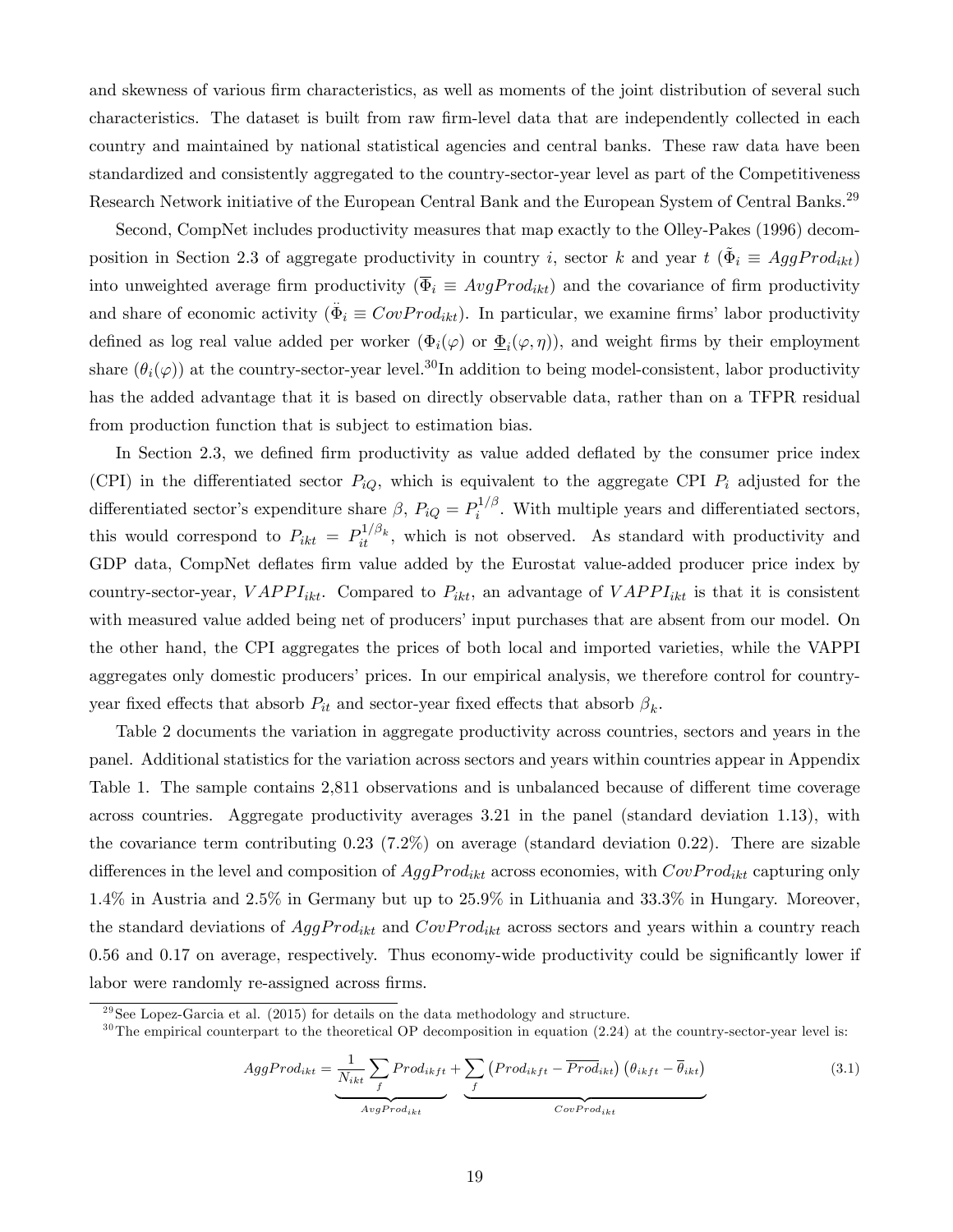Table 2 also provides summary statistics for aggregate productivity growth at 1-, 3- and 5-year horizons. Figure 3 shows that reallocations across firms can account for a substantial share of aggregate growth, as was the case for Austria, Italy, Hungary and Lithuania before the 2008-2009 global crisis.

### 3.2 WIOD Trade Data

We use data on international trade activity from the World Input-Output Database (WIOD). While standard trade statistics report gross áows by exporter, importer and traded sector, WIOD exploits country-specific input-output tables which makes it possible to estimate bilateral value-added flows by both traded sector and sector of final use. In particular, we use the gross sales from input sector  $k$  in origin country i to output sector s in destination country j in year t,  $X_{ijkst}$ , as well as the value added by *i* that is embedded in these sales,  $VAX_{ijkst}$ .<sup>31</sup> Input sectors are in the NACE 2-digit classification, while output sectors comprise all NACE 2-digit sectors plus several components of final consumption. Trade flows are recorded in US dollars, which we convert to euros using annual exchange rates. Although WIOD relies on proportionality assumptions to allocate input use across countries and sectors, it is the first data of its kind and has been used in path-breaking studies of global value chains (e.g. Bems and Johnson 2017).

Our baseline measure of export demand for exporting country i in sector k and year t,  $ExpDomain_{ikt}$ , is the log value of is gross exports in sector k. We do not distinguish between exports used for final consumption and downstream production since both represent foreign demand from the perspective of i. Our baseline measure of import competition in importing country i, sector k and year t,  $ImpComp_{ikt}$ , is the log of the value of is imports in sector k, less the value of sector k imports used by i in the production of sector k goods. We do not remove sector k imports used in i by producers in other sectors since such imports also compete with locally produced k goods.

$$
ExpDemand_{ikt} = \ln\left[\sum_{j \neq i,s} X_{ijkst}\right], \quad ImpComp_{ikt} = \ln\left[\sum_{j \neq i,s \neq k} X_{jikst}\right].
$$
 (3.2)

Table 2 presents summary statistics for  $ExpDemand_{ikt}$  and  $ImpComp_{ikt}$  in the matched sample with WIOD and CompNet data.  $ExpDemand_{ikt}$  averages 7.65 in the panel, with a standard deviation of 1.74. The corresponding mean and dispersion for  $ImpComp_{ikt}$  are 6.41 and 1.97, respectively. We summarize individual countries' trade exposure in Appendix Table 1, and plot its evolution over time in Figure 4. While all countries experienced steady import and export expansion before the 2008-2009 financial crisis, they saw a sharp contraction in 2009 before regaining some ground by 2011 (Figure 4A). Although EU-15 and new EU members display broadly comparable import trends, the latter saw dramatically faster export growth during the sample period (Figures 4B and 4C).

 $31$ See Timmer et al. (2015) for details on WIOD data methodology and structure. We estimate value-added bilateral exports of sector k by origin country i to destination country j with the product of country-i value added in i's gross output of k and the share of gross  $ijk$  exports in gross  $ik$  output.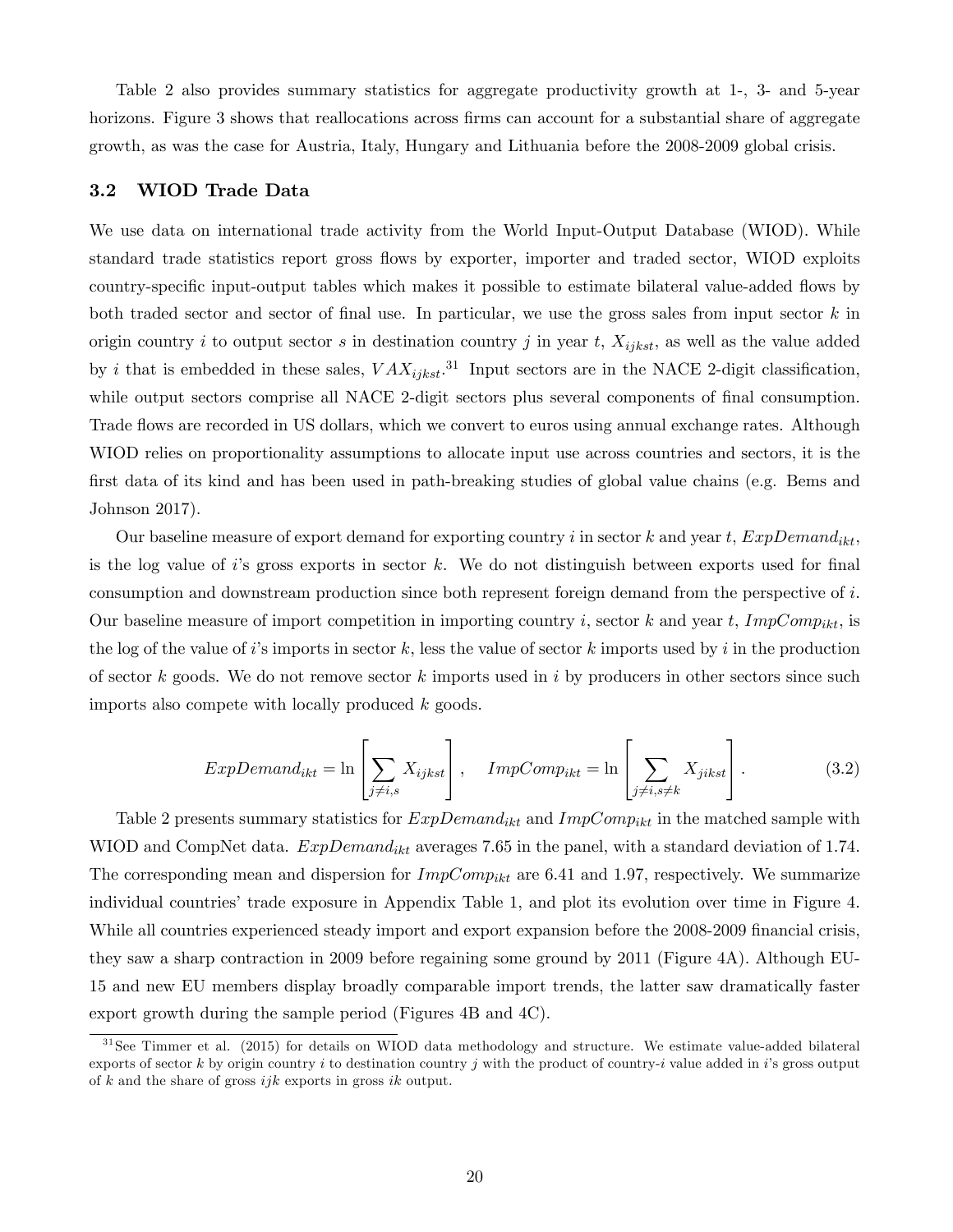## 4 Trade and Aggregate Productivity: OLS Correlation

We empirically assess the aggregate productivity effects of international trade in three steps. In this section, we first provide OLS evidence that countries' observed export and import activity,  $ExpDemand_{ikt}$ and  $ImpComp_{ikt}$ , is systematically correlated with their aggregate productivity. Since observed trade flows capture aggregate supply and demand conditions in general equilibrium, however,  $ExpDemand_{ikt}$ confounds exogenous foreign demand for the products of country  $i$  with  $i$ 's endogenous export supply. Analogously,  $ImpComp_{ikt}$  reflects both the exogenous supply of foreign products to country i and is endogenous import demand. In order to identify the causal effects of globalization, in Section 5 we pursue an IV-2SLS estimation strategy to isolate the exogenous components of export demand and import competition. Finally, in Section 6 we perform additional analyses to inform the mechanisms through which export demand and import competition operate.

### 4.1 OLS Specification

We explore the link between trade and aggregate productivity with the following OLS specification:

$$
Y_{ikt} = \alpha + \beta_{EX} \, ExpDemand_{ikt} + \beta_{IM} \, ImpComp_{ikt} + \Gamma Z_{ikt} + \psi_{it} + \varepsilon_{ikt}.
$$
\n(4.1)

Here  $Y_{ikt}$  refers to aggregate productivity in country i, sector k and year t,  $AggProd_{ikt}$ , or its OP components, the unweighted average firm productivity,  $AvgProd_{ikt}$ , and the covariance between firm productivity and employment share,  $CovProd_{ikt}$ . By the properties of OLS, the coefficient estimates from the regressions for  $AvgProd_{ikt}$  and  $CovProd_{ikt}$  will sum to the coefficient estimates from the regression for  $AggProd_{ikt}$ , but we estimate all three regressions in order to determine the sign, magnitude and significance of each effect. There are no efficiency gains from using a simultaneous system of equations because the regressions feature the same right-hand side variables.

Specification (4.1) includes country-year pair fixed effects,  $\psi_{it}$ , such that  $\beta_{EX}$  and  $\beta_{IM}$  are identified from the variation across sectors within countries at a given point in time. The  $\psi_{it}$  account for macroeconomic supply and demand shocks at the country-year level that affect trade and productivity symmetrically in all sectors, such as movements in aggregate income, labor supply, or exchange rates. Implicitly, the fixed effects also capture non-transient country characteristics such as geographic remoteness and global shocks such as the 2008-2009 financial crisis. We cluster standard errors,  $\varepsilon_{ikt}$ , by sector-year to accommodate cross-country correlation in sector-specific shocks. The baseline results are robust to alternatively clustering by both sector-year and country-year.

We add several controls  $Z_{ikt}$  to alleviate concerns with omitted variable bias and sample selection. First, there may be worldwide sector trends in supply and demand conditions. To capture these, we condition on the average log number of firms,  $\overline{\ln N}_{kt}$ , and the average log employment,  $\overline{\ln L}_{kt}$ , by sectoryear across countries. Second, the firm-level data that underlie CompNet are subject to minimum firm size thresholds. These thresholds vary across countries, and are subsumed by the country-year fixed effects. As extra precaution, we also include the log number of firms by country-sector-year,  $\ln N_{ikt}$ , but the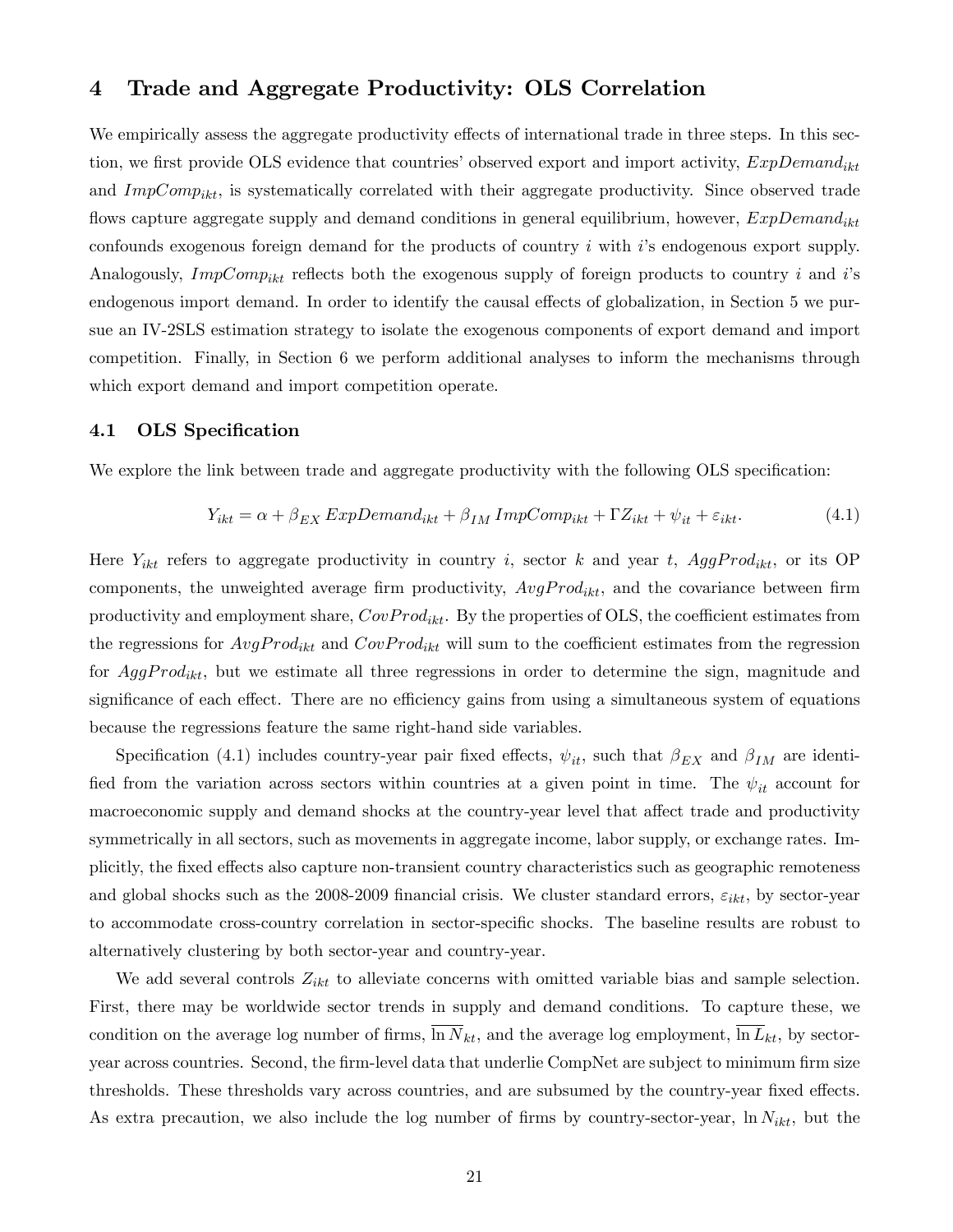results are not sensitive to this. Finally, we implement two sample corrections to guard against outliers. We exclude country-sector-year observations that are based on data for fewer than 20 firms. We also drop observations with extreme annual growth rates in the top or bottom percentile of the distribution for any of the key variables  $(AggProd_{ikt}, AvgProd_{ikt}, CovProd_{ikt}, ExpDemand_{ikt}, ImpComp_{ikt}, \ln N_{ikt}).$ While these two corrections filter out  $11\%$  of all observations, we nevertheless retain 96-97% of all firms, employment and real value added in the raw panel, and later confirm that the baseline results are strenghtened when we winsorize instead of drop outliers.

#### 4.2 OLS Results

We first assess the correlation between trade and aggregate economic activity using specification  $(4.1)$ . In Columns 1-3 of Table 3, we find that export expansion is associated with higher log manufacturing output, log value added and log employment. Conversely, more intense import penetration is correlated with lower domestic output and employment, but nevertheless higher value added.

Turning to the trade-productivity nexus in Columns 4-6, aggregate exports and imports are both positively correlated with aggregate productivity. These correlations are economically large and highly statistically significant at 1%: A 20% rise in  $ExpDemand_{ikt}$  and  $ImpComp_{ikt}$  is associated with 2.5% and 2.1% higher  $AggProd_{ikt}$ , respectively. While comparable, these magnitudes mask important differences between export and import activity. Export expansion is accompanied by both stronger average firm productivity and increased concentration of activity in more productive Örms, with the former channel roughly twice the magnitude of the latter. By contrast, deeper import penetration entails higher firm productivity on average, but a shift in activity towards less productive Örms.

The bin scatters in Figure 5 provide a non-parametric illustration of the conditional correlation between aggregate productivity and trade exposure. A point represents average values across country-sectoryear triplets within each of 100 percentile bins, after demeaning by country-year fixed effects. The plots indicate that  $AggProd_{ikt}$  is strongly positively correlated with both  $ExpDomain_{ikt}$  and  $ImpComp_{ikt}$ across the distribution.

Although not causal, this evidence is consistent with increased foreign demand boosting aggregate productivity and production activity, and with stiffer import competition stimulating productivity growth while depressing overall production. The OLS results also suggest that different aspects of globalization may influence aggregate productivity through different channels.

Equation  $(4.1)$  identifies the long-run correlation between productivity and trade activity. We consider the short to medium term in Appendix Table 2, where we study how changes in productivity co-move with concurrent changes in imports and exports over 1-, 3- and 5-year overlapping periods.<sup>32</sup> By firstdifferencing all left- and right-hand side variables and including year fixed effects, we subsume countrysector fixed effects and global growth shocks. The productivity-trade relationship is stronger at medium horizons of 3 to 5 years, but nevertheless sizeable even in the very short run of 1 year.

<sup>&</sup>lt;sup>32</sup>The exact estimating equation is  $\Delta Y_{ikt} = \alpha + \beta_{EX} \Delta ExpDemand_{ikt} + \beta_{IM} \Delta ImpComp_{ikt} + \Gamma \Delta Z_{ikt} + \varphi_t + \varepsilon_{ikt}$ .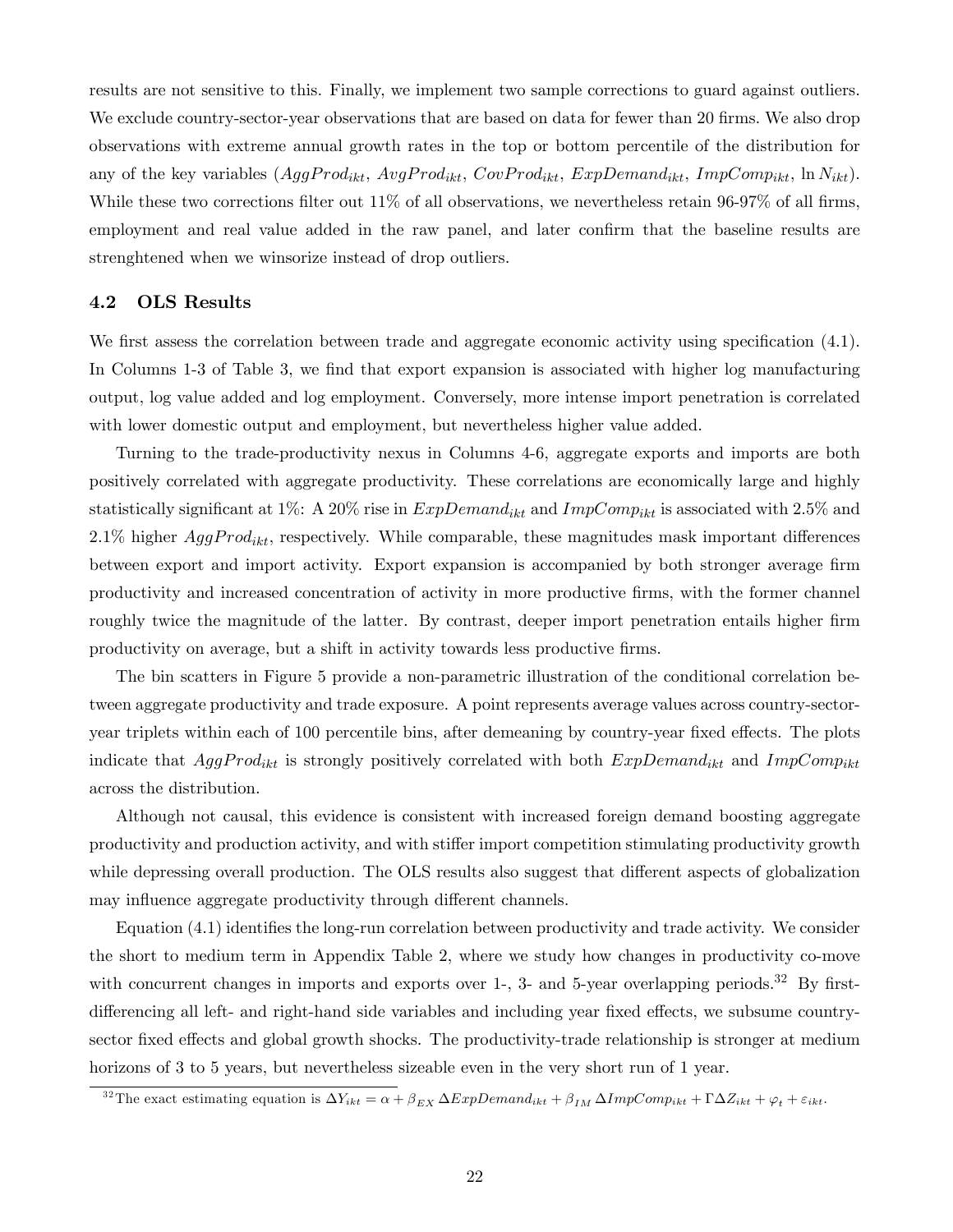## 5 Impact of Trade on Aggregate Productivity: IV Causation

### 5.1 The Endogeneity Problem

The baseline OLS correlations may not identify the causal effect of globalization on aggregate productivity because of two potential sources of endogeneity. One concern is that trade and productivity performance are jointly determined by some omitted variable. Given the country-year fixed effects in the OLS specification, such omitted variable bias would have to vary systematically across sectors within country-years to explain our findings.

Reverse causality poses an arguably more important concern: Aggregate productivity can drive trade activity. In general equilibrium, export flows reflect both endogenous supply conditions in the exporting country and exogenous demand conditions in the importing country. Trade theory implies that firms in a more productive country-sector would be more competitive on world markets and therefore realize higher exports, biasing OLS estimates of  $\beta_{EX}$  positively. Analogously, import flows reflect both endogenous demand conditions in the importing country and exogenous supply conditions in the exporting country. Given local demand, a less productive country-sector would be less competitive from the perspective of foreign firms and induce more entry by foreign suppliers, biasing OLS estimates of  $\beta_{IM}$  negatively. Other mechanisms may generate reverse causality that biases  $\beta_{EX}$  and  $\beta_{IM}$  either upwards or downwards.

### 5.2 IV Strategy

In order to identify the causal effects of trade, we adopt a two-stage least squares (2SLS) estimation strategy. In the first stage, we use instrumental variables  $IV_{ikt}$  to isolate arguably exogenous movements in export demand and import supply,  $ExpDemand_{ikt}$  and  $ImpComp_{ikt}$ , from observed exports and imports,  $ExpDemand_{ikt}$  and  $ImpComp_{ikt}$ . In the second stage, we regress aggregate productivity on these predicted exogenous trade values in place of their endogenous counterparts:

$$
Y_{ikt} = \alpha + \beta_{EX} Exp\widehat{Demand}_{ikt} + \beta_{IM} Im\widehat{pComp}_{ikt} + \Gamma Z_{ikt} + \psi_{it}(+\psi_{kt}) + \varepsilon_{ikt} (second stage)
$$
 (5.1)

$$
\{ExpDemand_{ikt}, ImpComp_{ikt}\} = \alpha_{IV} + \Gamma_{IV} Z_{ikt} + \Theta_{IV} IV_{ikt} + \phi_{it}(+\phi_{kt}) + \epsilon_{ikt} \text{ (first stage)} \tag{5.2}
$$

We condition on controls  $Z_{ikt}$  and country-year fixed effects,  $\psi_{it}$  and  $\phi_{it}$ , as in the OLS baseline. In robustness checks, we further add sector fixed effects,  $\psi_k$  and  $\phi_k$ , or sector-year fixed effects,  $\psi_{kt}$  and  $\phi_{kt}$ . These account respectively for permanent and time-variant differences in supply and demand conditions across sectors that affect all countries, such as factor intensities, technological growth and consumer preferences. We continue to cluster standard errors,  $\varepsilon_{ikt}$  and  $\epsilon_{ikt}$ , by sector-year.

The ideal instruments for trade exposure would be relevant by having predictive power in explaining trade flows, and would meet the exclusion restriction by affecting productivity only through the trade channel. In the case of  $ExpDemand_{ikt}$ , we would therefore like to isolate exogenous foreign demand for ik products in year t from country is endogenous export supply of sector k goods in year t. In the case of ImpComp<sub>ikt</sub>, we would like to separate exogenous foreign supply of k products to i in year t from i's endogenous import demand for k goods in year t.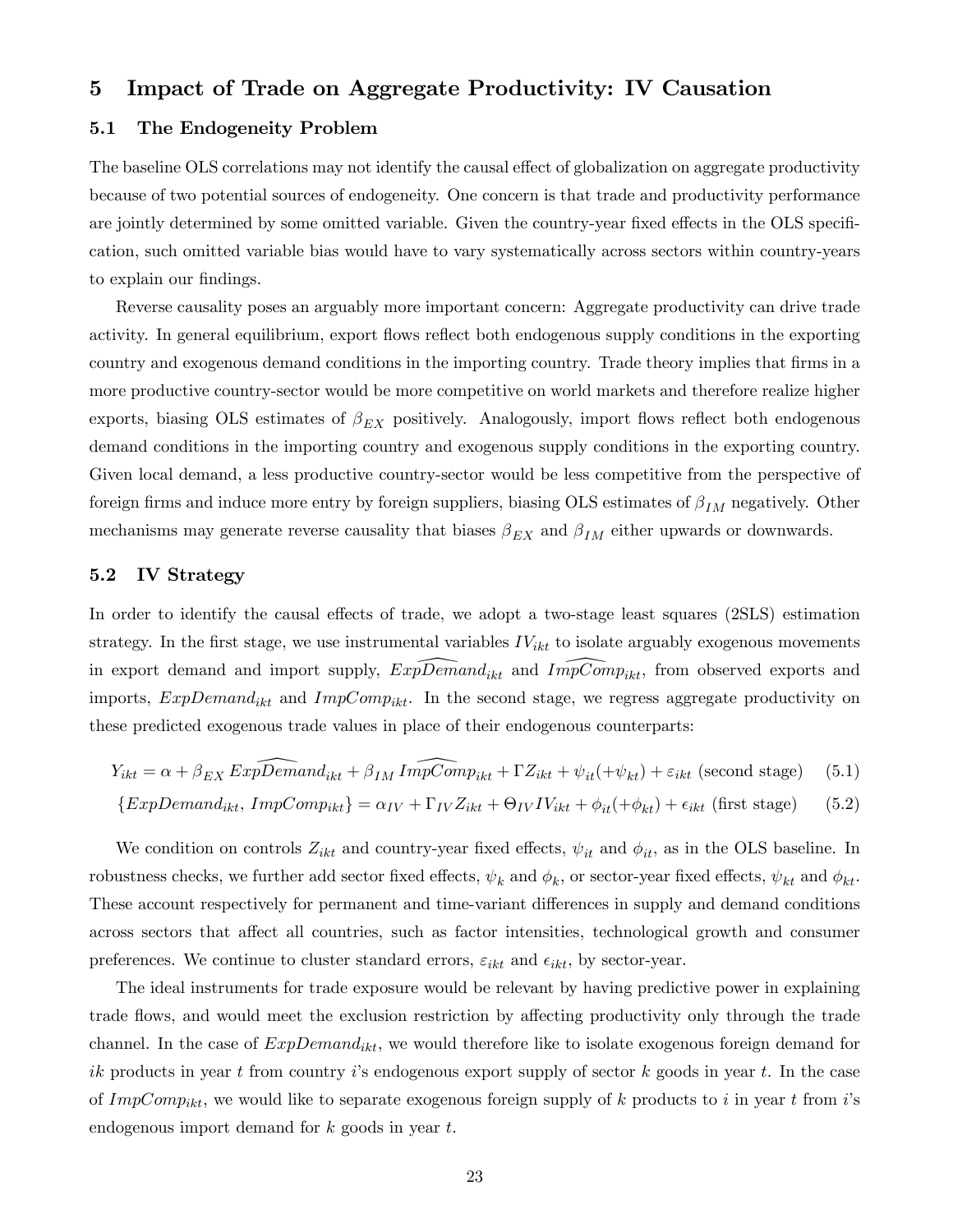We use Bartik instruments, which we construct by combining information on countries' initial trade structure at the start of the panel with their trade partners' contemporaneous trade flows with the rest of the world.<sup>33</sup> This IV strategy capitalizes on two ideas: First, the share of country i's exports in sector k going to destination d at time  $t = 0$ ,  $\frac{X_{idk,t=0}}{X_{idk,t=0}}$  $\frac{X_{iak,t=0}}{X_{ik,t=0}}$ , and the share of i's imports coming from origin o at time  $t = 0, \frac{M_{oik,t=0}}{M_{\odot}}$  $\frac{M_{oik,t=0}}{M_{ik,t=0}}$ , are not influenced by subsequent exogenous shocks respectively to aggregate demand in d and to aggregate supply in  $o$ . Second, aggregate demand for sector  $k$  goods in destination  $d$  at time t can be proxied with d's total absorption of  $k$  products, defined as domestic production plus imports minus exports,  $Y_{dkt} + M_{-i,dkt} - X_{-i,dkt}$ . This corresponds to total expenditure in d on k, or market size in the model. Aggregate supply of sector  $k$  goods from origin  $o$  at time  $t$  can be estimated with  $o$ 's export value added for final consumption of k products,  $XVA_{-i,okt}^{final}$ . This accounts for the fact that countries use imported inputs in production, and aims to isolate supply shocks specific to  $o$ . We conservatively focus on exports for final consumption to shut down any global input-output linkages and capture pure import competition induced by  $o$ . Note that we exclude bilateral trade between country  $i$  and destination  $d$  (origin  $o$ ) when constructing foreign demand (supply) shocks pertinent to i.

For each country-sector-year triplet *ikt*, we instrument export demand with foreign demand conditions, F Demand<sub>ikt</sub>, computed as the weighted average absorption across is export destinations using is initial export shares as weights. We instrument import competition with foreign supply capacity,  $FSupply_{ikt}$ , calculated as the weighted average export value added for final consumption across is import origins, using i's initial import shares as weights. To guard against measurement error or business cycle fluctuations, we take average trade shares over the first three years in the panel, 1998-2000.

In addition to the Bartik instruments, we also exploit the variation in import tariffs across countries, sectors and years,  $MTarif f_{ikt}$ . We take the simple average applied tariff  $\tau_{ipt}$  across the  $NP_k$  products p within sector k at time t, using data from WITS.  $MTarif f_{ikt}$  captures trade policy shocks that affect import competition by influencing foreign producers' incentives to enter the domestic market.

$$
FDemand_{ikt} = \ln \left[ \sum_{d \neq i} \frac{X_{idk,t=0}}{X_{ik,t=0}} \left( Y_{dkt} + M_{-i,dkt} - X_{-i,dkt} \right) \right],
$$
 (5.3)

$$
FSupply_{ikt} = \ln \left[ \sum_{o \neq i} \frac{M_{oik, t=0}}{M_{ik, t=0}} XVA_{-i, okt}^{final} \right],
$$
\n(5.4)

$$
MTariff_{ikt} = \frac{1}{NP_k} \sum_{p \subset \Omega_k} \tau_{ipt}.
$$
\n(5.5)

Conceptually, we think of  $FDemand_{ikt}$  as an instrument for  $ExpDemand_{ikt}$ , and view  $FSupply_{ikt}$ and  $MTariff_{ikt}$  as instruments for  $ImpComp_{ikt}$ . In practice of course, all three instruments enter the IV Örst stage for both endogenous variables.

 $33$ These instruments are similar in spirit to those in Hummels et al.  $(2014)$  and Berman et al.  $(2015)$  among others.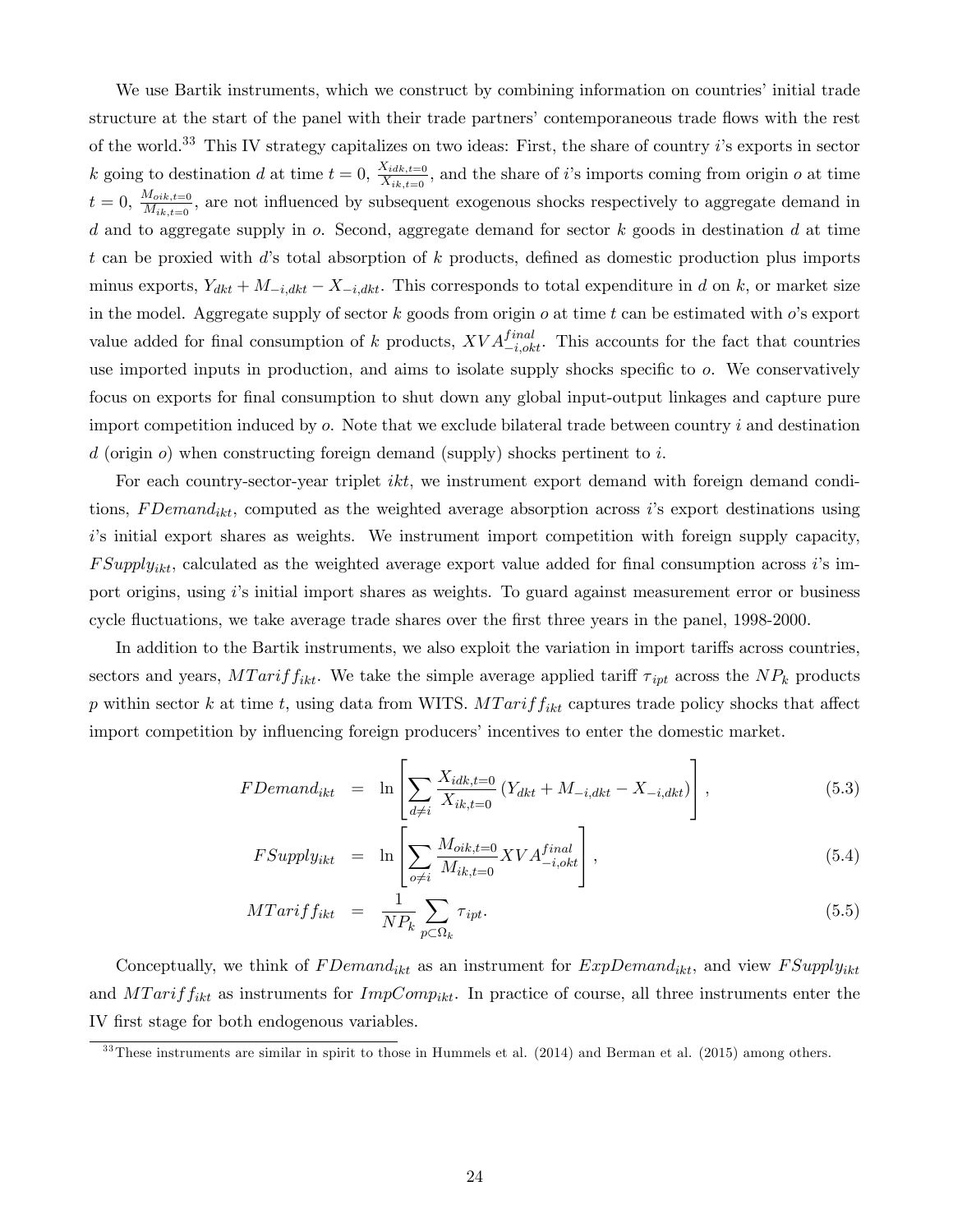### 5.3 Baseline IV Results

Table 4 indicates that the three instruments perform well in the first stage. The measure of exogenous foreign demand has a positive effect on observed exports, the measure of exogenous foreign supply has a positive effect on observed import penetration, and import tariffs strongly deter imports. These patterns are highly statistically and economically significant and robust to adding sector or sector-year fixed effects to the baseline country-year fixed effects. The most conservative estimates in Columns 3 and 6 imply that a one-standard-deviation improvement in  $FDemand_{ikt}$  leads to 34% higher  $ExpDomain_{ikt}$ , while a one-standard-deviation rise in  $FSupply_{ikt}$  increases  $ImpComp_{ikt}$  by 49%. Reducing import barriers by 10% translates into 13% higher imports. The R-squared in these regressions reaches 89%-99%.

Table 5 presents the second-stage estimates for the causal effects of globalization. Two findings stand out. First, export demand and import competition both significantly increase aggregate productivity,  $AggProd_{ikt}$ . In the baseline with only country-year fixed effects in Column 1, 20% growth in export demand boosts overall productivity by 8%, while 20% rise in import competition leads to 1.4% higher productivity. In the most restrictive specification that adds sector-year fixed effects in Column 7, these productivity gains amount to 7.3% and 10%, respectively.

Second, Table 5 reveals that the productivity impacts of export and import expansion are mediated through different channels. Export growth both sizeably improves average firm productivity,  $AvgProd_{ikt}$ , and reallocates activity towards more productive firms, as manifested in higher  $CovProd_{ikt}$ . The latter contributes  $26\%$  of the total productivity benefit in the baseline (Column 3), and up to  $38\%$  in the most stringent specification (Column 9). By contrast, all productivity gains from import competition result from higher average firm productivity and are partly offset by a shift in resources towards less productive firms. The latter negates  $24\%$  of average productivity growth in the baseline (Column 3) and  $14\%$  with sector-year fixed effects (Column 9).

The asymmetric effects of export demand and import competition on allocative efficiency signal that the "right" Örms may be able to access relatively more resources than the "wrong" Örms during boom times, compared to bust times. This suggests that the root causes of misallocation matter. In the case of financial market frictions, for example, imperfect information may play out in different ways during peaks and troughs. Financiers may have incomplete knowledge of firm fundamentals, and make financing decisions based on expected future profits (which depend on fundamentals) and on past performance and collateralizable assets (which depend on previous distortions in capital allocation). Since expansions in export demand and import competition have opposite effects on firm profits, the results are consistent with lenders being more willing to extend capital based on the net present value of future profits during boom times, and conversely tying funding more closely to collateral during bust times.

### 5.4 Sensitivity Analysis

We perform extensive sensitivity analysis in Appendix Table 3 to validate the robustness of the baseline results. We record consistently large and significant effects of international trade on all three productivity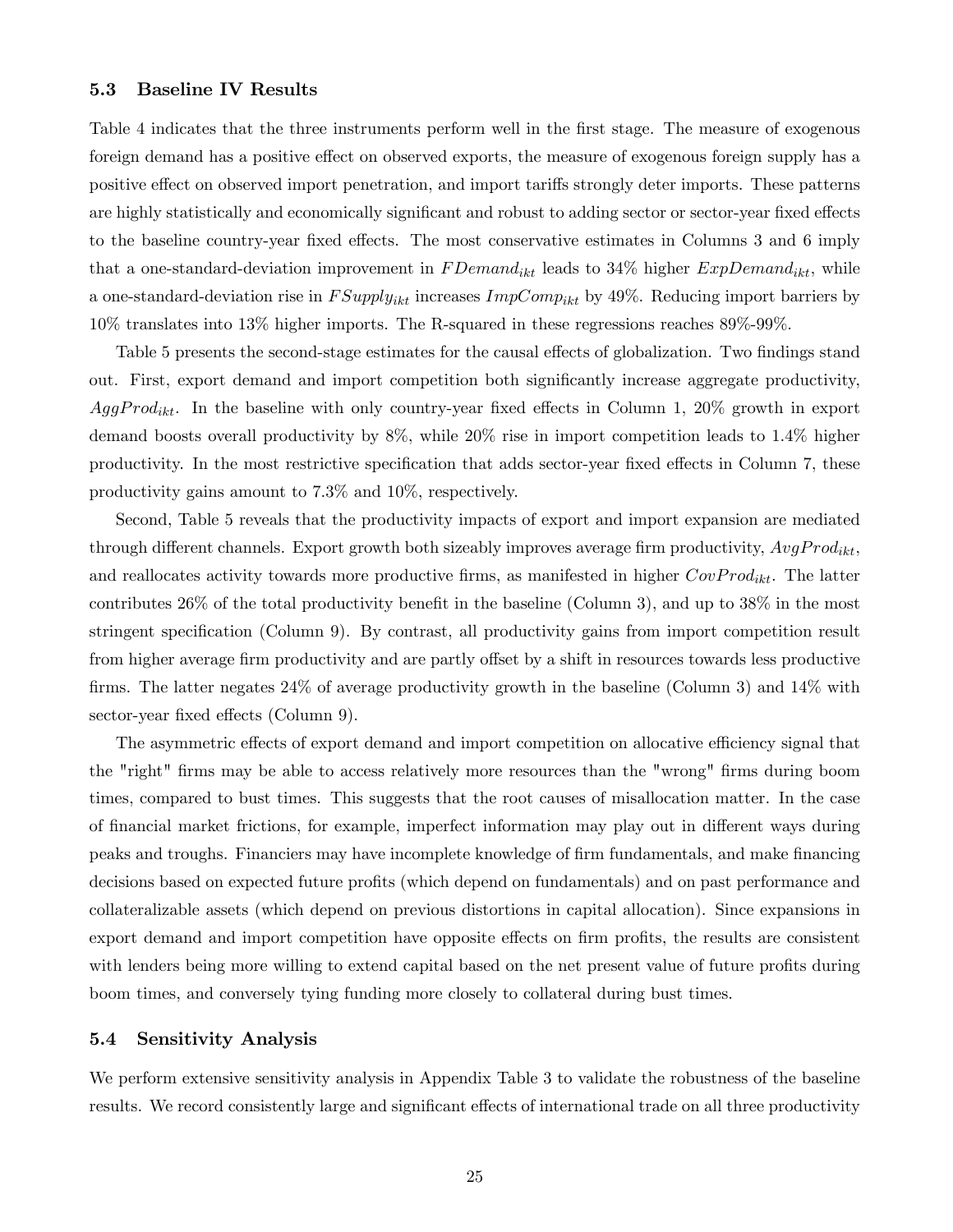outcomes, safe for imprecisely estimated effects of  $ImpComp_{ikt}$  on  $CovProd_{ikt}$  in specifications with country-year and sector-year fixed effects.

Alternative specification We first consider each dimension of trade exposure one at a time, to ensure that the estimated effects of export and import activity are not driven by multi-colinearity. When we focus on export access, we include only  $ExpDemand_{ikt}$  in the second stage and use  $FDemand_{ikt}$ as the single instrument in the first stage. When we examine import penetration, we introduce only  $ImpComp_{ikt}$  in the second stage and exploit only  $FSupply_{ikt}$  and  $MTarif f_{ikt}$  as instruments in the first stage. Panel A shows that this delivers qualitatively similar results and quantitatively bigger magnitudes for each dimension of globalization.

Panel B confirms that the baseline results barely change when we lag  $ExpDemand_{ikt}$  and  $ImpComp_{ikt}$ by one year. This speaks to possible delayed effects of international trade on aggregate productivity that can arise through gradual adjustment within and across firms.

Alternative measures and controls The findings are also robust to using a relative instead of an absolute indicator of import competition. The baseline measure  $ImpComp_{ikt}$  reflects the scale of foreign suppliers' activity in the home market, where the country-year fixed effects implicitly control for home market size. Through the lens of the model, an equally valid measure of import competition is the ratio of imports to domestic production. We therefore construct  $ImpCompRatio_{ikt} =$  $\sum_{j,s\neq k} X_{jikst}/\overline{Output}_{ik}$ , averaging the denominator across years within country-industry pairs to mitigate concerns with domestic production endogenously responding to import penetration. Panel C corroborates the main results when we estimate specification (5.1) using  $ImpCompRatio_{ikt}$  in place of  $ImpComp_{ikt}$ and an analogously constructed instrument  $FSupplyRatio_{ikt}$  in place of  $FSupply_{ikt}.$ <sup>34</sup>

Our analysis focuses on the productivity gains from export access and import competition, and abstracts away from the role of imported inputs in reducing firms' production costs. While the theoretical predictions for the Örst two trade channels would continue to hold should the latter also be active, we want to ensure that the empirical results for export demand and import penetration are not driven by trade-induced changes in input prices. Recall that our productivity and trade measures are based on value-added data and thus already account for the use of inputs, including potentially imported inputs. In Panel D, we nevertheless confirm that the baseline results hold when we additionally control for country-sector-year specific input price indices from OECD-STAN.<sup>35</sup>

Alternative outlier treatment We conduct additional tests to ensure that outliers are not driving the results. The baseline sample already excludes country-sector-year observations that aggregate fewer than 20 firms or exhibit annual growth in the top or bottom percentile for key variables (i.e.  $AggProd_{ikt}$ ,  $AvgProd_{ikt}$ ,  $CovProd_{ikt}$ ,  $ExpDemand_{ikt}$ ,  $ImpComp_{ikt}$ ,  $FDemand_{ikt}$ ,  $FSupply_{ikt}$ ). In Panel E, we show that the main findings survive when we further winsorize these variables at the

<sup>&</sup>lt;sup>34</sup>The results are also robust to proxying import competition with the ratio of imports to domestic absorption or domestic employment. These two measures are not theoretically founded, but the former reflects the domestic market size, while the latter is independent of local factor and product prices.

<sup>&</sup>lt;sup>35</sup>Observed exports and inferred imports of upstream inputs are sufficiently highly correlated in WIOD to prevent the separate identification of the imported-input channel. Unlike the input price index, however, the value of imported inputs would anyway not directly reflect their impact on production costs.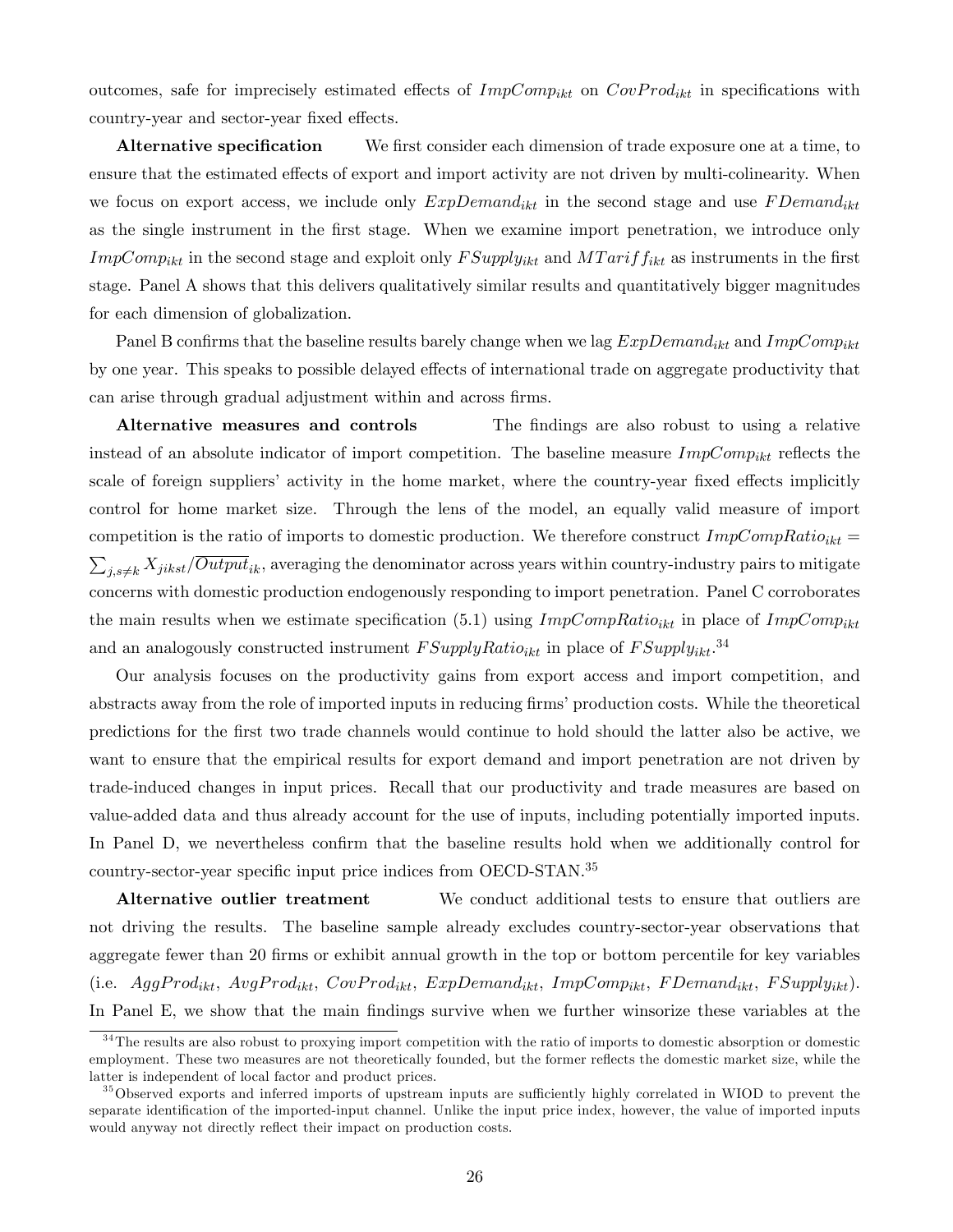1st and 99th percentiles. Of note, winsorizing produces a significant negative effect of  $ImpComp_{ikt}$  on  $CovProd_{ikt}$  even when the regression includes both country-year and sector-year fixed effects.

### 5.5 Additional Results

We next present a series of additional results that both inform economic questions of interest and help alleviate outstanding econometric concerns.

#### 5.5.1 Sector composition

Recall from Section 2.6 that with multiple differentiated sectors, the effect of globalization on economywide aggregate productivity is a weighted average of the effects on sector-level productivity. The baseline specification treats sectors symmetrically, such that  $\beta_{EX}$  and  $\beta_{IM}$  quantify the impact of trade on the average sector. Our findings remain unchanged or stronger when we instead weight observations by the initial country-specific employment share of each industry in Panel A of Table 6. This is a modelconsistent measure of an industryís contribution to economy-wide productivity.

In Europe as in other advanced countries, the services sector has grown to capture a majority of aggregate employment and production. Since aggregate productivity and trade data are available only for manufacturing industries, the baseline analysis evaluates the impact of globalization in manufacturing. We can nevertheless account for the variation in the size of the services sector across country-years by weighting observations by the share of manufacturing in total employment by country-year. The weighted regressions in Panel B of Table 6 reveal quantitatively and qualitatively similar patterns as the baseline. These estimates would reflect the impact of globalization on the average sector across both manufacturing and services, under the assumption that productivity in the average manufacturing sector exhibits the same trade elasticity as the average services sector, even if these elasticities vary across individual sectors.

#### 5.5.2 Chinese import competition

A major shock to the global economy in the 21st century has been the dramatic rise of China. Chinaís exports grew rapidly after it joined the WTO in 2001 and MFA binding quotas on its textiles and apparel were lifted in 2005. This shock has contributed significantly to the deepening of import competition in many developed economies not only because of its scale, but also because it has increased competition specifically from producers in a large country with lower (although growing) wages and productivity.

We compare the impact of import competition from China,  $ChinaImpComp_{ikt}$ , and import competition from the rest of the world,  $ROWImpComp_{ikt}$ , on aggregate productivity in Europe. We measure  $ChinaImpComp_{ikt}$  with country is imports of sector k goods from China in year t, net of sector k imports used by i in the production of k products. We calculate  $ROWImpComp_{ikt}$  as in the baseline, excluding China from the calculation. We correspondingly construct two new instruments for  $ChinaImpComp_{ikt}$ and  $ROWImpComp_{ikt}$ ,  $ChinaSupply_{ikt}$  and  $ROWSupply_{ikt}$ , which replace  $FSupply_{ikt}$  in the IV first stage. For example,  $ChinaSupply_{ikt}$  captures China's global export supply in sector k and year t with Chinese total export value added for final consumption,  $XVA_{China,kt}^{final}$ , and recognizes that the impact of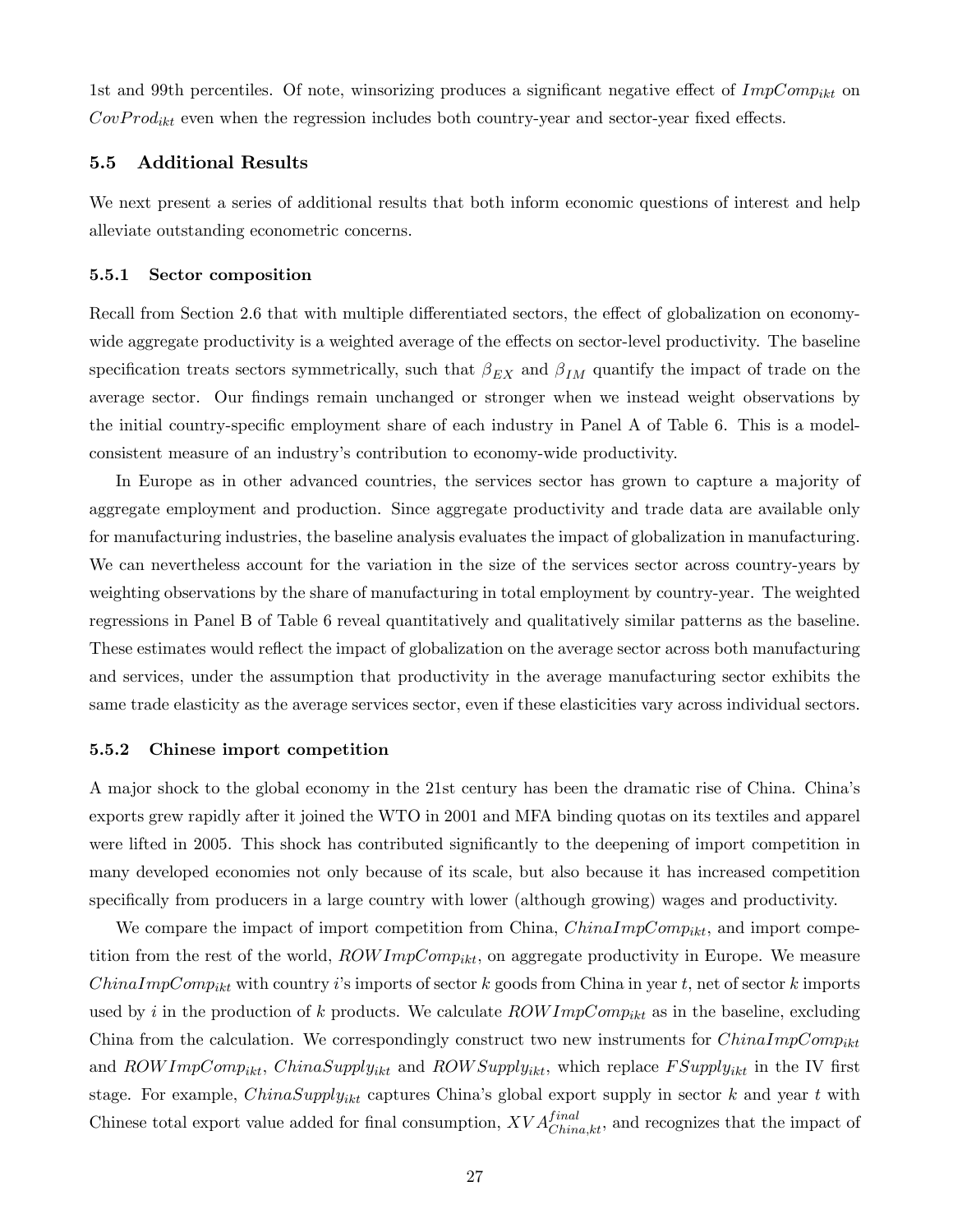this supply shock will vary across importing countries i based on China's initial share in i's imports of  $k$ goods at time  $t = 0$ ,  $\frac{M_{China \rightarrow ik,t=0}}{M_{ik,t=0}}$ .

$$
ChinaImpComp_{ikt} = \ln \left[ \sum_{s \neq k} X_{China \rightarrow i, kst} \right], \quad China Supply_{ikt} = \ln \left[ \frac{M_{China \rightarrow i, k, t=0}}{M_{ik, t=0}} XVA_{China, kt}^{final} \right]
$$
\n
$$
(5.6)
$$

We present the results in Panel C of Table 6. The findings for the productivity impact of export demand remain qualitatively and quantitatively similar. Conditioning on both country-year and sectoryear fixed effects, Chinese and ROW import competition induce similar adjustments: They both stimulate aggregate productivity by raising average firm productivity while lowering the productivity covariance term. At the same time, the gains triggered by Chinese competition are about a third of the gains caused by competition from other countries of origin. Omitting the sector-year fixed effects leaves the results for  $ROWImpComp_{ikt}$  unchanged, but  $ChinaImpComp_{ikt}$  now exerts significant effects only on the covariance term.

#### 5.5.3 Skill and mark-up dispersion

While we have emphasized the role of heterogeneity in firm productivity, in practice firms may also differ in the skill of their labor force. This may arise because firms make endogenous hiring decisions, or because exogenous variation in worker skill or firm-worker match quality is unobserved at the hiring stage. This raises the possibility that measured real value added per worker may confound firm productivity with employee skill, but the two causes for skill dispersion across firms would have different implications for the interpretation of the results: In the latter case it would pose the threat of omitted variable bias, while in the former case it would be merely a manifestation of the underlying productivity heterogeneity.

To be conservative, in Panel D of Table 6 we explicitly control for skill dispersion across firms. In particular, we condition on the 90th-10th interpercentile ratio of average wage across firms within country-sector-years, available from CompNet. The baseline results remain unchanged.

A separate concern is the potential mark-up heterogeneity across firms. The model in Section 2 shuts down variable mark-ups in the differentiated sector by assuming CES consumption and monopolistic competition, in order to focus on misallocation due to distortions to input costs. In a richer framework, endogenous mark-ups would become a separate source of misallocation if firms charge heterogeneous mark-ups and adjust them differentially in response to trade reforms. We would conceptually like to separate the two. In practice, mark-up heterogeneity can also introduce measurement error in real value-added per worker at the Örm level, which can, in turn, lead to measurement error in aggregate productivity, average productivity and productivity-size covariance at the sector level.

Panel E of Table 6 provides suggestive evidence that mark-up heterogeneity does not contribute to the estimated effects of globalization on aggregate productivity. These regressions control for the 90th-10th interpercentile ratio of the price-to-cost margin across firms within country-sector-years; this is the best available proxy for mark-up dispersion and comes from CompNet.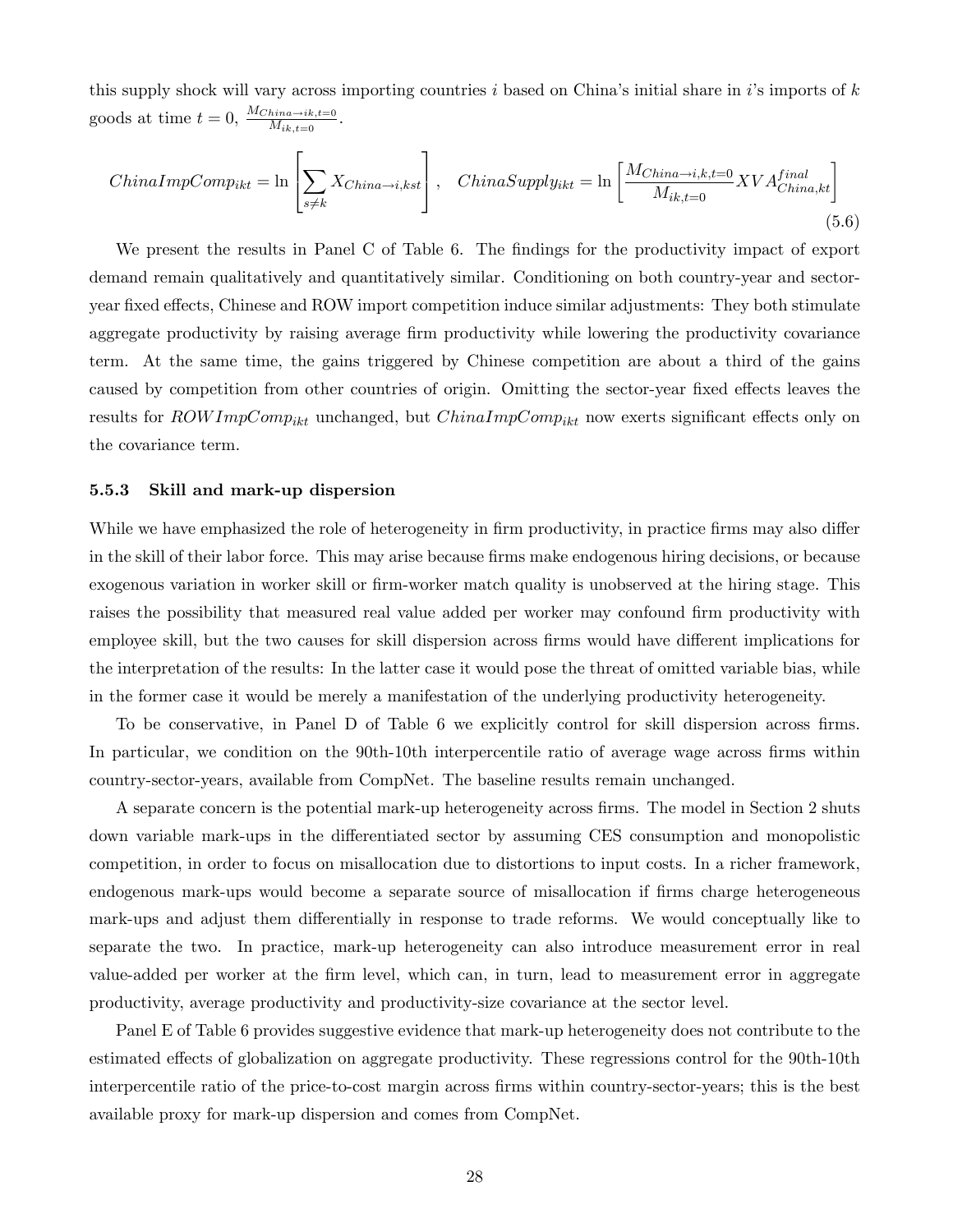## 6 How Trade Affects Productivity: Mechanisms

Our estimation approach identifies the independent effects of export demand and import competition, which we interpret as the effects of unilateral export and import liberalization through the lens of theory. We now argue that the empirical results are consistent with globalization shaping aggregate productivity by triggering reallocations across heterogeneous firms in the presence of resource misallocation.

We base this conclusion on three pieces of evidence. First, the empirical findings can be rationalized only with numerical simulations for the case of misallocation. Second, the effect of trade on firm selection is not a sufficient statistic for its effect on aggregate productivity, counter to model predictions without distortions. Finally, the impact of trade on aggregate productivity depends on countries' measured institutional and market efficiency. Although the consequences of misallocation for the gains from trade are in principle ambiguous, finding that institutional frictions do moderate these gains implies that misallocation plays a role. While the first two arguments for misallocation rely on model-dependent inference, the last one constitutes direct, model-independent evidence.

### 6.1 Pattern of Trade Effects

The sign pattern for the estimated effects of  $ExpDemand_{ikt}$  on  $\{AggProd_{ikt}, AvgProd_{ikt}, CovProd_{ikt}\}$  is  $\{+, +, +\}$ , while that for  $ImpComp_{ikt}$  is  $\{+, +, -\}$ . This suggests that export access generates aggregate productivity gains through the exit of relatively less productive Örms and the reallocation of market share towards more productive Örms. By contrast, import competition induces cleansing along the extensive margin and worsens allocative efficiency along the intensive margin, for a net positive effect on aggregate productivity. Our extensive numerical exercises indicate that the model in Section 2 can only generate this pattern when there is resource misallocation across firms (see Table 1 and Figure 2).

Consider first the case of no resource misallocation. Increased export demand lowers the productivity cut-off for exporting, such that the productivity cut-off for domestic production rises due to free entry, and aggregate productivity,  $AggProd_{ikt}$ , increases. By contrast, higher import competition has theoretically ambiguous effects because it intensifies competition both at home and abroad, with opposite effects on the domestic productivity cut-off. When home wages can adjust down, this cut-off rises and  $AggProd_{ikt}$ goes up, while the converse occurs when wages are fixed. Importantly, the numerical exercises indicate that  $AggProd_{ikt}$ ,  $AvgProd_{ikt}$  and  $CovProd_{ikt}$  always move in the same direction.

Consider next the case of resource misallocation. Now both export and import liberalization can have ambiguous effects on aggregate productivity, because the economy transitions from one distorted steady state to another. Numerical exercises show that export liberalization increases all three productivity terms,  $\{AggProd_{ikt}, AvgProd_{ikt}, CovProd_{ikt}\}$ , over a wide range of the parameter space, regardless of whether wages are fixed or flexible. On the other hand, import liberalization can move these outcomes in different directions in different segments of the parameter space. In particular, with fixed wages, it is possible that  $AggProd_{ikt}$  and  $AvgProd_{ikt}$  both rise while  $CovProd_{ikt}$  declines.

Based on our benchmark IV estimates, the direction and magnitude of the productivity effects of a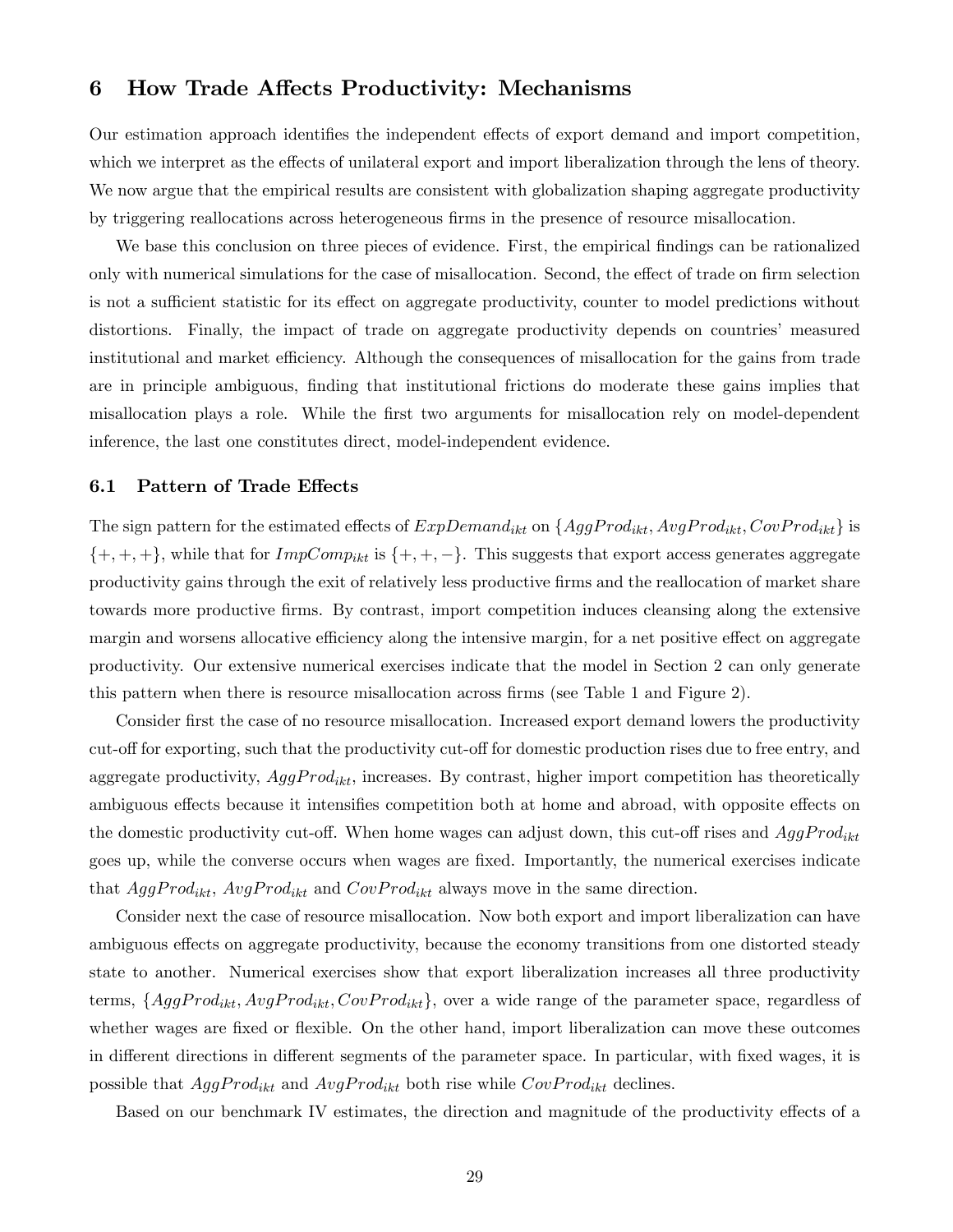20% increase in  $ExpDemand_{ikt}$  and  $ImpComp_{ikt}$  are thus in line with the numerical simulation for the case of misallocation under Öxed wages, intermediate distortion dispersion, and positive productivitydispersion correlation (see Panel D and the last line of Panel C in Table 1).

### 6.2 Firm Selection

We next evaluate the impact of trade exposure on firm selection at the bottom end of the productivity distribution. In the absence of misallocation, globalization can affect aggregate productivity  $AggProd_{ikt}$ by (i) raising the first-best productivity cut-off  $\varphi_{ii}^*$  and by (ii) reallocating resources across inframarginal firms. Moreover, the change in  $\varphi_{ii}^*$  is a sufficient statistic for the change in  $AvgProd_{ikt}$  and  $AggProd_{ikt}$ , but generally not for the change in  $CovProd_{ikt}$  without additional functional form assumptions. The empirical counterpart to  $\varphi_{ii}^*$  is the minimum productivity across firms in a given country-sector-year, min  $Prod_{ikt}$ . Therefore, controlling for min  $Prod_{ikt}$  in regression (5.1), any residual impact of international trade on  $\{AggProd_{ikt}, AvgProd_{ikt}\}$  would be inconsistent with efficient allocation.

In the presence of misallocation, globalization still affects aggregate productivity via (i) and (ii), but also by (iii) changing the degree of misallocation by shifting resources across firms along the extensive and intensive margins. The observed minimum productivity would now be the empirical counterpart to the distorted productivity threshold  $\underline{\varphi}_{ii}^*$ , which is no longer a sufficient statistic for  $AvgProd_{ikt}$  or AggProd<sub>ikt</sub>. Controlling for min  $Prod_{ikt}$ , any residual impact of trade on  $\{AggProd_{ikt}, AvgProd_{ikt}\}$ would now be consistent with mechanism (iii) and the presence of misallocation.

We find in Panel A of Table 7 that export demand and import competition both raise min  $Prod_{ikt}$ (Columns 1 and 5). We measure min  $Prod_{ikt}$  with the first percentile of log value added per worker across Örms, in order to guard against outliers due to measurement error or idiosyncratic Örm shocks. The estimates imply that the productivity threshold rises by  $4\%$ -6.3% and  $1.5\%$ -5% following a  $20\%$ expansion in foreign market access and import penetration, respectively.

We then expand IV specification (5.1) to include min  $Prod_{ikt}$  in the second stage.<sup>36</sup> Higher min  $Prod_{ikt}$ is associated with higher aggregate and average productivity, but lower productivity-size covariance. However, controlling for  $\min Prod_{ikt}$  leaves large residual effects of export demand and import competition on  $AggProd_{ikt}$ , as much as 69% and 38% of the baseline estimates (Column 2). These numbers stand at 52% and 46% when we further condition on sector-year fixed (Column 6). The point estimates for  $\beta_{EX}$ and  $\beta_{IM}$  are also reduced by only 48% and 57% in the regression for  $AvgProd_{ikt}$  (Column 3). In the specification for  $CovProd_{ikt}$ ,  $\beta_{EX}$  increases by 20%, while  $\beta_{IM}$  falls by 38% (Column 4).

Through the lens of the model, these results suggest that the observed productivity effects of globalization cannot be fully attributed to the reallocation of activity across firms in a frictionless economy via channels (i) and (ii). Instead, the patterns are consistent with the presence of distortions, whereby international trade influences aggregate productivity in part by changing the efficiency with which resources are allocated across firms.<sup>37</sup>

<sup>&</sup>lt;sup>36</sup>We have obtained similar results when controlling for a cubic polynomial in min  $Prod_{ikt}$ . This more flexible approach allows for the mapping of min  $Prod_{ikt}$  to  $AggProd_{ikt}$ ,  $AvgProd_{ikt}$  and  $CovProd_{ikt}$  to be unique but non-linear.

 $37$ Our analysis abstracts away from the potential impact of globalization on productivity upgrading within firms. This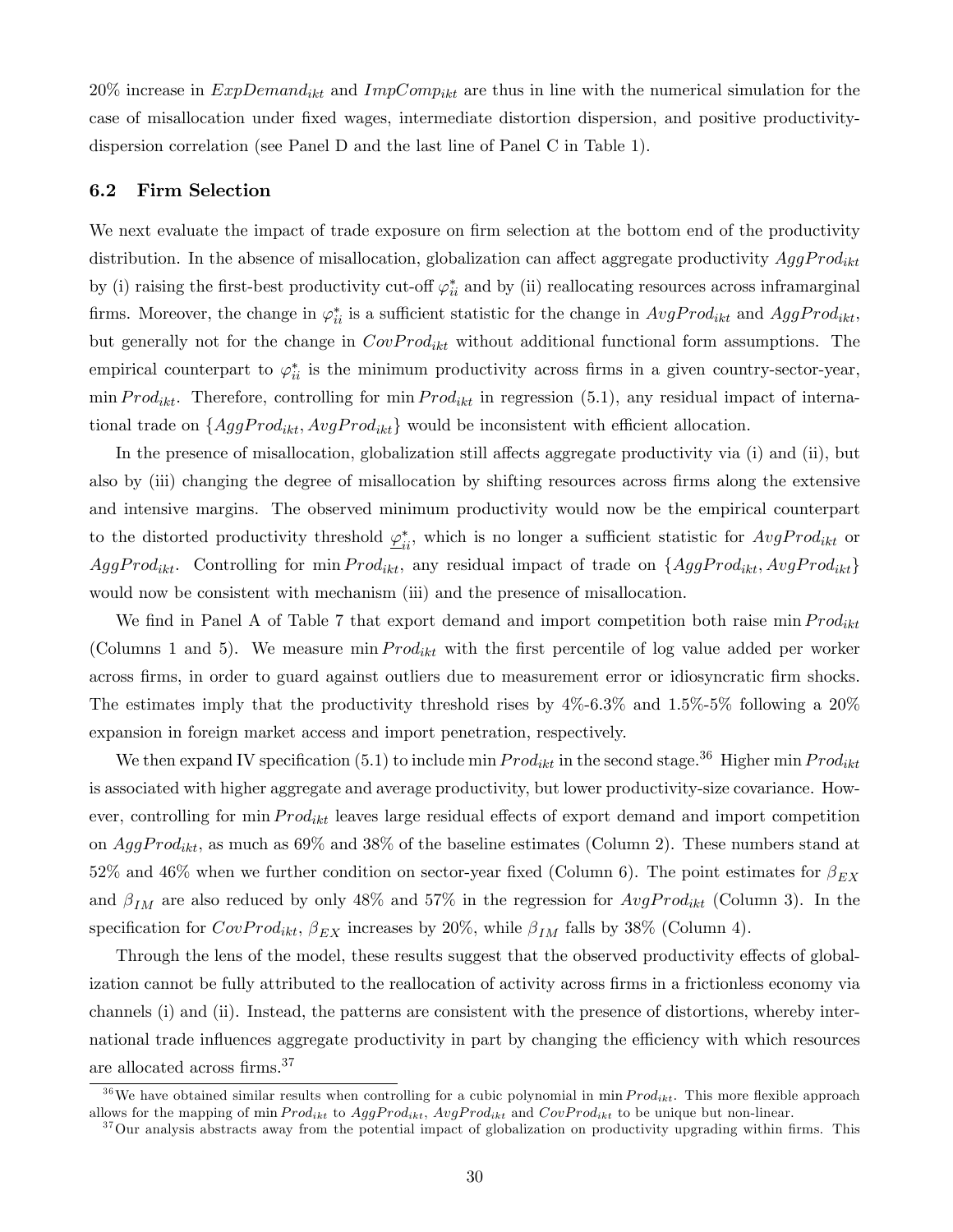### 6.3 Imperfect Institutions and Market Frictions

In order to provide model-free evidence for the role of misallocation, we finally exploit the cross-country variation in the strength of institutions that govern the efficiency of factor and product markets. This approach rests on two premises. First, institutional imperfections constitute structural problems that generate an inefficient allocation of production inputs and market shares across firms. Institutional indicators thus identify primitives that microfound resource misallocation in theoretical frameworks. Of note, the model in Section 2 considers distortions to input costs that map to measures of labor and capital market frictions, but its predictions would be qualitatively similar with revenue or profit distortions via sales or corporate taxes that map to measures of product market regulation.

Our second premise is that countries at different levels of institutional efficiency will respond differently to trade shocks if and only if misallocation is present and ináuences the trade-productivity nexus. Recall from Section 2 that trade expansion has theoretically ambiguous effects on aggregate productivity under misallocation, and these effects need not vary smoothly with the degree of misallocation. Showing that institutional frictions moderate the impact of trade is thus sufficient to establish a role for misallocation, while estimating the direction and magnitude of this moderating force is of independent policy relevance.

We therefore expand IV specification  $(5.1)$  to include interactions of export demand and import competition with country measures of institutional quality, Institution<sub>it</sub>, whose level effect is subsumed by the country-year fixed effects. We instrument the main and interaction trade terms using the same instruments as before and their interactions with  $Institution_{it}$ .

We exploit five indicators, defined such that higher values signify more efficient and effective institutions. The first two are rule of law and corruption, from the World Bank Governance Indicators (Kaufmann et al. 2010). These are comprehensive indices respectively of general institutional capacity and scope for rent extraction for private gains, which arguably affect economic efficiency in both input and output markets. Rule of law has a mean of 1.11 and a standard deviation of 0.49 in the panel; the corresponding statistics for (inverse) corruption are 1.07 and 0.69.

The other three measures characterize institutional efficiency in specific markets. We quantify labor market flexibility with a 0-6 index that averages 21 indicators for firing and hiring costs, from the  $OECD$ Employment Database (mean 3.28, standard deviation 0.37). We proxy financial market development with a 0-12 index that captures the strength of creditor rights' protection necessary to support financial contracts, from the World Bank Doing Business Report (mean 5.86, standard deviation 1.79). Finally, we assess the (inverse) tightness of product market regulation with a 0-3 index that aggregates 18 measures for state control, barriers to entrepreneurship, and barriers to trade and investment, from the OECD Market Regulation Database (mean 1.17, standard deviation 0.25).

effect and its consequences for  $AggProd_{ikt}$ ,  $AvgProd_{ikt}$  and  $CovProd_{ikt}$  are in principle ambiguous. For example, higher export demand may increase expected profits and induce firms to upgrade productivity if there are economies of scale in innovation and adoption (e.g. Bustos 2011). Steeper import competition may discourage innovation by reducing domestic proÖts, but it may conversely incentivize incumbents to upgrade productivity in order to remain competitive (e.g. Bloom et al. 2015, Dhingra 2013). In Panel B of Table 7, we proxy the aggregate amount of productivity upgrading with log R&D expenditures by country-sector-year,  $RD_{ikt}$ . We find mixed effects of export demand and import competition on  $RD_{ikt}$ . Moreover, controlling for both min  $Prod_{ikt}$  and  $RD_{ikt}$  in equation (5.1) leaves large residual productivity effects of trade.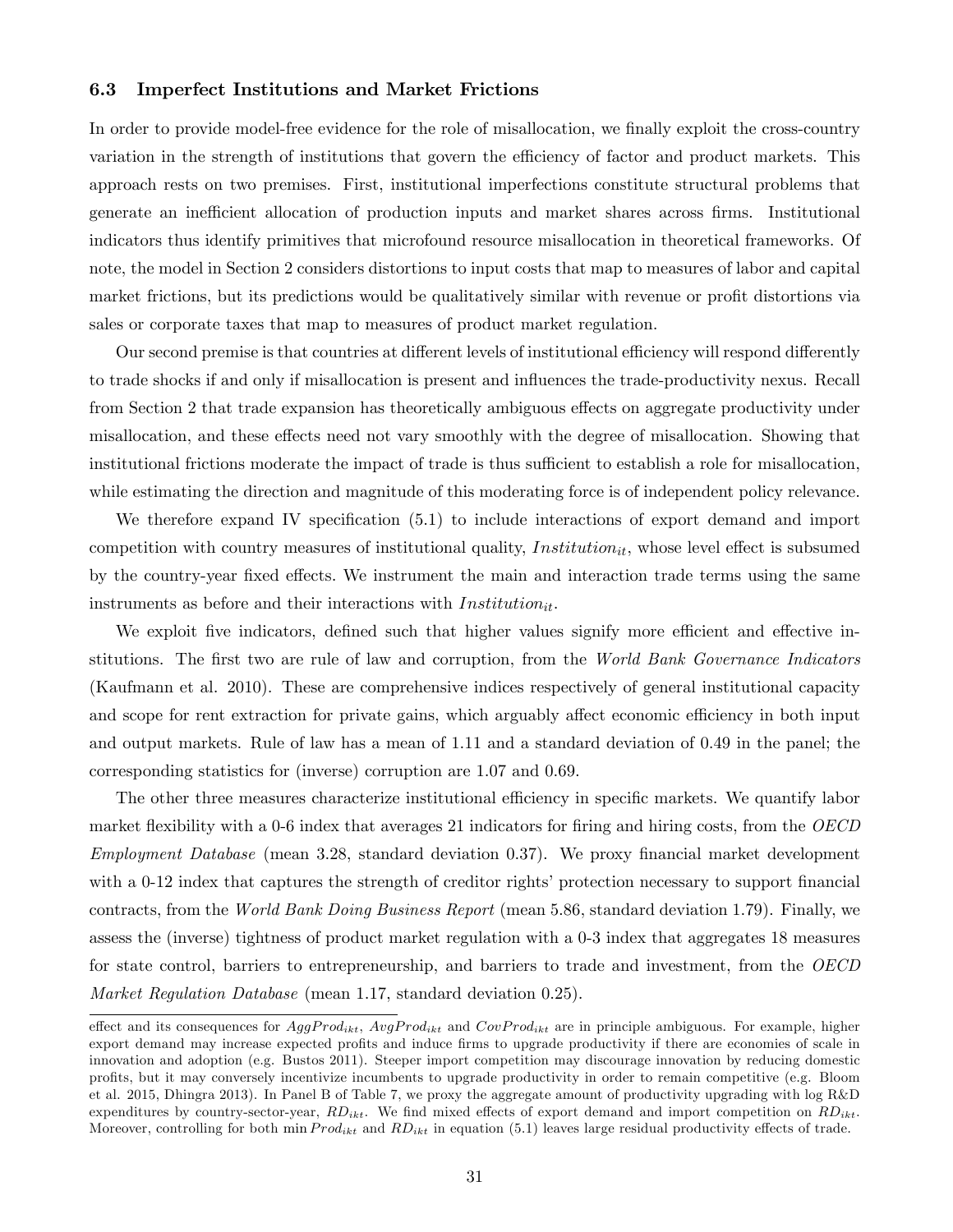Table 8 reveals consistent patterns across all five institutional measures: Strong rule of law, low corruption, efficient factor and product markets amplify the productivity gains from import competition and dampen the productivity gains from export expansion. This is true for aggregate productivity, average firm productivity and allocative efficiency. The interaction terms are highly statistically and economically significant for all but 2 out of 30 coefficient estimates. $38$ 

These results indicate the complex interactions between international trade and market frictions in shaping aggregate productivity. They also point to an asymmetry between positive and negative shocks to domestic Örms. The evidence suggests that growth opportunities, such as greater export demand, can partly correct accumulated misallocation and boost productivity more when markets and institutions are less efficient. This may occur if the "right" productive firms that start out with sub-optimal resources can more effectively scale up production than the "wrong" less productive firms. By contrast, contractionary shocks, such as stiffer import competition, can engender more cleansing reallocation under more efficient markets and institutions, such that less productive firms downsize disproportionately more.<sup>39</sup> There may also be less scope for distortionary policy interventions such as heterogeneous subsidies across firms in response to import-induced contraction than in response to export-induced expansion.

#### 6.4 Misallocation Measures in the Literature

We conclude by examining the impact of international trade on several measures of resource misallocation that have been proposed in the literature. While micro-founded, these measures are valid under modeling assumptions that are likely to fail in realistic economic environments. Under certain assumptions, Hsieh-Klenow (2009) and Gopinath et al. (2017) show that the observed dispersion across firms in revenue-based total factor productivity (TFPR), marginal revenue product of capital (MRPK), and marginal revenue product of labor (MRPL) monotonically increases with misallocation in input and output markets. Under certain assumptions, Edmond et al. (2015) likewise find that the observed dispersion across firms in pricecost mark-ups (PCM) signals output-market distortions.

There are several difficulties in interpreting these indicators in terms of allocative efficiency. First, measurement error in firm TFPR, MRPK, MRPL and PCM can inflate their observed dispersion. Second, TFPR, MRPK and MRPL are inferred from production function estimates, such that treating them as regression outcomes can complicate econometric inference. Third, the nature of production technology and market competition can affect these dispersion metrics even in the absence of resource misallocation. Foster et al. (2008) show that TFPR, MRPK and MRPL dispersion implies misallocation of production inputs under constant mark-ups, but not under variable mark-ups. Dhingra-Morrow (2014) further demonstrate that market-share misallocation arises in product markets with variable mark-ups even when there are no distortions in factor markets. Bartelsman et al. (2013) and Foster et al. (2015, 2016)

 $38$ These findings are generally robust to adding sector-year fixed effects (Panel A of Appendix Table 4). The key aspect of labor market áexibility is the governance of regular individual contracts (Panel B of Appendix Table 4). The governance of collective regular contracts and temporary contracts play a much lesser role.

 $39$ Table 8 speaks to the differential effects of export and import shocks across economies at different levels of institutional and market efficiency. This is conceptually distinct from and thus not inconsistent with the baseline asymmetric effects of export and import shocks on allocative efficiency  $CovProd_{ikt}$  in Table 5, which capture average effects across countries.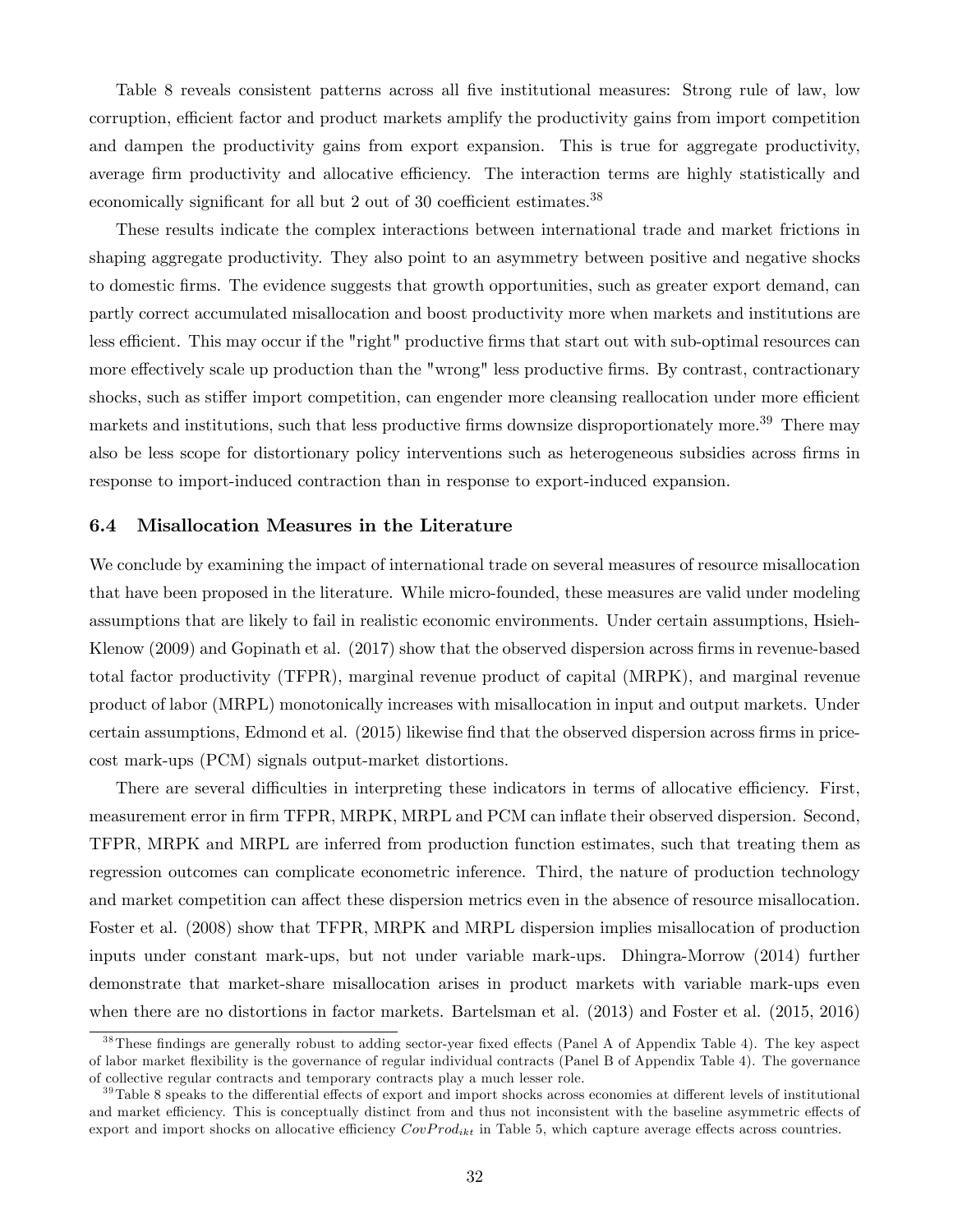establish that TFPR, MRPK and MRPL dispersion signals resource misallocation under constant returns to scale and no shocks to firm demand or productivity. However, this is no longer the case if firms face increasing returns to scale or adjustment costs.

Given prior empirical evidence of variable mark-ups, increasing returns to scale, and adjustment costs, it can thus be difficult to interpret the four dispersion measures. We nevertheless explore the effect of international trade on these dispersion outcomes in our data in Appendix Table 5. For each country, sector and year, CompNet reports the standard deviations of TFPR, MRPK and MRPL, as well as the 90th-10th interpercentile range for PCM. We generally find positive significant effects of import competition across the four  $Dispersion_{ikt}$  metrics, but mixed results for export demand (see also DeLoecker and Warczinsky 2012 on PCM). Were  $Disperson_{ikt}$  and  $CovProd_{ikt}$  indicative of misallocation, our conclusion that export access (import penetration) enhances (reduces) allocative efficiency would have been consistent with  $Disperson_{ikt}$  falling (rising) with  $ExpDomain_{ikt}$  (ImpComp<sub>ikt</sub>).

## 7 Conclusion

We examine the impact of international trade on aggregate productivity. Theoretically, we show that bilateral and unilateral export liberalizations increase aggregate productivity, while unilateral import liberalization can either raise or reduce it. However, all three trade reforms have ambiguous effects in the presence of resource misallocation. Using unique new data on 14 European countries and 20 manufacturing industries during 1998-2011, we empirically establish that exogenous shocks to export demand and import competition generate large aggregate productivity gains. Although both trade activities increase average Örm productivity, however, export expansion reallocates activity towards more productive firms, while import penetration acts in reverse. Unpacking the mechanisms of transmission, we show that improved firm selection can account for only half of the productivity gains from trade, suggesting a potential role for resource misallocation. Indeed, efficient institutions, factor and product markets amplify the productivity gains from import competition, but dampen those from export expansion.

Our Öndings have important implications for policy design in developing countries that aspire to promote growth through greater economic integration but suffer from weak institutions and frictions in capital, labor and product markets. The analysis suggests that reallocation across Örms is a key margin of adjustment, while alleviating market distortions can be important for realizing the full welfare gains from globalization. Our results also indicate that developed economies stand to gain from import and export liberalization, despite concerns about the impact of import competition from low-wage countries.

There remains much scope for further research. Richer data would make it possible to examine how international trade affects the incentives for technological upgrading across the firm productivity distribution. It would also be valuable to assess the impact of specific frictions in capital, labor and product markets on firm selection, firm innovation, and reallocations across firms. These constitute some steps towards understanding how to design trade policy and coordinate it with structural reforms that remove institutional and market imperfections in order to improve welfare.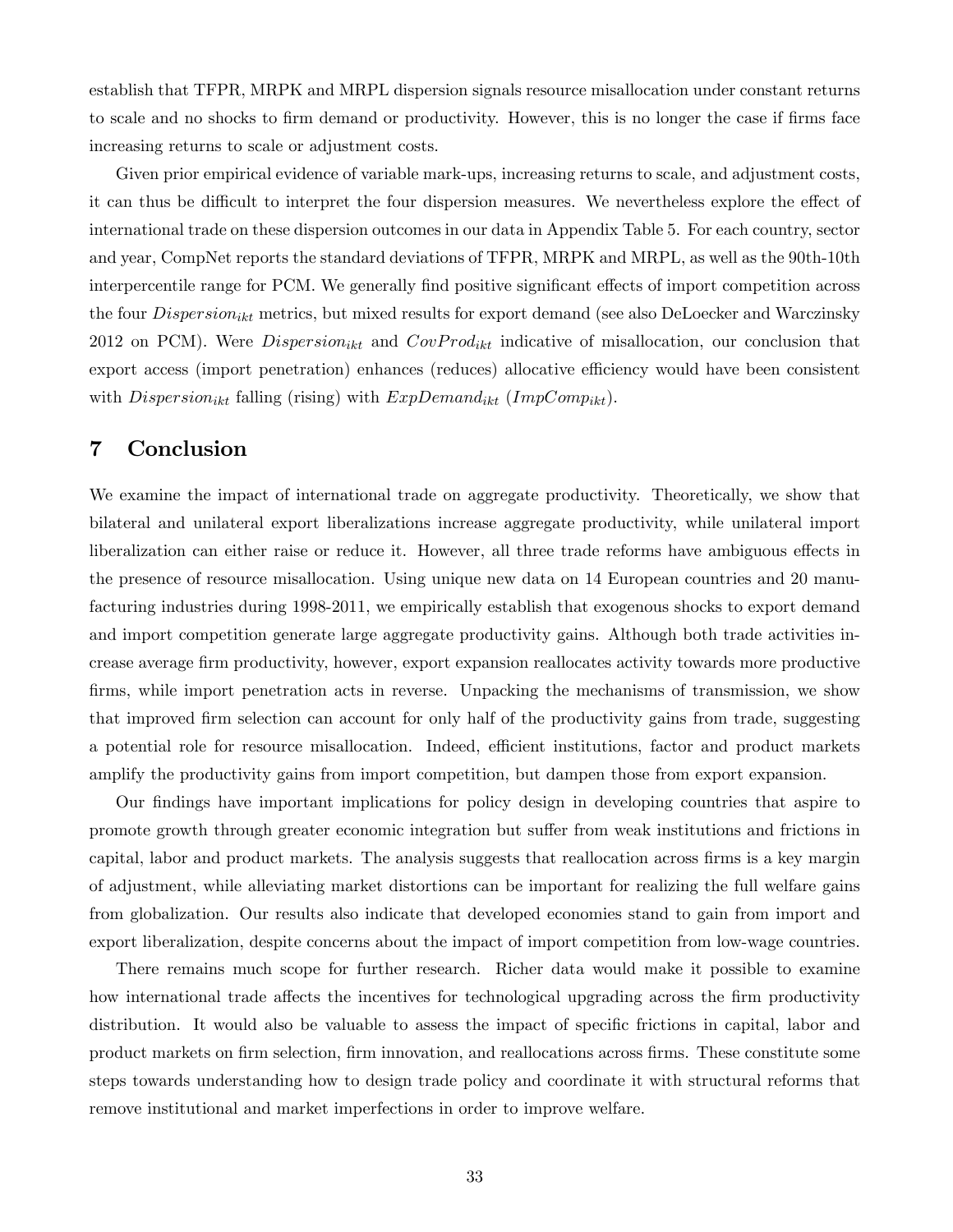# 8 References

- Aghion, P., Bergeaud, A., Lequien, M. and Melitz, M. (2018). "The Impact of Exports on Innovation: Theory and Evidence." Harvard University mimeo.
- Ahn, J. (2016). "Is the Trade Slowdown Contributing to the Global Productivity Slowdown? New Evidence." IMF World Economic Outlook, Chapter 2.
- Alfaro, L. and Chen, M. X. (2018). "Selection and Market Reallocation: Productivity Gains from Multinational Production." American Economic Journal: Economic Policy, 10(2), 1-38.
- Amiti, M. and Khandelwal, A. (2013). "Import Competition and Quality Upgrading." Review of Economics and Statistics, 92(2), 476-90.
- Amiti, M. and Konings, J. (2007). "Trade Liberalization, Intermediate Inputs, and Productivity: Evidence from Indonesia." American Economic Review, 97(5), 1611-38.
- Arkolakis, C., Costinot, A., Donaldson, D. and Rodriguez-Clare, A. (2019). "The Elusive Pro-Competitive Effects of Trade." Review of Economic Studies, 86, 46-80.
- Arkolakis, C., Costinot, A. and Rodriguez-Clare, A. (2012). "New Trade Models, Same Old Gains?" American Economic Review, 102(1), 94-130.
- Atkin, D. and Khandelwal, A. (2019). "How Distortions Alter the Impacts of International Trade in Developing Countries." NBER Working Paper 26230.
- Bagwell, K. and Lee, S.H. (2018). "Trade Policy under Monopolistic Competition with Firm Selection." Stanford University mimeo.
- Bai, Y., Jin, K. and Lu, D. (2019). "Misallocation Under Trade Liberalization." LSE mimeo.
- Bajgar, M. (2016). "Gains from Trade in a Distorted Economy." University of Oxford mimeo.
- Bartelsman, E., Haltiwanger, J. and Scarpetta, S. (2013). "Cross-Country Differences in Productivity: the Role of Allocation and Selection." American Economic Review, 103(1), 305-34.
- Baqaee, D. and Farhi, E. (2019a). "Networks, Barriers, and Trade." Harvard University mimeo.
- Baqaee, D. and Farhi, E. (2019b). "Productivity and Misallocation in General Equilibrium." Quarterly Journal of Economics, 135(1), 105-63.
- Baqaee, D. and Farhi, E. (2020). "The Darwinian Returns to Scale." NBER Working Paper 27139.
- Bems, R. and Johnson, R. (2017). "Demand for Value Added and Value-Added Exchange Rates." American Economic Journal: Macroeconomics, 9(4), 45-90.
- Ben Yahmed, S. and Dougherty, S. (2017). "Domestic Regulation, Import Penetration and Firm-level Productivity Growth." Journal of International Trade & Economic Development, 29(1), 89-118.
- Berman, N., Aghion, P., Askenazy, P., Cette, G. and Eymard, L. (2012) "Credit Constraints and the cyclicality of R&D Investment: Evidence from France." Journal of the European Economic Association, 10(5), 1001-24.
- Berman, N., Berthou, A. and HÈricourt, J. (2015). "Export Dynamics and Sales at Home." Journal of International Economics, 96(2), 298-310.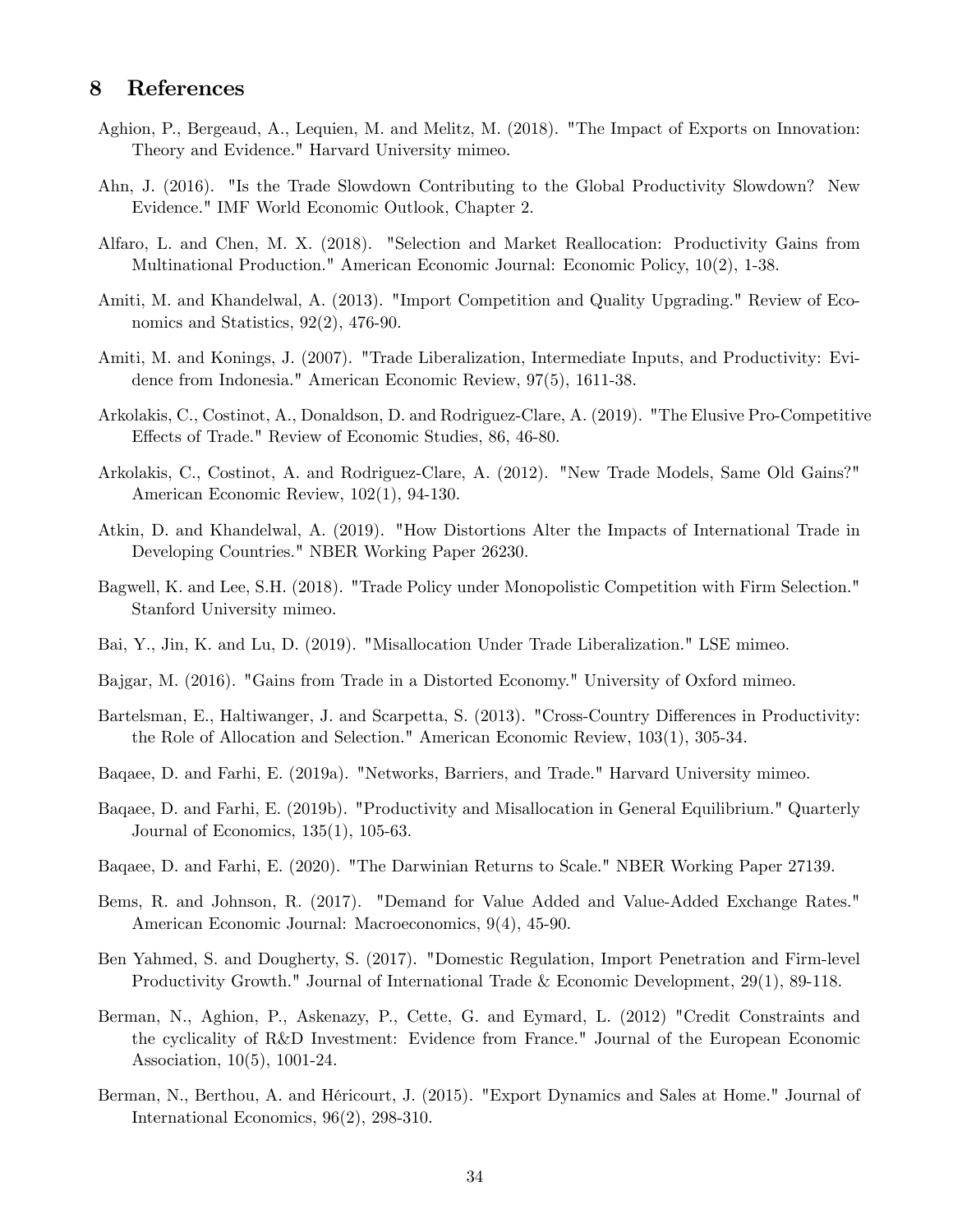- Bernard, A. B., Jensen, J. B. and Schott, P. K. (2006). "Survival of the Best Fit: Exposure to Low-Wage Countries and the (Uneven) Growth of U.S. Manufacturing Plants." Journal of International Economics, 68(1), 219-37.
- Bernard, A. B., Redding, S. J. and Schott, P. K. (2011). "Multiproduct Firms and Trade Liberalization." Quaterly Journal of Economics, 126(3), 1271-318.
- Bloom N., Draca, M. and Van Reenen, J. (2015). "Trade Induced Technical Change: The Impact of Chinese Imports on Innovation, Diffusion and Productivity." Review of Economic Studies, 83, 87-117.
- Brandt, L., Tombe, T. and Zhu, X. (2013). "Factor Market Distortions across Time, Space and Sectors in China." Review of Economic Dynamics, 16, 39-58.
- Burstein, A. and Cravino, J. (2015). "Measured Aggregate Gains from International Trade." American Economic Journal: Macroeconomics, 7(2), 181-218.
- Bustos, P. (2011). "Trade Liberalization, Exports, and Technology Upgrading: Evidence on the Impact of MERCOSUR on Argentinian Firms." American Economic Review, 101(1), 304-40.
- Caliendo, L., Parro, F. and Tsyvinski, A. (2017). "Distortions and the Structure of the World Economy." NBER Working Paper 23332.
- Chor, D. and Manova, K. (2012). "Off the cliff and back? Credit Conditions and International Trade during the Global Financial Crisis." Journal of International Economics, 87(1), 117-33.
- Chung, J. (2018). "Firm Heterogeneity, Misallocation, and Trade". Stanford University mimeo.
- Coe, D. and Helpman, E. (1995). "International R&D Spillovers." European Economic Review, 39, 859-87.
- Costinot, A. and Rodríguez-Clare A. (2014). "Trade Theory with Numbers: Quantifying the Consequences of Globalization." In Handbook of International Economics, 4:197-261. North-Holland.
- De Loecker, J. and Warzynski, F. (2012). "Markups and Firm-Level Export Status." American Economic Review, 102(6), 2437-71.
- Demidova, S. (2008). "Productivity Improvements and Falling Trade Costs: Boon or Bane?" International Economic Review, 49(4), 1437-62.
- Demidova, S. and Rodriguez-Clare, A. (2013). "The Simple Analytics of the Melitz Model in a Small Open Economy." Journal of International Economics, 90(2), 266-72.
- Dhingra, S. (2013). "Trading Away Wide Brands for Cheap Brands." American Economic Review, 103(6), 2554-84.
- Dhingra, S. and Morrow, J. (2019). "Monopolistic competition and optimum product diversity under firm heterogeneity." Journal of Political Economy, 127(1), 196-232.
- Ding, S., Jiang, W. and Sun, P. (2016). "Import Competition, Dynamic Resource Allocation and Productivity Dispersion: Micro-Level Evidence from China." Oxford Economic Papers, 68(4), 994- 1015.
- Dix-Carneiro, R., Goldberg, P., Meghir, C. and Ulyssea, G. (2019). "Trade and Informality in the Presence of Labor Market Frictions and Regulations." Duke University mimeo.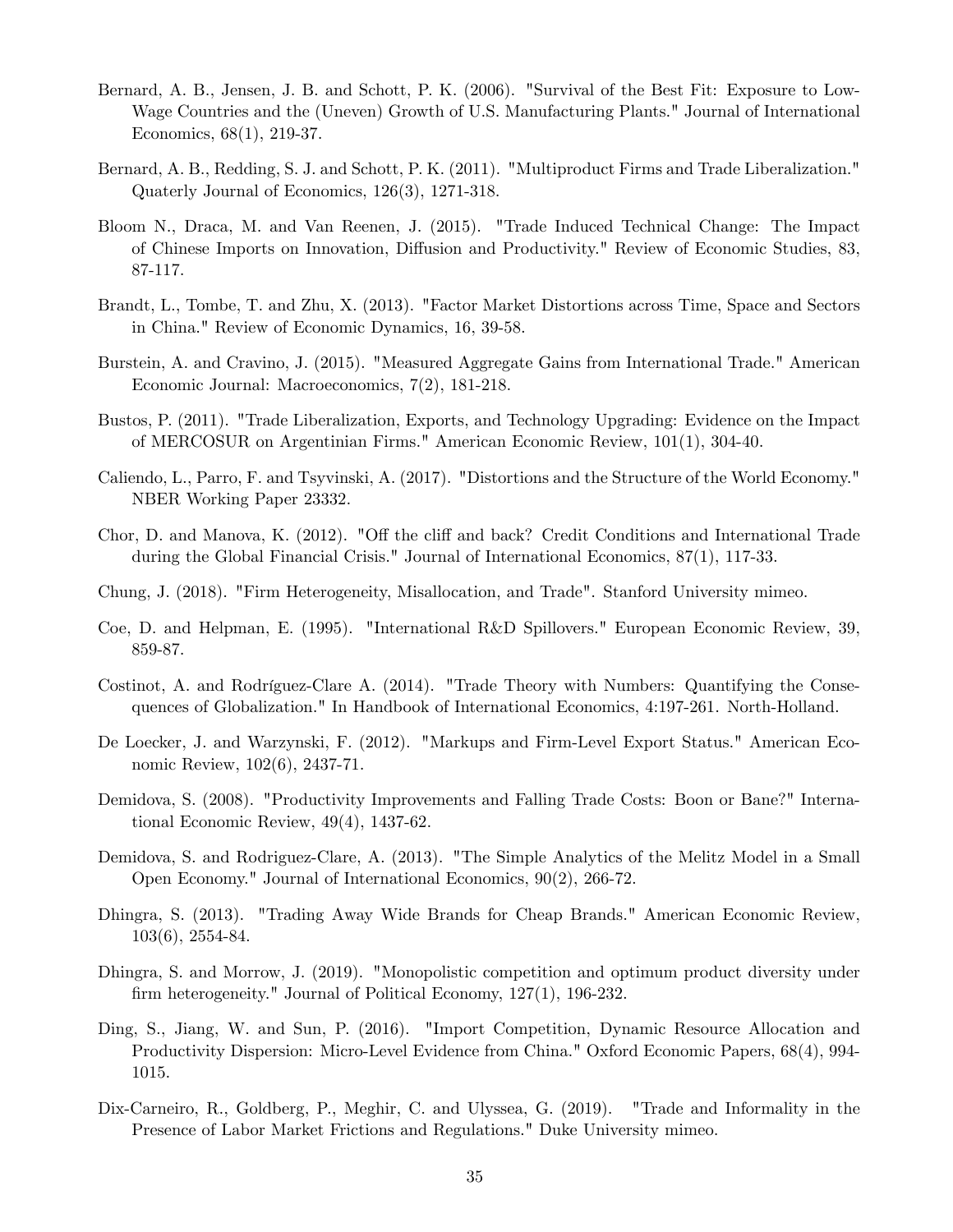Donaldson, D. (2015). "The Gains from Market Integration." Annual Review of Economics, 7, 619-47.

- Edmond, C., Midrigan, V. and Xu, D. Y. (2015). "Competition, Markups, and the Gains from International Trade." American Economic Review, 105(10), 3183-221.
- Epifani, P. and Gancia, G. (2011). "Trade, markup heterogeneity and misallocations." Journal of International Economics, 83(1), 1-13.
- Feenstra, R. and Weinstein, D. (2017). "Globalization, Markups and U.S. Welfare." Journal of Political Economy, 125(4), 1040-74.
- Foley, F. and Manova, K. (2015). "International Trade, Multinational Activity, and Corporate Finance." Annual Review of Economics, 7, 119-46.
- Foster, L., Grim, C., Haltiwanger, J. and Wolf, Z. (2016). "Firm-Level Dispersion in Productivity: Is the Devil in the Details?" American Economic Review, 106(5), 95-8.
- Foster, L., Haltiwanger, J. and Syverson, C. (2008). "Reallocation, Firm Turnover, and Efficiency: Selection on Productivity or Profitability?" American Economic Review,  $98(1)$ ,  $394-425$ .
- Goldberg, P. K., Khandelwal, A., Pavcnik, N. and Topalova, P. (2010). "Imported Intermediate Inputs and Domestic Product Growth: Evidence from India." Quarterly Journal of Economics, 125(4), 1727-67.
- Gopinath, G., Kalemli-Ozcan, S., Karabarbounis, L. and Villegas-Sanchez, C. (2017) "Capital Allocation and Productivity in South Europe." Quarterly Journal of Economics, 132(4), 1915-67.
- Harrison, A., Martin, L. and Nataraj, S. (2013). "Learning versus Stealing: How important are Market-Share Reallocations to Indiaís Productivity Growth?" World Bank Economic Review, 27(2), 202-28.
- Head, K., Mayer, T. and Thoenig, M. (2014). "Welfare and Trade without Pareto" American Economic Review: Papers Proceedings, 104(5), 310-16.
- Helpman, E., Itskhoki, O. and Redding, S. (2010). "Inequality and Unemployment in a Global Economy." Econometrica, 78(4), 1239-83.
- Hopenhayn (2014). "Firms, Misallocation, and Aggregate Productivity: A Review." Annual Review of Economics, 6(1), 735-70.
- Hornbeck, R. and Rotemberg, M. (2019). "Railroads, Reallocation, and the Rise of American Manufacturing." NBER Working Paper 26594.
- Hsieh, C. T. and Klenow, P. (2009). "Misallocation and Manufacturing TFP in China and India." Quarterly Journal of Economics, 124(4), 1403-48.
- Hummels, D. and Jørgensen, R. and Munch, J. and Xiang, C. (2014). "The Wage Effects of Offshoring: Evidence from Danish Matched Worker-Firm Data." American Economic Review, 104(6), 1597-629.
- Kaufmann, D., Kraay, A. and Mastruzzi, M. (2010). "The Worldwide Governance Indicators: Methodology and Analytical Issues." World Bank Policy Research Working Paper 5430.
- Khandelwal, A. and Topalova, P. (2011). "Trade Liberalization and Firm Productivity: The Case of India." Review of Economics and Statistics, 93(3), 995-1009.
- Khandelwal, A., Schott, P. and Wei, S.J. (2013). "Trade Liberalization and Embedded Institutional Reform: Evidence from Chinese Exporters." American Economic Review, 103(6), 2169-95.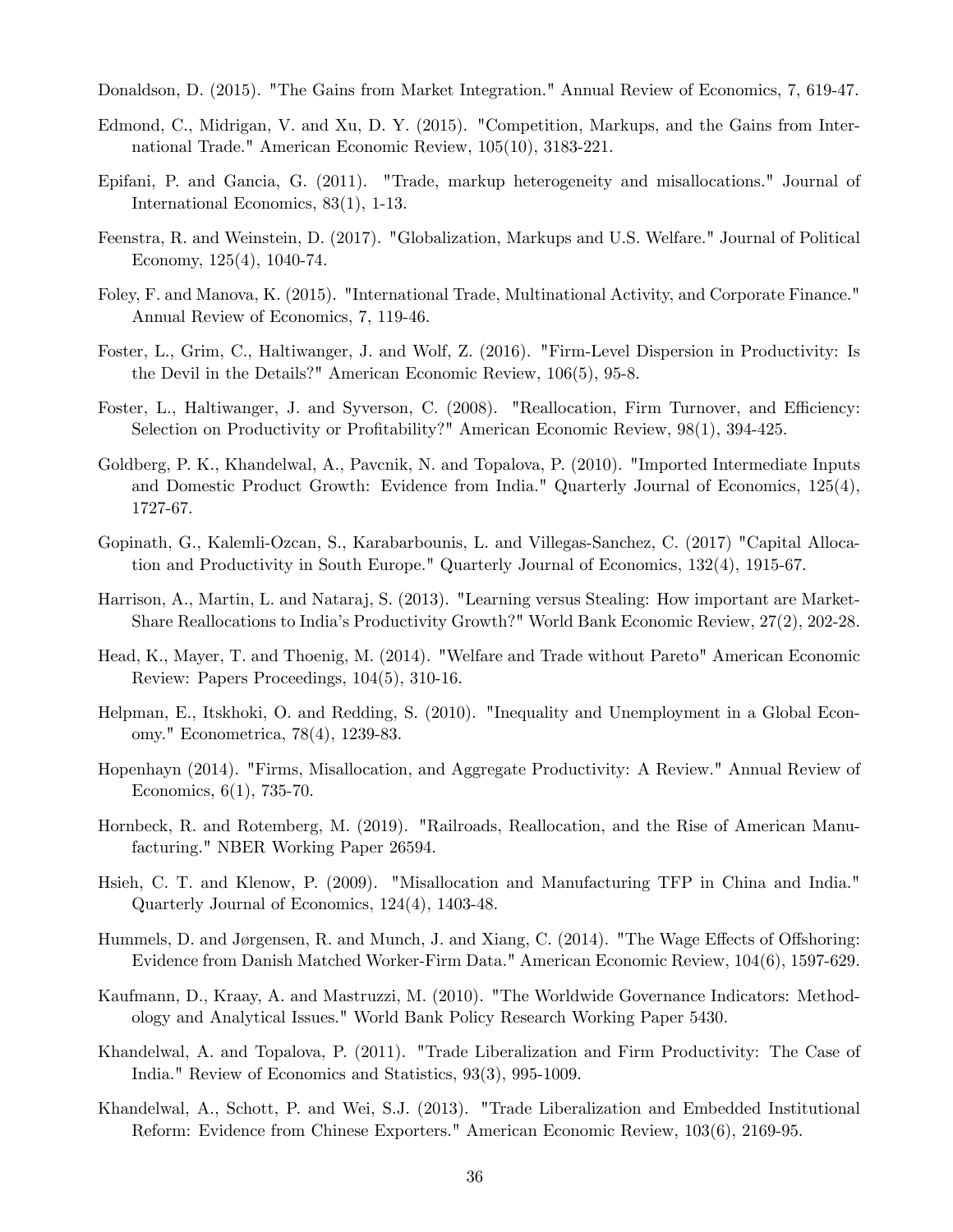- Kim, and Vogel, J. (2020). "Trade and Welfare (across Local Labor Markets)". NBER Working Paper 27133.
- Lileeva, A. and Trefler, D. (2010). "Improved Access to Foreign Markets Raises Plant-Level Productivity... for Some Plants." Quarterly Journal of Economics, 125(3), 1051-99.
- Lopez-Garcia, P. and the CompNet Task Force (2015). "Assessing European competitiveness: the new CompNet microbased database." ECB Working Paper 1764.
- Manova, K. (2008). "Credit Constraints, Equity Market Liberalizations and International Trade." Journal of International Economics, 76(1), 33-47.
- Manova, K. (2013). "Credit Constraints, Heterogeneous Firms, and International Trade." Review of Economic Studies, 80(2), 711-44.
- Manova, K., Wei, S. J., and Zhang, Z. (2015). "Firms Exports and Multinational Activity under Credit Constraints." Review of Economics and Statistics, 97(3), 574-88.
- Manova, K. and Yu, Z. (2016). "How firms export: Processing vs. ordinary trade with financial frictions." Journal of International Economics, 100, 120-37.
- Martin, J. and Méjean, I. (2014). "Low-Wage Countries' Competition, Reallocation Across Firms and the Quality Content of Exports." Journal of International Economics, 93(1), 140-52.
- Mayer, T., Melitz, M. and Ottaviano, G. I. P. (2014). "Market Size, Competition, and the Product Mix of Exporters." American Economic Review, 104(2), 495-536.
- Melitz, M. (2003). "The Impact of Trade on Intra-Industry Reallocations and Aggregate Industry Productivity." Econometrica, 71(6), 1695-725.
- Melitz, M. and Polanec, S. (2015). "Dynamic Olley-Pakes productivity decomposition with entry and exit." RAND Journal of Economics, 46(2), 362-75.
- Melitz, M. and Redding, S. J. (2014). "Heterogeneous Firms and Trade." In Handbook of International Economics, 4, 1-54. Elsevier.
- Midrigan, V. and Xu, D. (2014). "Finance and Misallocation: Evidence from Plant-Level Data." American Economic Review, 104(2), 422-58.
- Olley, S. and Pakes, A. (1996). "The Dynamics of Productivity in the Telecommunications Industry." Econometrica, 64(6), 1263-98.
- Pavcnik, N. (2002). "Trade Liberalization, Exit, And Productivity Improvements: Evidence From Chilean Plants." Review of Economic Studies, 69(1), 245-76.
- Restuccia, D. and Rogerson, R. (2018). "Policy Distortions and Aggregate Productivity with Heterogeneous Establishments." Review of Economic Dynamics, 11(4), 707-20.
- Ruggieri, A. (2018). "Trade and Labor Market Institutions: A Tale of Two Liberalizations". UAB-UPF Barcelona mimeo.
- Sandoz, C. (2018). "Input Prices, Allocation of Resources and TFP Growth: Evidence from Chinese Imports in France." PSE mimeo.
- Swięcki, T. (2017). "Intersectoral Distortions and the Welfare Gains from Trade." Journal of International Economics, 104, 138-56.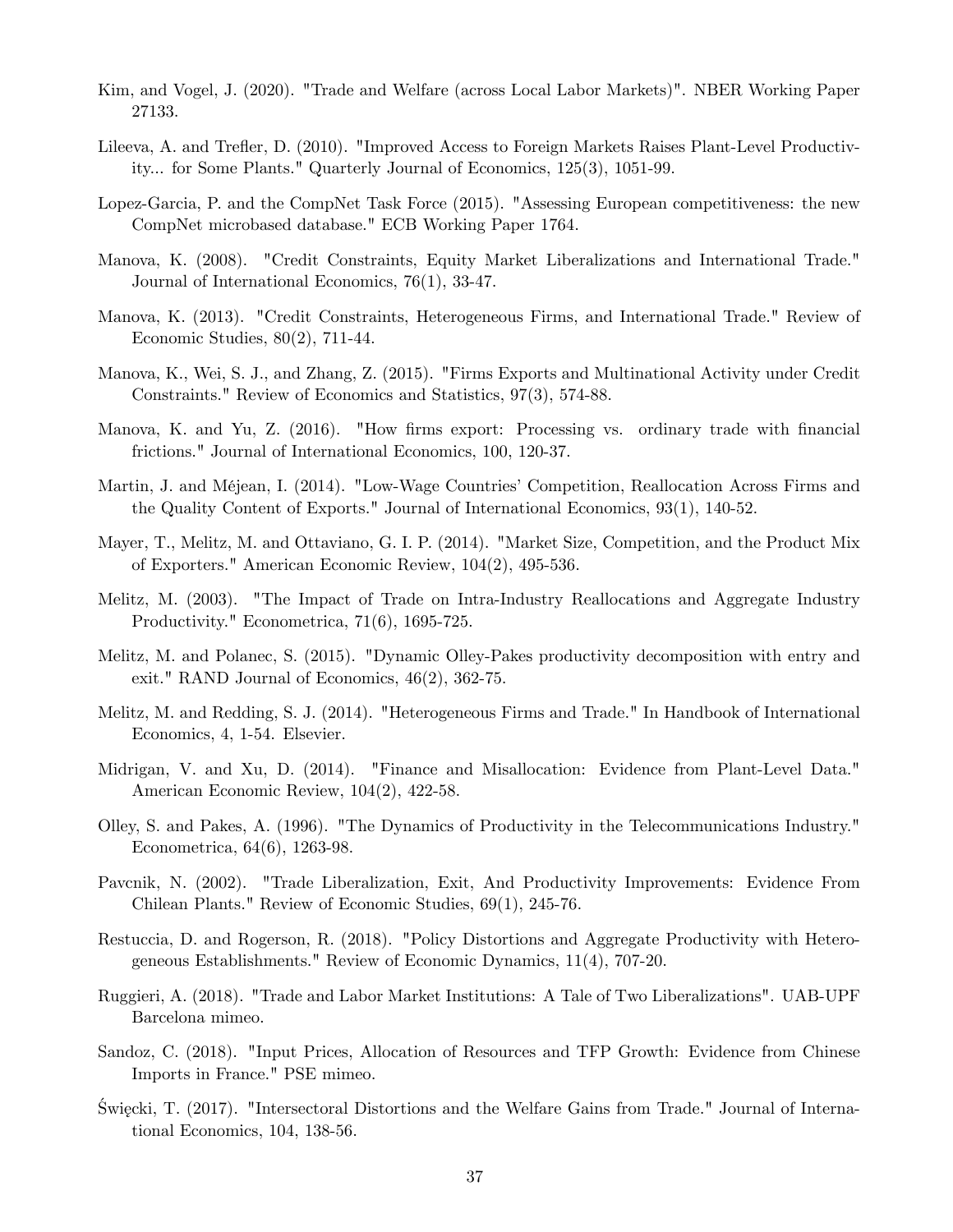- Timmer, M. P., Dietzenbacher, E., Los, B., Stehrer, R. and de Vries, G. J. (2015). "An Illustrated User Guide to the World Input-Output Database: the Case of Global Automotive Production." Review of International Economics, 23, 575-605.
- Zi, Y. (2016). "Trade Liberalization and the Great Labor Reallocation." IHEID Working Paper 18-2016.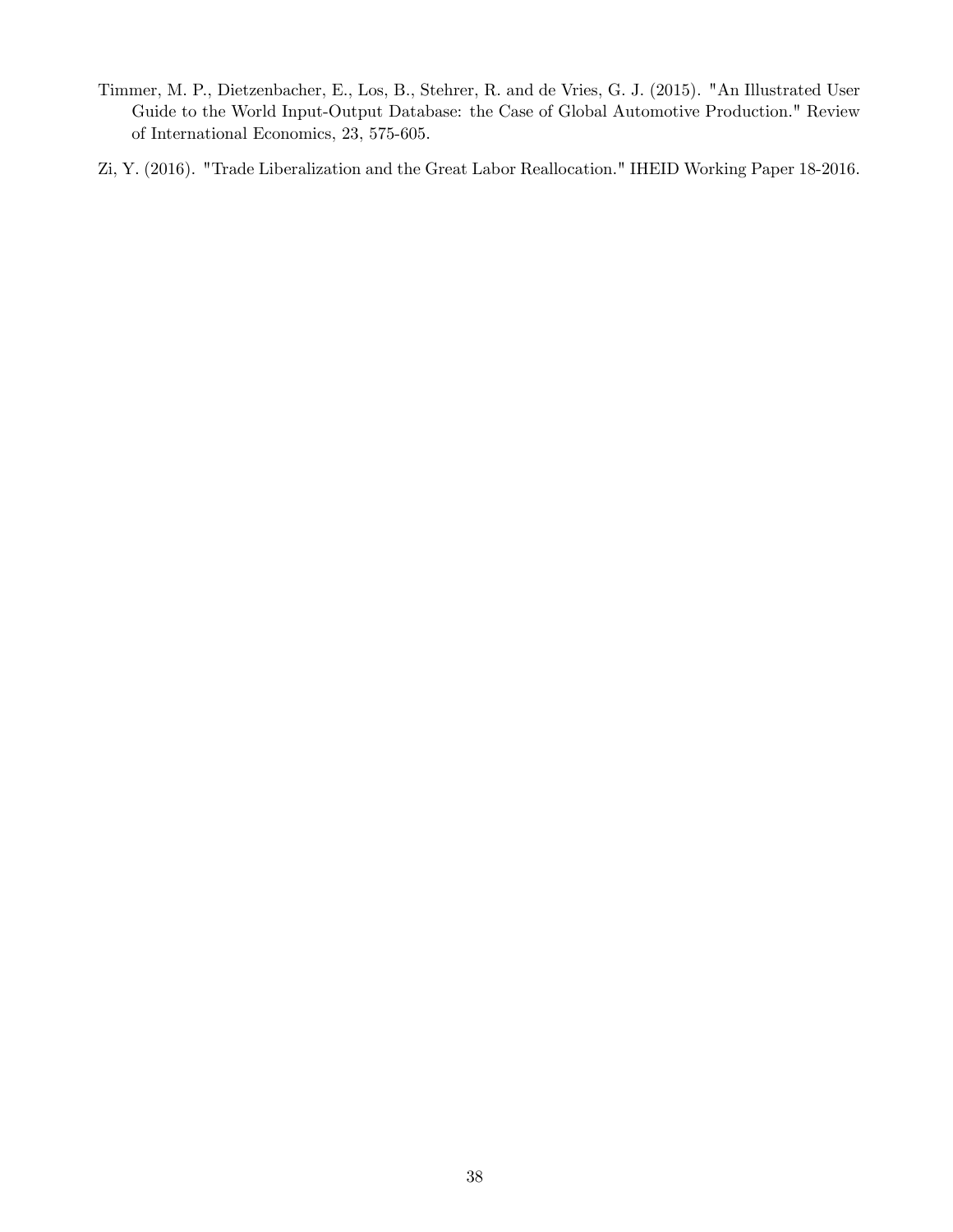### **Table 1. Numerical Simulation: Gains from Trade**

This table reports numerical and estimation results for the impact of reducing bilateral trade costs, unilateral export costs or unilateral import costs by 20%. Panels A-C show the change in welfare, aggregate productivity, average firm productivity and the covariance of firms' productivity and employment share in different economic environments. In Panels A and B, there is no resource misallocation, and productivity is Pareto or Log-Normal distributed. In Panel C, there is misallocation, and productivity and distortions are joint Log-Normal with  $\sigma_n=0.15$  and  $\rho(\phi,\eta)=(-0.4,0,0.4)$ . All other parameter values are as discussed in the text. Panel D reports the estimated effect of increasing export demand or import competition by 20% based on the baseline IV results in Table 5.

|                                                  |          |             | <b>Bilateral Liberalization</b> |             |         |             | <b>Export Liberalization</b> |             | Import Liberalization |             |             |             |
|--------------------------------------------------|----------|-------------|---------------------------------|-------------|---------|-------------|------------------------------|-------------|-----------------------|-------------|-------------|-------------|
|                                                  | Welfare  | Agg<br>Prod | Avg<br>Prod                     | Cov<br>Term | Welfare | Agg<br>Prod | Avg<br>Prod                  | Cov<br>Term | Welfare               | Agg<br>Prod | Avg<br>Prod | Cov<br>Term |
|                                                  | (1)      | (2)         | (3)                             | (4)         | (5)     | (6)         | (7)                          | (8)         | (9)                   | (10)        | (11)        | (12)        |
| Panel A. No Misallocation (Pareto)               |          |             |                                 |             |         |             |                              |             |                       |             |             |             |
| Flexible w                                       | 4.76%    | 4.76%       | 3.52%                           | 1.23%       | 1.67%   | 1.67%       | 1.23%                        | 0.43%       | 2.52%                 | 2.52%       | 1.87%       | 0.65%       |
| Fixed w                                          | 3.31%    | 4.76%       | 3.52%                           | 1.23%       | 4.96%   | 7.16%       | 5.32%                        | 1.83%       | $-0.85%$              | $-1.21%$    | $-0.91%$    | $-0.31%$    |
| Panel B. No Misallocation (Log-Normal)           |          |             |                                 |             |         |             |                              |             |                       |             |             |             |
| Flexible w                                       | 3.92%    | 3.50%       | 2.75%                           | 0.75%       | 1.39%   | 1.22%       | 0.96%                        | 0.26%       | 1.95%                 | 1.72%       | 1.35%       | 0.37%       |
| Fixed w                                          | 2.73%    | 3.50%       | 2.75%                           | 0.75%       | 3.77%   | 4.88%       | 3.83%                        | 1.05%       | $-0.49%$              | $-0.60%$    | $-0.48%$    | $-0.12%$    |
| <b>Panel C. Misallocation (Joint Log-Normal)</b> |          |             |                                 |             |         |             |                              |             |                       |             |             |             |
| Flexible w                                       |          |             |                                 |             |         |             |                              |             |                       |             |             |             |
| $\rho = -0.4$                                    | 3.92%    | 3.49%       | 2.65%                           | 0.84%       | 1.40%   | 1.22%       | 0.92%                        | 0.30%       | 1.96%                 | 1.72%       | 1.30%       | 0.42%       |
| $\rho = 0$                                       | 3.87%    | 3.47%       | 2.80%                           | 0.67%       | 1.37%   | 1.21%       | 0.98%                        | 0.22%       | 1.93%                 | 1.70%       | 1.38%       | 0.32%       |
| $\rho = 0.4$                                     | 3.85%    | 3.47%       | 2.94%                           | 0.53%       | 1.35%   | 1.20%       | 1.04%                        | 0.16%       | 1.91%                 | 1.70%       | 1.46%       | 0.24%       |
| Fixed w                                          |          |             |                                 |             |         |             |                              |             |                       |             |             |             |
| $\rho = -0.4$                                    | $-1.68%$ | $-0.05%$    | $-0.16%$                        | 0.11%       | 2.32%   | 2.26%       | 1.77%                        | 0.49%       | $-3.27%$              | $-1.55%$    | $-1.37%$    | $-0.18%$    |
| $\rho = 0$                                       | 2.70%    | 3.48%       | 2.81%                           | 0.67%       | 2.62%   | 4.46%       | 3.54%                        | 0.91%       | 0.58%                 | $-0.21%$    | $-0.13%$    | $-0.08%$    |
| $\rho = 0.4$                                     | 0.92%    | 7.71%       | 6.42%                           | 1.29%       | 0.15%   | 8.47%       | 7.11%                        | 1.36%       | 1.38%                 | 0.03%       | 0.11%       | $-0.09%$    |
| Panel D. Data                                    |          |             |                                 |             |         |             |                              |             |                       |             |             |             |
| Estimated Effects (ctry-year FE)                 |          |             |                                 |             |         | 7.96%       | 5.90%                        | 2.06%       |                       | 1.36%       | 1.80%       | $-0.42%$    |
| Estimated Effects (ctry-year & sector-year FE)   |          |             |                                 |             |         | 7.34%       | 4.52%                        | 2.82%       |                       | 10.04%      | 11.70%      | $-1.66%$    |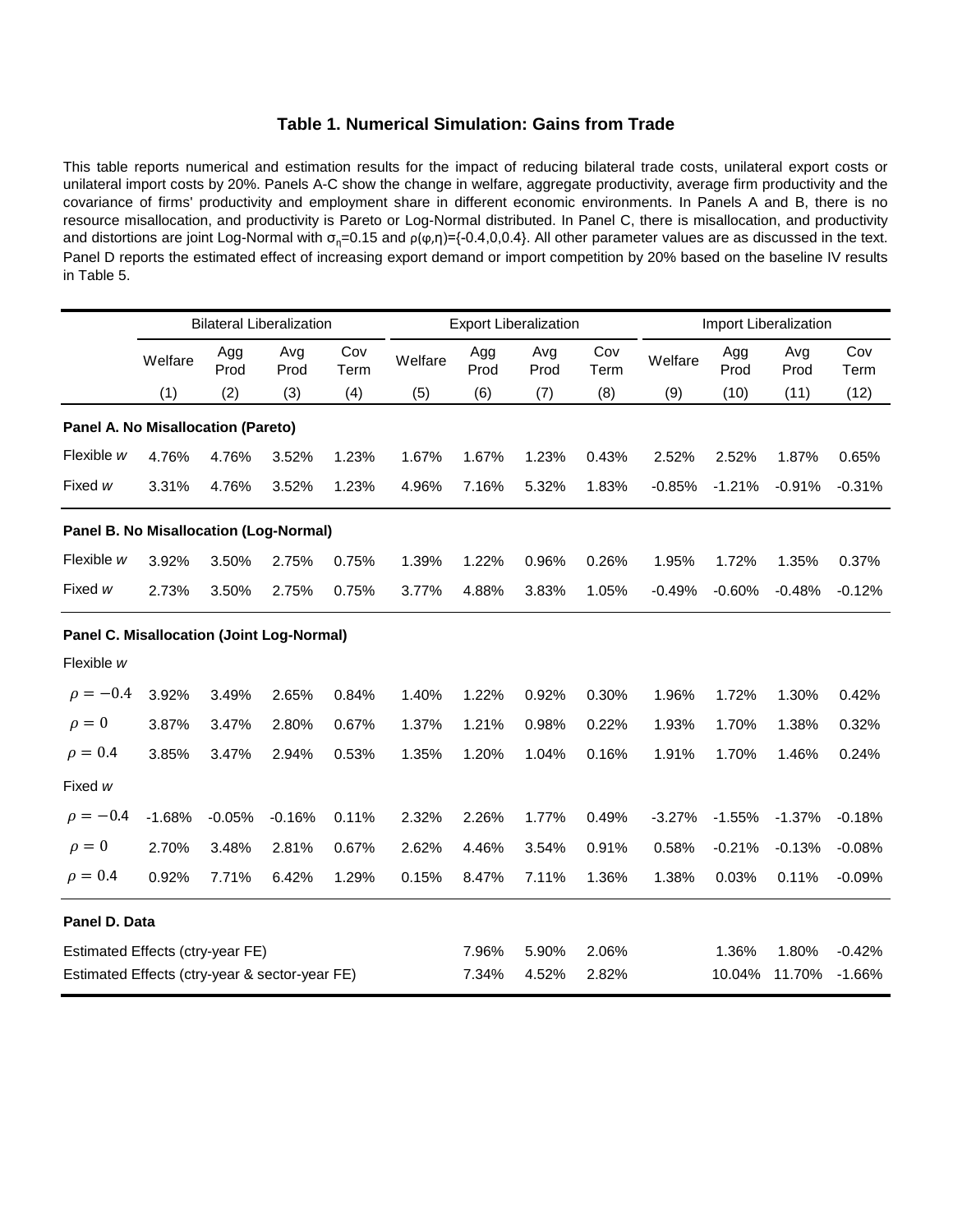# **Table 2: Summary Statistics**

This table summarizes the variation in aggregate economic activity, aggregate productivity, international trade activity, and institutional and market frictions across countries, sectors and years in the 1998-2011 panel. All variables are defined in the text. The unit of observation is indicated in the panel heading.

|                                                        | N     | Mean  | St Dev |
|--------------------------------------------------------|-------|-------|--------|
| Panel A. Country-Sector-Year Level                     |       |       |        |
| In Output                                              | 2,811 | 8.09  | 1.77   |
| In Value Added                                         | 2,811 | 13.51 | 2.03   |
| In Employment                                          | 2,811 | 10.21 | 1.35   |
| In Exports                                             | 2,811 | 7.65  | 1.74   |
| In (Imports - Own-Sector Imp Inputs)                   | 2,811 | 6.41  | 1.97   |
| In Aggregate Productivity                              | 2,811 | 3.21  | 1.13   |
| In Average Productivity                                | 2,811 | 2.98  | 1.19   |
| <b>Covariance Term</b>                                 | 2,811 | 0.23  | 0.22   |
| $\Delta$ In Aggregate Productivity, $\Delta$ = 1 year  | 2,548 | 0.04  | 0.10   |
| $\Delta$ In Average Productivity, $\Delta$ = 1 year    | 2,548 | 0.03  | 0.09   |
| $\triangle$ Covariance Term, $\triangle$ = 1 year      | 2,548 | 0.01  | 0.08   |
| $\Delta$ In Aggregate Productivity, $\Delta$ = 3 years | 2,073 | 0.11  | 0.19   |
| $\Delta$ In Average Productivity, $\Delta$ = 3 years   | 2,073 | 0.09  | 0.17   |
| $\triangle$ Covariance Term, $\triangle$ = 3 years     | 2,073 | 0.02  | 0.12   |
| $\Delta$ In Aggregate Productivity, $\Delta$ = 5 years | 1,587 | 0.18  | 0.25   |
| $\Delta$ In Average Productivity, $\Delta$ = 5 years   | 1,587 | 0.16  | 0.22   |
| $\triangle$ Covariance Term, $\triangle$ = 5 years     | 1,587 | 0.02  | 0.14   |
| Panel B. Country(-Year) Level                          |       |       |        |
| Rule of Law                                            | 144   | 1.11  | 0.49   |
| (Inverse) Corruption                                   | 144   | 1.07  | 0.69   |
| <b>Labor Market Flexibility</b>                        | 130   | 3.28  | 0.37   |
| <b>Creditor Rights Protection</b>                      | 14    | 5.86  | 1.79   |
| (Inverse) Product Market Regulation                    | 13    | 1.17  | 0.25   |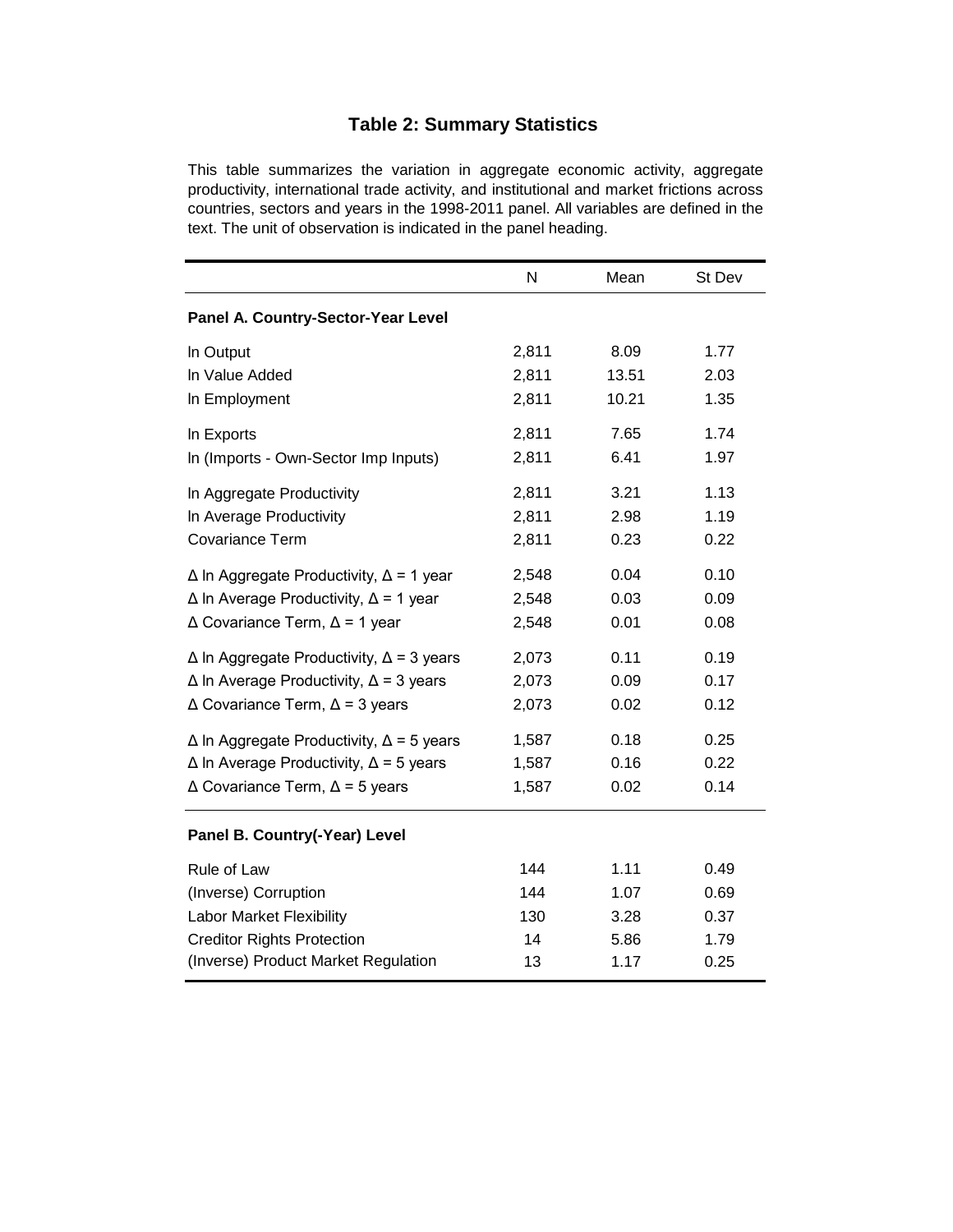# **Table 3. Trade and Aggregate Performance: OLS Correlation**

This table examines the relationship between aggregate economic activity, aggregate productivity and trade exposure at the country-sector-year level. The outcome variable is indicated in the column heading and described in the text. All columns include country-year pair fixed effects, and control for the log number of firms by country-sector-year, the average log number of firms across countries by sector-year, and the average log employment across countries by sector-year. Standard errors clustered by sector-year in parentheses. \*\*\*, \*\*, \* significant at 1%, 5%, 10%.

|                        |             | <b>Economic Activity</b> |             |             | <b>Aggregate Productivity</b> |             |
|------------------------|-------------|--------------------------|-------------|-------------|-------------------------------|-------------|
| Dep Variable:          | In Output   | In Value                 | In Employ-  | In Agg      | In Avg                        | Cov         |
|                        | (ikt)       | Added (ikt)              | ment (ikt)  | Prod (ikt)  | Prod (ikt)                    | Term (ikt)  |
|                        | (1)         | (2)                      | (3)         | (4)         | (5)                           | (6)         |
| Exp Dem (ikt)          | $0.403***$  | $0.380***$               | $0.243***$  | $0.125***$  | $0.080***$                    | $0.045***$  |
|                        | (0.029)     | (0.022)                  | (0.014)     | (0.016)     | (0.016)                       | (0.007)     |
| Imp Comp (ikt)         | $-0.139***$ | $0.041***$               | $-0.066***$ | $0.106***$  | $0.124***$                    | $-0.019***$ |
|                        | (0.015)     | (0.015)                  | (0.006)     | (0.013)     | (0.013)                       | (0.005)     |
| In N Firms (ikt)       | $0.552***$  | $0.573***$               | $0.736***$  | $-0.161***$ | $-0.122***$                   | $-0.039***$ |
|                        | (0.023)     | (0.023)                  | (0.019)     | (0.020)     | (0.018)                       | (0.007)     |
| Avg In N Firms (kt)    | $-0.969***$ | $-0.710***$              | $-0.727***$ | 0.023       | $0.100***$                    | $-0.077***$ |
|                        | (0.032)     | (0.033)                  | (0.023)     | (0.033)     | (0.033)                       | (0.010)     |
| Avg In Employment (kt) | 1.285***    | $0.653***$               | $0.858***$  | $-0.182***$ | $-0.245***$                   | $0.063***$  |
|                        | (0.065)     | (0.045)                  | (0.028)     | (0.040)     | (0.041)                       | (0.020)     |
| N                      | 2,811       | 2,811                    | 2,811       | 2,811       | 2,811                         | 2,811       |
| R <sub>2</sub>         | 0.927       | 0.928                    | 0.949       | 0.849       | 0.868                         | 0.519       |
| Country*Year FE        | Υ           | Υ                        | Y           | Y           | Y                             | Υ           |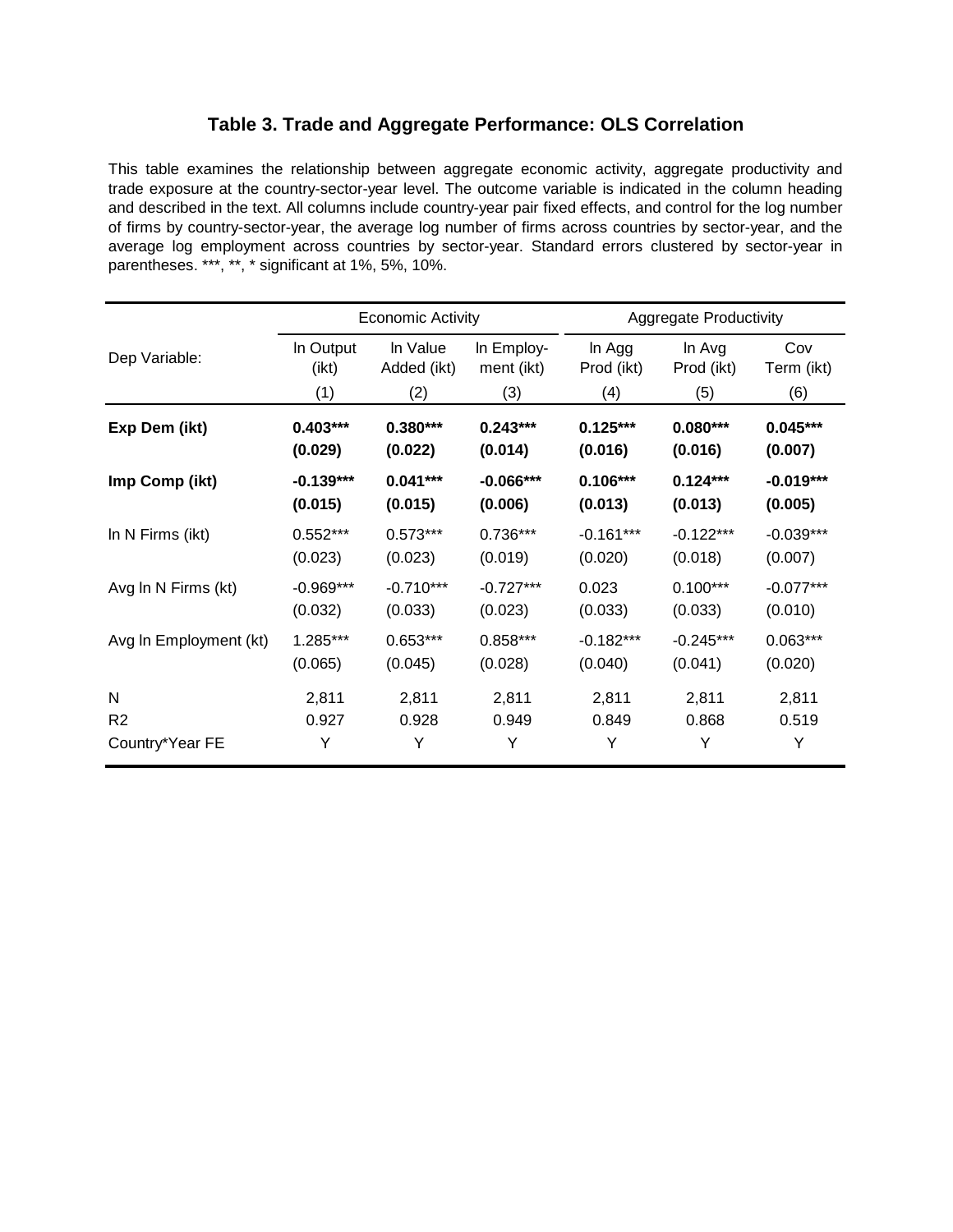# **Table 4. Instrumenting Export Demand and Import Competition: IV First Stage**

This table presents the baseline IV first stage. It examines the impact of foreign supply, foreign demand and import tariffs on export and import activity at the country-sector-year level. The outcome variable is indicated in the column heading and described in the text. All columns include country-year pair fixed effects and the full set of controls in Table 3. Columns 2 and 5 (3 and 6) also include sector (sector-year pair) fixed effects. Standard errors clustered by sector-year in parentheses. \*\*\*, \*\*, \* significant at 1%, 5%, 10%.

| Dep Variable:               |                        | Exp Dem (ikt)          |            |                        | Imp Comp (ikt)      |             |
|-----------------------------|------------------------|------------------------|------------|------------------------|---------------------|-------------|
|                             | (1)                    | (2)                    | (3)        | (4)                    | (5)                 | (6)         |
| <b>Foreign Demand (ikt)</b> | $0.638***$             | $0.458***$             | $0.443***$ | $-0.002$               | $-0.007$            | $-0.036$    |
|                             | (0.034)                | (0.056)                | (0.062)    | (0.022)                | (0.027)             | (0.030)     |
| <b>Foreign Supply (ikt)</b> | $0.087***$             | $0.139**$              | $0.140*$   | $0.868***$             | $0.422***$          | $0.345***$  |
|                             | (0.015)                | (0.066)                | (0.081)    | (0.007)                | (0.027)             | (0.031)     |
| <b>Import Tariff (ikt)</b>  | $-4.693***$            | 0.307                  | 0.662      | $-2.802***$            | $-0.986**$          | $-1.332***$ |
|                             | (0.847)                | (0.669)                | (0.816)    | (0.507)                | (0.407)             | (0.437)     |
| In N Firms (ikt)            | $0.555***$             | $0.564***$             | $0.569***$ | $0.036**$              | 0.008               | 0.007       |
|                             | (0.034)                | (0.032)                | (0.032)    | (0.018)                | (0.016)             | (0.016)     |
| Avg In N Firms (kt)         | $-0.741***$<br>(0.033) | $-0.539***$<br>(0.134) |            | $-0.112***$<br>(0.025) | $0.110*$<br>(0.062) |             |
| Avg In Employment (kt)      | $0.344***$<br>(0.065)  | $0.490***$<br>(0.089)  |            | $0.113***$<br>(0.042)  | $-0.042$<br>(0.055) |             |
| N                           | 2,777                  | 2,777                  | 2,777      | 2,777                  | 2,777               | 2,777       |
| R <sub>2</sub>              | 0.889                  | 0.921                  | 0.924      | 0.974                  | 0.985               | 0.986       |
| Country*Year FE             | Υ                      | Y                      | Y          | Y                      | Y                   | Y           |
| Sector FE                   | N                      | Υ                      | N          | N                      | Υ                   | N           |
| Sector*Year FE              | N                      | N                      | Υ          | N                      | N                   | Υ           |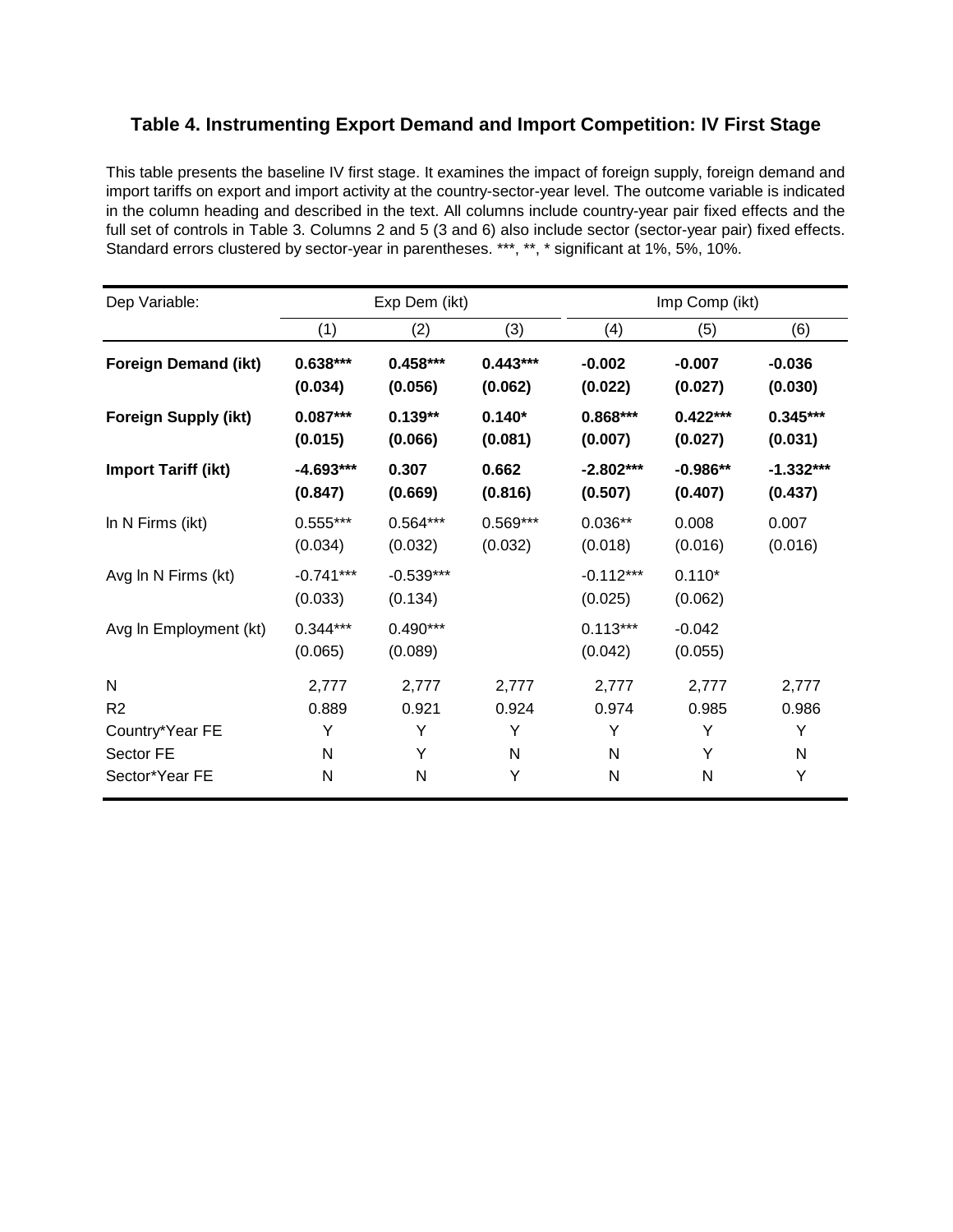### **Table 5. Impact of Trade on Aggregate Productivity: IV Second Stage**

This table presents the baseline IV second stage. It examines the impact of instrumented export demand and import competition on aggregate productivity at the country-sector-year level. The outcome variable is indicated in the column heading and described in the text. All columns include country-year pair fixed effects and the full set of controls in Table 3. Columns 4-6 (7-9) also include sector (sector-year pair) fixed effects. Standard errors clustered by sector-year in parentheses. \*\*\*, \*\*, \* significant at 1%, 5%, 10%.

| Dep Variable:          | In Agg<br>Prod (ikt)   | In Avg<br>Prod (ikt)   | Cov<br>Term (ikt)      | In Agg<br>Prod (ikt)   | In Avg<br>Prod (ikt)   | Cov<br>Term (ikt)     | In Agg<br>Prod (ikt)   | In Avg<br>Prod (ikt)   | Cov<br>Term (ikt)      |
|------------------------|------------------------|------------------------|------------------------|------------------------|------------------------|-----------------------|------------------------|------------------------|------------------------|
|                        | (1)                    | (2)                    | (3)                    | (4)                    | (5)                    | (6)                   | (7)                    | (8)                    | (9)                    |
| ^Exp Dem (ikt)         | $0.398***$<br>(0.039)  | $0.295***$<br>(0.039)  | $0.103***$<br>(0.014)  | $0.300***$<br>(0.097)  | $0.197**$<br>(0.085)   | $0.103**$<br>(0.045)  | $0.367***$<br>(0.109)  | $0.226**$<br>(0.098)   | $0.141***$<br>(0.050)  |
| <b>Almp Comp (ikt)</b> | $0.068***$<br>(0.014)  | $0.090***$<br>(0.014)  | $-0.021***$<br>(0.005) | $0.294**$<br>(0.131)   | $0.296**$<br>(0.118)   | $-0.002$<br>(0.042)   | $0.502***$<br>(0.185)  | $0.585***$<br>(0.166)  | $-0.083$<br>(0.059)    |
| In N Firms (ikt)       | $-0.321***$<br>(0.029) | $-0.248***$<br>(0.027) | $-0.073***$<br>(0.012) | $-0.257***$<br>(0.062) | $-0.185***$<br>(0.054) | $-0.072**$<br>(0.029) | $-0.292***$<br>(0.067) | $-0.196***$<br>(0.061) | $-0.097***$<br>(0.032) |
| Avg In N Firms (kt)    | $0.327***$<br>(0.046)  | $0.334***$<br>(0.046)  | $-0.007$<br>(0.019)    | 0.061<br>(0.127)       | 0.030<br>(0.123)       | 0.031<br>(0.052)      |                        |                        |                        |
| Avg In Employment (kt) | $-0.461***$<br>(0.054) | $-0.458***$<br>(0.055) | $-0.003$<br>(0.027)    | 0.054<br>(0.128)       | 0.021<br>(0.125)       | 0.033<br>(0.052)      |                        |                        |                        |
| N                      | 2,777                  | 2,777                  | 2,777                  | 2,777                  | 2,777                  | 2,777                 | 2,777                  | 2,777                  | 2,777                  |
| R <sub>2</sub>         | 0.820                  | 0.852                  | 0.485                  | 0.869                  | 0.897                  | 0.635                 | 0.856                  | 0.887                  | 0.649                  |
| Ctry*Year FE, Controls | Υ                      | Υ                      | Y                      | Y                      | Y                      | Y                     | Υ                      | Y                      | Υ                      |
| Sector FE              | N                      | N                      | N                      | Υ                      | Υ                      | Υ                     | N                      | N                      | N                      |
| Sector*Year FE         | N                      | N                      | N                      | N                      | N                      | Ν                     | Υ                      | Y                      | Υ                      |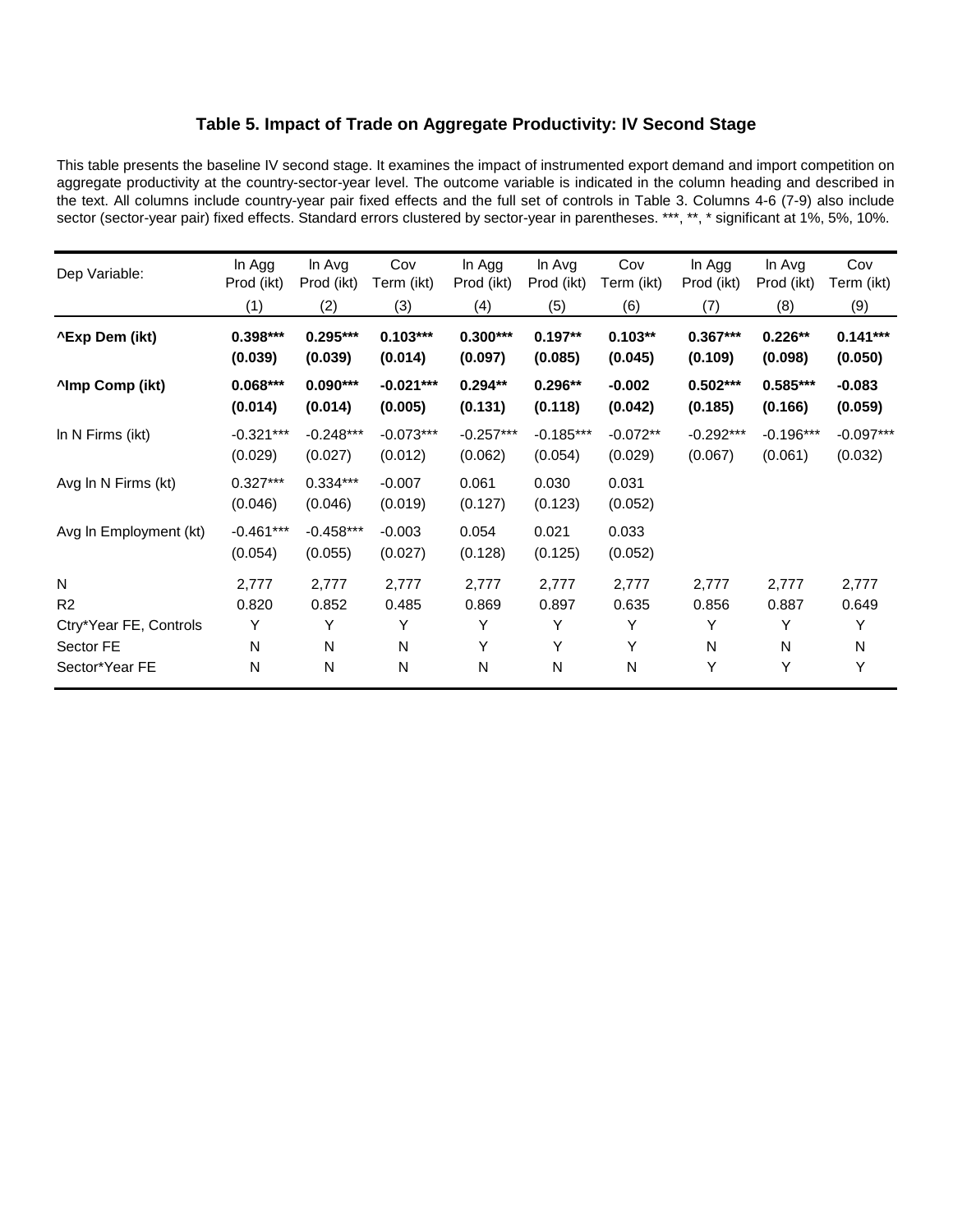### **Table 6. Additional Results**

This table provides additional evidence on the impact of export demand and import competition on aggregate productivity at the country-sector-year level, based on Columns 1-3 and 7-9 in Table 5. Panel A weights observations at the country-sector level by the initial share of a sector in manufacturing employment. Panel B weights observations at the country-year level by the share of manufacturing in total employment. Panel C distinguishes between import competition from China vs. Rest Of the World. Panels D-E control for skill and mark-up dispersion across firms with the 90th-10th inter-percentile ratio in firm-level wages and price-to-cost margins. Standard errors clustered by sector-year in parentheses. \*\*\*, \*\*, \* significant at 1%, 5%, 10%.

| Dep Variable:                                                                                         | In Agg<br>Prod (ikt) | In Avg<br>Prod (ikt) | Cov<br>Term (ikt)      | In Agg<br>Prod (ikt) | In Avg<br>Prod (ikt)  | Cov<br>Term (ikt)   |
|-------------------------------------------------------------------------------------------------------|----------------------|----------------------|------------------------|----------------------|-----------------------|---------------------|
|                                                                                                       | (1)                  | (2)                  | (3)                    | (4)                  | (5)                   | (6)                 |
| Panel A. Country-Sector Weights: Initial Share of Manuf Employment, L (ikt=0) / L <sup>M</sup> (it=0) |                      |                      |                        |                      |                       |                     |
| ^Exp Dem (ikt)                                                                                        | $0.427***$           | $0.360***$           | $0.067***$             | $0.467***$           | $0.359***$            | $0.108***$          |
|                                                                                                       | (0.039)              | (0.036)              | (0.011)                | (0.102)              | (0.090)               | (0.039)             |
| <b>Amp Comp (ikt)</b>                                                                                 | $0.075***$           | $0.092***$           | $-0.017***$            | $0.498***$           | $0.494***$            | 0.004               |
|                                                                                                       | (0.015)              | (0.014)              | (0.005)                | (0.151)              | (0.141)               | (0.043)             |
| Panel B. Country-Year Weights: Manufacturing Share of Total Employment, L <sup>M</sup> (it) / L (it)  |                      |                      |                        |                      |                       |                     |
| ^Exp Dem (ikt)                                                                                        | $0.385***$           | $0.288***$           | $0.097***$             | $0.436***$           | $0.267***$            | $0.168***$          |
|                                                                                                       | (0.037)              | (0.036)              | (0.013)                | (0.112)              | (0.101)               | (0.052)             |
| <b>Amp Comp (ikt)</b>                                                                                 | $0.069***$           | $0.091***$           | $-0.022***$            | $0.703***$           | $0.811***$            | $-0.108*$           |
|                                                                                                       | (0.014)              | (0.014)              | (0.005)                | (0.193)              | (0.175)               | (0.063)             |
| Panel C. Import Competition from China vs. ROW                                                        |                      |                      |                        |                      |                       |                     |
| ^Exp Dem (ikt)                                                                                        | $0.371***$           | $0.290***$           | $0.082***$             | $0.337***$           | $0.200**$             | $0.137***$          |
|                                                                                                       | (0.038)              | (0.038)              | (0.013)                | (0.104)              | (0.093)               | (0.047)             |
| ^Imp Comp ROW (ikt)                                                                                   | $0.082***$           | $0.086***$           | $-0.004$               | $0.398**$            | $0.484***$            | $-0.086$            |
|                                                                                                       | (0.015)              | (0.015)              | (0.006)                | (0.182)              | (0.163)               | (0.067)             |
| ^Imp Comp China (ikt)                                                                                 | $-0.015$<br>(0.014)  | 0.005<br>(0.014)     | $-0.019***$<br>(0.004) | $0.136**$<br>(0.058) | $0.141***$<br>(0.051) | $-0.005$<br>(0.023) |
| Panel D. Skill Dispersion across Firms                                                                |                      |                      |                        |                      |                       |                     |
| ^Exp Dem (ikt)                                                                                        | $0.394***$           | $0.291***$           | $0.103***$             | $0.364***$           | $0.224**$             | $0.140***$          |
|                                                                                                       | (0.039)              | (0.038)              | (0.014)                | (0.109)              | (0.099)               | (0.050)             |
| ^Imp Comp (ikt)                                                                                       | $0.066***$           | $0.088***$           | $-0.022***$            | $0.501***$           | $0.584***$            | $-0.083$            |
|                                                                                                       | (0.014)              | (0.014)              | (0.005)                | (0.184)              | (0.165)               | (0.059)             |
| 90-10 Wage Ratio (ikt)                                                                                | $-0.001**$           | $-0.001**$           | $-0.000$               | $-0.001**$           | $-0.001*$             | $-0.000***$         |
|                                                                                                       | (0.000)              | (0.000)              | (0.000)                | (0.000)              | (0.000)               | (0.000)             |
| Panel E. Mark-Up Dispersion across Firms                                                              |                      |                      |                        |                      |                       |                     |
| ^Exp Dem (ikt)                                                                                        | $0.397***$           | $0.294***$           | $0.103***$             | $0.367***$           | $0.226**$             | $0.141***$          |
|                                                                                                       | (0.039)              | (0.039)              | (0.014)                | (0.109)              | (0.098)               | (0.050)             |
| ^Imp Comp (ikt)                                                                                       | $0.068***$           | $0.090***$           | $-0.022***$            | $0.509***$           | $0.591***$            | $-0.082$            |
|                                                                                                       | (0.014)              | (0.014)              | (0.005)                | (0.184)              | (0.165)               | (0.059)             |
| 90-10 PCM Ratio (ikt)                                                                                 | $-0.000$             | $-0.000$             | $-0.000$               | $-0.000*$            | $-0.000$              | $-0.000$            |
|                                                                                                       | (0.000)              | (0.000)              | (0.000)                | (0.000)              | (0.000)               | (0.000)             |
| Ctry*Year FE, Controls                                                                                | Υ                    | Υ                    | Υ                      | Υ                    | Υ                     | Υ                   |
| Sector*Year FE                                                                                        | Ν                    | N                    | N                      | Υ                    | Υ                     | Υ                   |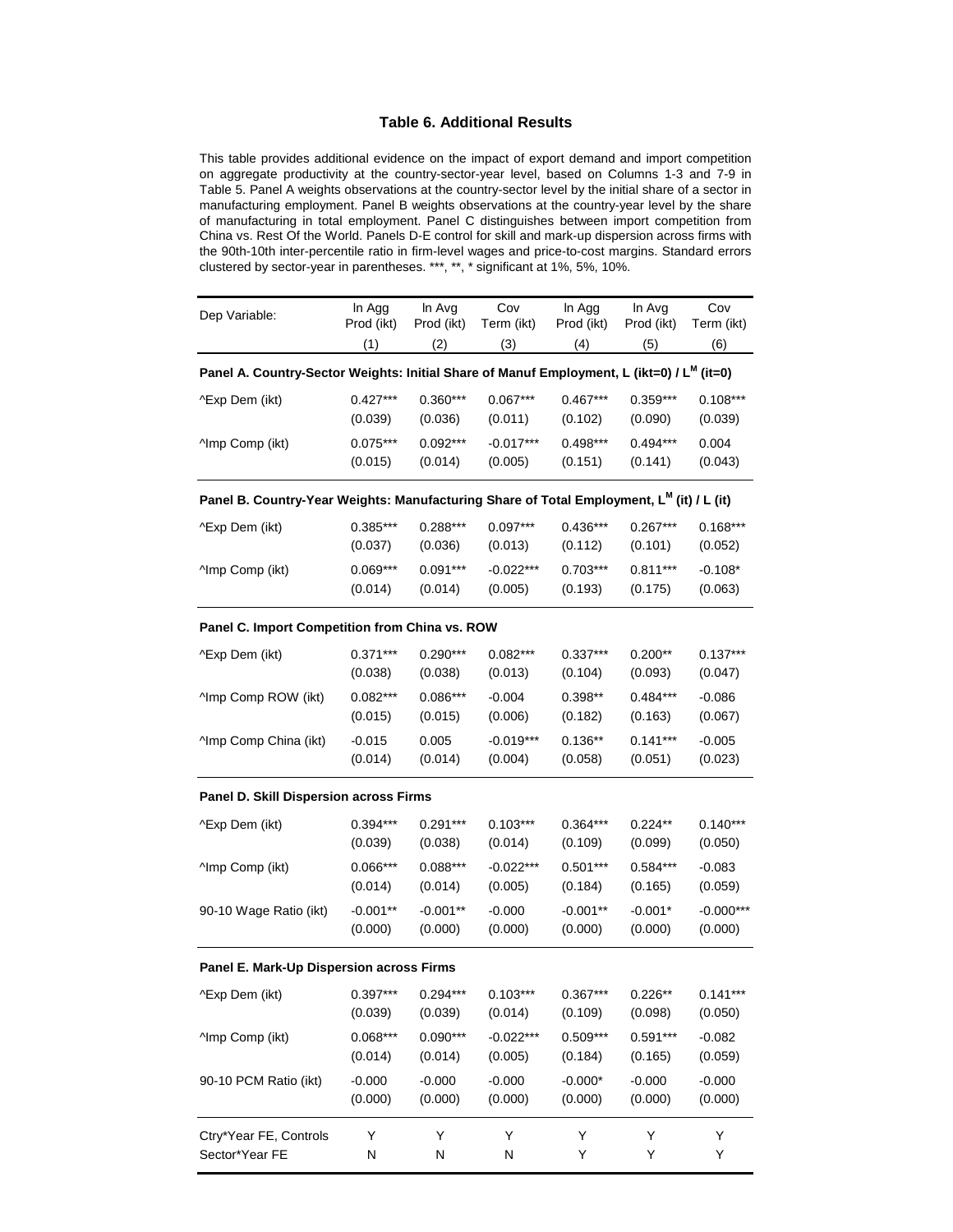## **Table 7. Mechanisms: Selection and Innovation**

This table examines the contribution of firm selection to the effects of export demand and import competition on aggregate productivity at the country-sector-year level. The outcome variable is indicated in the column heading and described in the text. All columns include country-year pair fixed effects and the full set of controls in Table 3. Columns 5-8 also include sector-year pair fixed effects. Standard errors clustered by sector-year in parentheses. \*\*\*, \*\*, \* significant at 1%, 5%, 10%.

| Dep Variable:          | In min<br>Prod (ikt)  | In Agg<br>Prod (ikt)  | In Avg<br>Prod (ikt)  | Cov<br>Term (ikt)      | In min<br>Prod (ikt)  | In Agg<br>Prod (ikt)  | In Avg<br>Prod (ikt)  | Cov<br>Term (ikt)     |
|------------------------|-----------------------|-----------------------|-----------------------|------------------------|-----------------------|-----------------------|-----------------------|-----------------------|
|                        | (1)                   | (2)                   | (3)                   | (4)                    | (5)                   | (6)                   | (7)                   | (8)                   |
| ^Exp Dem (ikt)         | $0.198***$<br>(0.040) | $0.275***$<br>(0.027) | $0.152***$<br>(0.020) | $0.124***$<br>(0.013)  | $0.314***$<br>(0.108) | $0.190***$<br>(0.072) | 0.023<br>(0.053)      | $0.166***$<br>(0.049) |
| <b>Almp Comp (ikt)</b> | $0.073***$<br>(0.015) | $0.026***$<br>(0.010) | $0.039***$<br>(0.007) | $-0.013**$<br>(0.005)  | 0.249<br>(0.173)      | $0.230*$<br>(0.123)   | $0.324***$<br>(0.099) | $-0.095$<br>(0.059)   |
| In min Prod (ikt)      |                       | $0.642***$<br>(0.025) | $0.733***$<br>(0.018) | $-0.091***$<br>(0.011) |                       | $0.653***$<br>(0.024) | $0.676***$<br>(0.021) | $-0.023**$<br>(0.009) |
| N                      | 2,750                 | 2,750                 | 2,750                 | 2,750                  | 2,750                 | 2,750                 | 2,750                 | 2,750                 |
| R <sub>2</sub>         | 0.911                 | 0.913                 | 0.948                 | 0.473                  | 0.930                 | 0.938                 | 0.959                 | 0.619                 |
| Ctry*Year FE, Controls | Y                     | Υ                     | Y                     | Υ                      | Y                     | Y                     | Y                     | Y                     |
| Sector*Year FE         | N                     | N                     | N                     | N                      | Υ                     | Y                     | Y                     | Y                     |

### **Panel A. Firm Selection**

### **Panel B. Firm Selection & Innovation**

| Dep Variable:          | In R&D<br>(ikt)       | In Agg<br>Prod (ikt)  | In Avg<br>Prod (ikt)   | Cov<br>Term (ikt)      | In R&D<br>$($ ikt $)$  | In Agg<br>Prod (ikt)  | In Avg<br>Prod (ikt)   | Cov<br>Term (ikt)     |
|------------------------|-----------------------|-----------------------|------------------------|------------------------|------------------------|-----------------------|------------------------|-----------------------|
|                        | (1)                   | (2)                   | (3)                    | (4)                    | (5)                    | (6)                   | (7)                    | (8)                   |
| <b>^Exp Dem (ikt)</b>  | 0.103<br>(0.115)      | $0.282***$<br>(0.027) | $0.154***$<br>(0.019)  | $0.129***$<br>(0.012)  | 0.370<br>(0.448)       | $0.237***$<br>(0.083) | 0.055<br>(0.057)       | $0.182***$<br>(0.052) |
| ^Imp Comp (ikt)        | $0.164***$<br>(0.046) | $0.016*$<br>(0.009)   | $0.038***$<br>(0.007)  | $-0.022***$<br>(0.004) | $-3.680***$<br>(0.527) | 0.190<br>(0.135)      | $0.241**$<br>(0.105)   | $-0.051$<br>(0.068)   |
| In min Prod (ikt)      |                       | $0.657***$<br>(0.022) | $0.736***$<br>(0.016)  | $-0.079***$<br>(0.009) |                        | $0.654***$<br>(0.024) | $0.676***$<br>(0.020)  | $-0.022**$<br>(0.009) |
| In $R&D$ (ikt)         |                       | $-0.000$<br>(0.008)   | $-0.018***$<br>(0.006) | $0.017***$<br>(0.003)  |                        | $-0.018$<br>(0.012)   | $-0.031***$<br>(0.010) | $0.012**$<br>(0.006)  |
| N                      | 2,777                 | 2,750                 | 2,750                  | 2,750                  | 2,777                  | 2,750                 | 2,750                  | 2,750                 |
| R <sub>2</sub>         | 0.999                 | 0.915                 | 0.949                  | 0.501                  | 0.999                  | 0.936                 | 0.961                  | 0.599                 |
| Ctry*Year FE, Controls | Υ                     | Υ                     | Y                      | Υ                      | Y                      | Υ                     | Y                      | Y                     |
| Sector*Year FE         | N                     | N                     | N                      | N                      | Y                      | Y                     | Y                      | Y                     |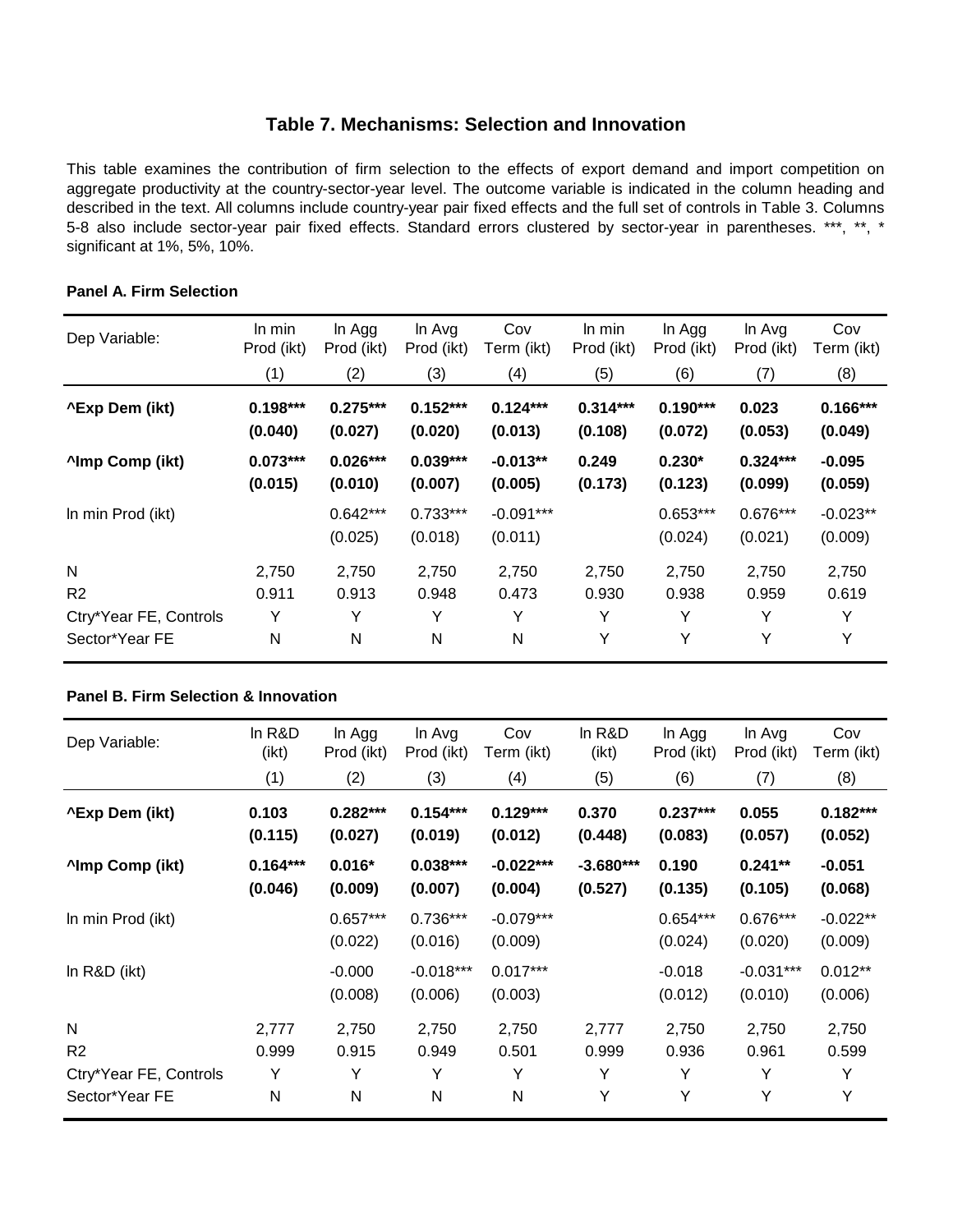#### **Table 8. Mechanisms: Imperfect Institutions and Market Frictions**

This table examines the role of institutional efficiency in moderating the impact of export demand and import competition on aggregate productivity at the country-sector-year level. The outcome variable and the measure of institutional efficiency are indicated in the column heading and described in the text. All columns include country-year pair fixed effects and the full set of controls in Table 3. Standard errors clustered by sector-year in parentheses. \*\*\*, \*\*, \* significant at 1%, 5%, 10%.

| <b>Institution Measure:</b>                       |                        | Rule of Law            |                        |                        | (Inverse) Corruption   |                        |                        | Labor Market Flexibility |                        |                       | <b>Creditor Rights Protection</b> |                        | (Inverse) Product Market Regulation |                        |                        |
|---------------------------------------------------|------------------------|------------------------|------------------------|------------------------|------------------------|------------------------|------------------------|--------------------------|------------------------|-----------------------|-----------------------------------|------------------------|-------------------------------------|------------------------|------------------------|
| Dep. Variable:                                    | In Agg<br>Prod (ikt)   | In Avg<br>Prod (ikt)   | Cov<br>Term (ikt)      | In Agg<br>Prod (ikt)   | In Avg<br>Prod (ikt)   | Cov<br>Term (ikt)      | In Agg<br>Prod (ikt)   | In Avg<br>Prod (ikt)     | Cov<br>Term (ikt)      | In Agg<br>Prod (ikt)  | In Avg<br>Prod (ikt)              | Cov<br>Term (ikt)      | In Agg<br>Prod (ikt)                | In Avg<br>Prod (ikt)   | Cov<br>Term (ikt)      |
|                                                   | (1)                    | (2)                    | (3)                    | (4)                    | (5)                    | (6)                    | (7)                    | (8)                      | (9)                    | (10)                  | (11)                              | (12)                   | (13)                                | (14)                   | (15)                   |
| ^Exp Dem (ikt)                                    | 1.066***               | $0.862***$             | $0.204***$             | $0.850***$             | $0.670***$             | $0.180***$             | $1.121***$             | $0.763***$               | $0.358***$             | $0.718***$            | $0.511***$                        | $0.207***$             | $1.314***$                          | $1.047***$             | $0.267***$             |
|                                                   | (0.126)                | (0.111)                | (0.037)                | (0.096)                | (0.085)                | (0.031)                | (0.261)                | (0.238)                  | (0.063)                | (0.158)               | (0.147)                           | (0.040)                | (0.172)                             | (0.155)                | (0.045)                |
| <b>Amp Comp (ikt)</b>                             | $-0.113**$             | $-0.053$               | $-0.060***$            | $-0.063*$              | $-0.013$               | $-0.050***$            | $-0.202**$             | $-0.102$                 | $-0.100***$            | $-0.108*$             | $-0.063$                          | $-0.045***$            | $-0.045$                            | 0.033                  | $-0.078***$            |
|                                                   | (0.050)                | (0.044)                | (0.012)                | (0.038)                | (0.034)                | (0.010)                | (0.096)                | (0.089)                  | (0.027)                | (0.061)               | (0.055)                           | (0.015)                | (0.061)                             | (0.055)                | (0.016)                |
| <b>^Exp Dem (ikt) x</b><br>Institution (it)       | $-0.476***$<br>(0.067) | $-0.405***$<br>(0.059) | $-0.070***$<br>(0.017) | $-0.302***$<br>(0.042) | $-0.252***$<br>(0.036) | $-0.050***$<br>(0.012) | $-0.218***$<br>(0.069) | $-0.143**$<br>(0.063)    | $-0.075***$<br>(0.016) | $-0.048**$<br>(0.019) | $-0.033*$<br>(0.017)              | $-0.015***$<br>(0.005) | $-0.769***$<br>(0.130)              | $-0.636***$<br>(0.118) | $-0.133***$<br>(0.032) |
| <sup>^</sup> Imp Comp (ikt) x<br>Institution (it) | $0.136***$<br>(0.031)  | $0.106***$<br>(0.028)  | $0.030***$<br>(0.006)  | $0.095***$<br>(0.020)  | $0.074***$<br>(0.018)  | $0.021***$<br>(0.004)  | $0.083***$<br>(0.027)  | $0.060**$<br>(0.026)     | $0.024***$<br>(0.008)  | $0.028***$<br>(0.009) | $0.025***$<br>(0.008)             | 0.003<br>(0.002)       | $0.085*$<br>(0.046)                 | 0.039<br>(0.043)       | $0.046***$<br>(0.013)  |
| N                                                 | 2.777                  | 2.777                  | 2.777                  | 2.777                  | 2,777                  | 2,777                  | 2.777                  | 2.777                    | 2,777                  | 2,777                 | 2,777                             | 2,777                  | 2.777                               | 2,777                  | 2,777                  |
| R <sub>2</sub>                                    | 0.792                  | 0.835                  | 0.459                  | 0.797                  | 0.839                  | 0.460                  | 0.747                  | 0.802                    | 0.447                  | 0.811                 | 0.848                             | 0.463                  | 0.825                               | 0.858                  | 0.398                  |
| Ctry*Year FE, Controls                            | Y                      | $\sqrt{}$              | $\checkmark$           | $\checkmark$           | $\checkmark$           | $\checkmark$           |                        | $\checkmark$             | $\checkmark$           | Υ                     | Υ                                 | Υ                      | $\checkmark$                        | Y                      | Y                      |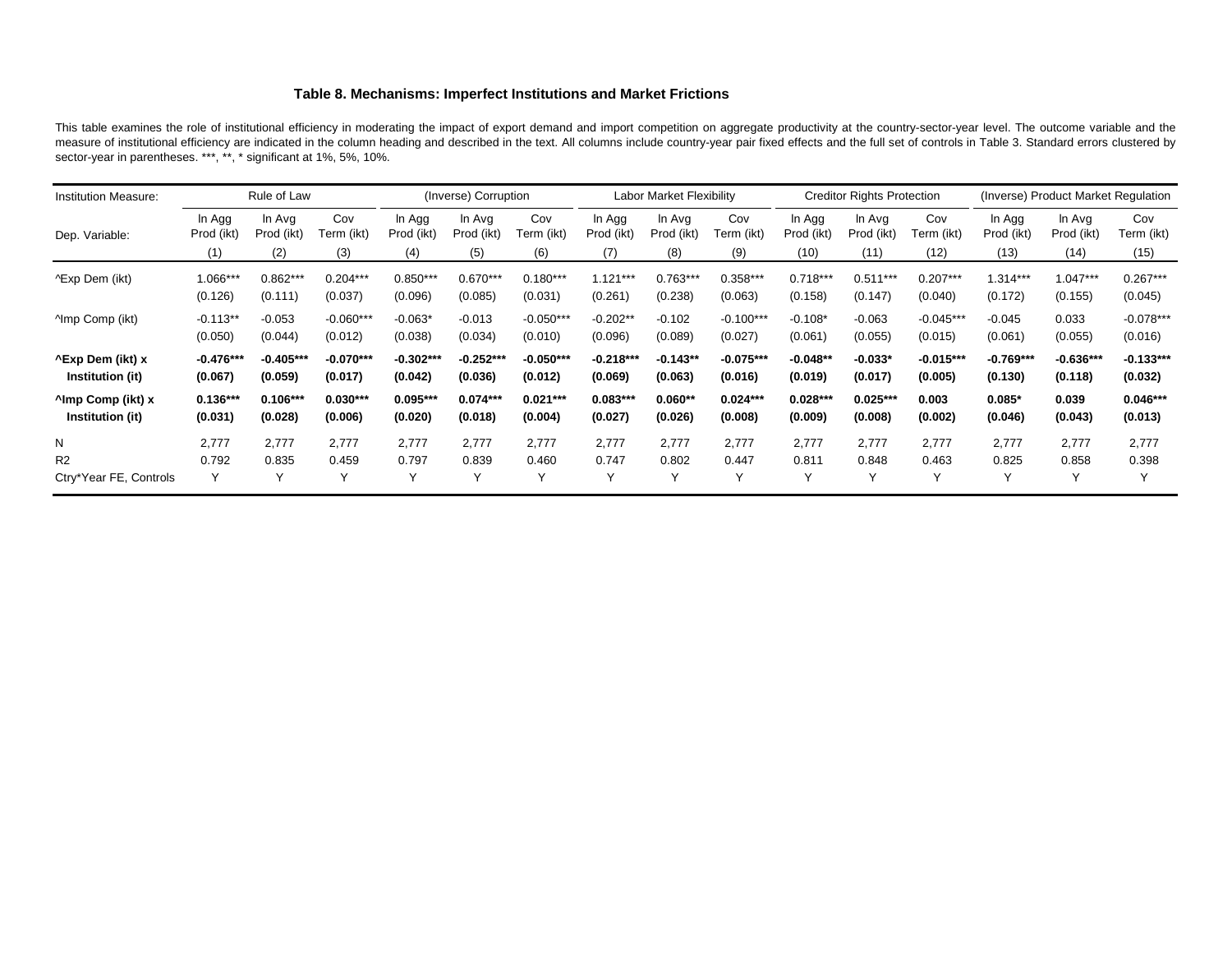# **Appendix Table 1. Summary Statistics**

This table provides summary statistics for the variation in aggregate productivity (CompNet) and trade activity (WIOD) across country-sectoryear triplets in the 1998-2011 panel, as well as for the variation in institutional and market efficiency (World Justice Project, OECD, World Bank) across country-years in the 1998-2011 panel.

## **Panel A. Country-Sector-Year Level**

|                           | Years     | # Sector-<br>Years | Avg # Firms<br>per Sector- |      | In Aggregate<br>Productivity |      | In Average<br>Productivity |      | Covariance<br>Term | In Exports | In (Imports -<br>Own-Sector |
|---------------------------|-----------|--------------------|----------------------------|------|------------------------------|------|----------------------------|------|--------------------|------------|-----------------------------|
|                           |           |                    | Year                       | Mean | St Dev                       | Mean | St Dev                     | Mean | St Dev             |            | Imp Inputs)                 |
| <b>AUSTRIA</b>            | 2000-2011 | 178                | 68                         | 4.29 | 0.53                         | 4.23 | 0.52                       | 0.06 | 0.09               | 8.06       | 6.67                        |
| <b>BELGIUM</b>            | 1998-2010 | 254                | 709                        | 4.07 | 0.56                         | 3.87 | 0.48                       | 0.20 | 0.17               | 8.26       | 6.92                        |
| <b>ESTONIA</b>            | 1998-2011 | 157                | 218                        | 1.96 | 0.58                         | 1.63 | 0.60                       | 0.33 | 0.22               | 4.93       | 3.70                        |
| <b>FINLAND</b>            | 1999-2011 | 233                | 573                        | 4.06 | 0.56                         | 3.88 | 0.52                       | 0.18 | 0.20               | 7.10       | 5.65                        |
| <b>FRANCE</b>             | 1998-2009 | 231                | 3,559                      | 4.03 | 0.47                         | 3.85 | 0.44                       | 0.19 | 0.15               | 9.14       | 8.05                        |
| <b>GERMANY</b>            | 1998-2011 | 274                | 721                        | 4.50 | 0.40                         | 4.39 | 0.38                       | 0.11 | 0.09               | 9.91       | 8.62                        |
| <b>HUNGARY</b>            | 2003-2011 | 164                | 1,484                      | 1.58 | 0.64                         | 1.06 | 0.55                       | 0.53 | 0.31               | 6.88       | 5.62                        |
| <b>ITALY</b>              | 2001-2011 | 218                | 4,356                      | 3.53 | 0.43                         | 3.25 | 0.44                       | 0.28 | 0.09               | 9.17       | 7.75                        |
| <b>LITHUANIA</b>          | 2000-2011 | 179                | 263                        | 1.86 | 0.61                         | 1.38 | 0.58                       | 0.48 | 0.23               | 5.01       | 4.17                        |
| <b>POLAND</b>             | 2005-2011 | 128                | 709                        | 2.30 | 0.80                         | 2.12 | 0.79                       | 0.18 | 0.15               | 8.12       | 6.65                        |
| <b>PORTUGAL</b>           | 2006-2011 | 110                | 1,637                      | 2.76 | 0.63                         | 2.48 | 0.59                       | 0.28 | 0.12               | 7.14       | 6.18                        |
| <b>SLOVAKIA</b>           | 2001-2011 | 182                | 109                        | 2.11 | 0.63                         | 1.97 | 0.57                       | 0.14 | 0.20               | 6.60       | 5.26                        |
| <b>SLOVENIA</b>           | 1998-2011 | 232                | 216                        | 2.30 | 0.58                         | 2.20 | 0.54                       | 0.10 | 0.17               | 6.06       | 4.74                        |
| <b>SPAIN</b>              | 1998-2011 | 271                | 3,192                      | 3.46 | 0.44                         | 3.15 | 0.38                       | 0.31 | 0.15               | 8.39       | 7.42                        |
| Mean (across countries)   |           | 201                | 1,272                      | 3.06 | 0.56                         | 2.82 | 0.53                       | 0.24 | 0.17               | 7.48       | 6.24                        |
| St Dev (across countries) |           | 52                 | 1,416                      | 1.03 | 0.11                         | 1.12 | 0.11                       | 0.14 | 0.06               | 1.51       | 1.47                        |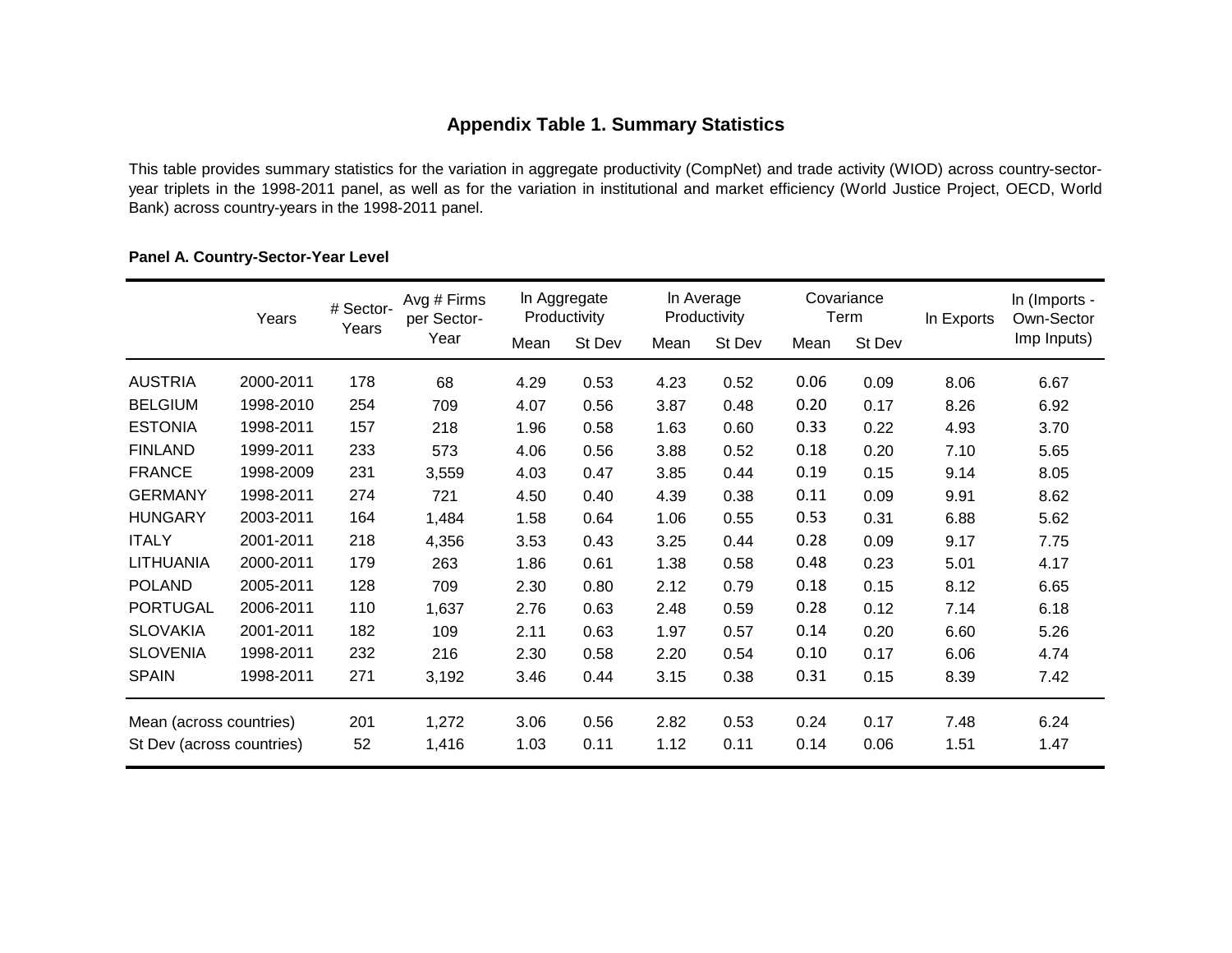# **Appendix Table 1. Summary Statistics (cont,)**

This table provides summary statistics for the variation in aggregate productivity (CompNet) and trade activity (WIOD) across country-sectoryear triplets in the 1998-2011 panel, as well as for the variation in institutional and market efficiency (World Justice Project, OECD, World Bank) across country-years in the 1998-2011 panel.

|                           | Years     |      | Rule of Law |      | Corruption |      | Labor Market<br>Flexibility |      | <b>Creditor Rights</b><br>Protection |      | <b>Product Market</b><br>Regulation |
|---------------------------|-----------|------|-------------|------|------------|------|-----------------------------|------|--------------------------------------|------|-------------------------------------|
|                           |           | Mean | St Dev      | Mean | St Dev     | Mean | St Dev                      | Mean | St Dev                               | Mean | St Dev                              |
| <b>AUSTRIA</b>            | 2000-2011 | 1.86 | 0.05        | 1.92 | 0.22       | 3.31 | 0.12                        | 6.00 | 0.00                                 | 1.39 | 0.00                                |
| <b>BELGIUM</b>            | 1998-2010 | 1.29 | 0.06        | 1.37 | 0.08       | 3.18 | 0.04                        | 5.00 | 0.00                                 | 1.18 | 0.00                                |
| <b>ESTONIA</b>            | 1998-2011 | 0.94 | 0.23        | 0.83 | 0.14       | 3.71 | 0.20                        | 6.25 | 0.00                                 | 1.63 | 0.00                                |
| <b>FINLAND</b>            | 1999-2011 | 1.94 | 0.03        | 2.41 | 0.13       | 3.92 | 0.07                        | 8.00 | 0.00                                 | 1.49 | 0.00                                |
| <b>FRANCE</b>             | 1998-2009 | 1.39 | 0.08        | 1.37 | 0.06       | 3.32 | 0.05                        | 4.38 | 0.00                                 | 1.11 | 0.00                                |
| <b>GERMANY</b>            | 1998-2011 | 1.65 | 0.06        | 1.84 | 0.14       | 3.05 | 0.00                        | 7.50 | 0.00                                 | 1.19 | 0.00                                |
| <b>HUNGARY</b>            | 2003-2011 | 0.85 | 0.08        | 0.48 | 0.15       | 3.60 | 0.00                        | 7.00 | 0.00                                 | 1.03 | 0.00                                |
| <b>ITALY</b>              | 2001-2011 | 0.48 | 0.13        | 0.31 | 0.19       | 2.85 | 0.00                        | 3.00 | 0.00                                 | 1.23 | 0.00                                |
| <b>LITHUANIA</b>          | 2000-2011 | 0.59 | 0.17        | 0.17 | 0.11       |      |                             | 5.00 | 0.00                                 |      |                                     |
| <b>POLAND</b>             | 2005-2011 | 0.52 | 0.15        | 0.32 | 0.12       | 3.59 | 0.00                        | 8.38 | 0.00                                 | 0.61 | 0.00                                |
| <b>PORTUGAL</b>           | 2006-2011 | 1.01 | 0.04        | 1.01 | 0.05       | 2.28 | 0.22                        | 3.00 | 0.00                                 | 1.01 | 0.00                                |
| <b>SLOVAKIA</b>           | 2001-2011 | 0.47 | 0.11        | 0.28 | 0.16       | 3.28 | 0.10                        | 8.00 | 0.00                                 | 1.11 | 0.00                                |
| <b>SLOVENIA</b>           | 1998-2011 | 0.98 | 0.10        | 0.94 | 0.15       | 3.15 | 0.02                        | 4.50 | 0.00                                 | 1.11 | 0.00                                |
| <b>SPAIN</b>              | 1998-2011 | 1.19 | 0.09        | 1.19 | 0.16       | 3.25 | 0.03                        | 6.00 | 0.00                                 | 1.07 | 0.00                                |
| Mean (across countries)   |           | 1.08 | 0.10        | 1.03 | 0.13       | 3.27 | 0.06                        | 5.86 | 0.00                                 | 1.17 | 0.00                                |
| St Dev (across countries) |           | 0.50 | 0.05        | 0.70 | 0.05       | 0.41 | 0.08                        | 1.79 | 0.00                                 | 0.25 | 0.00                                |

## **Panel B. Country-Year Level**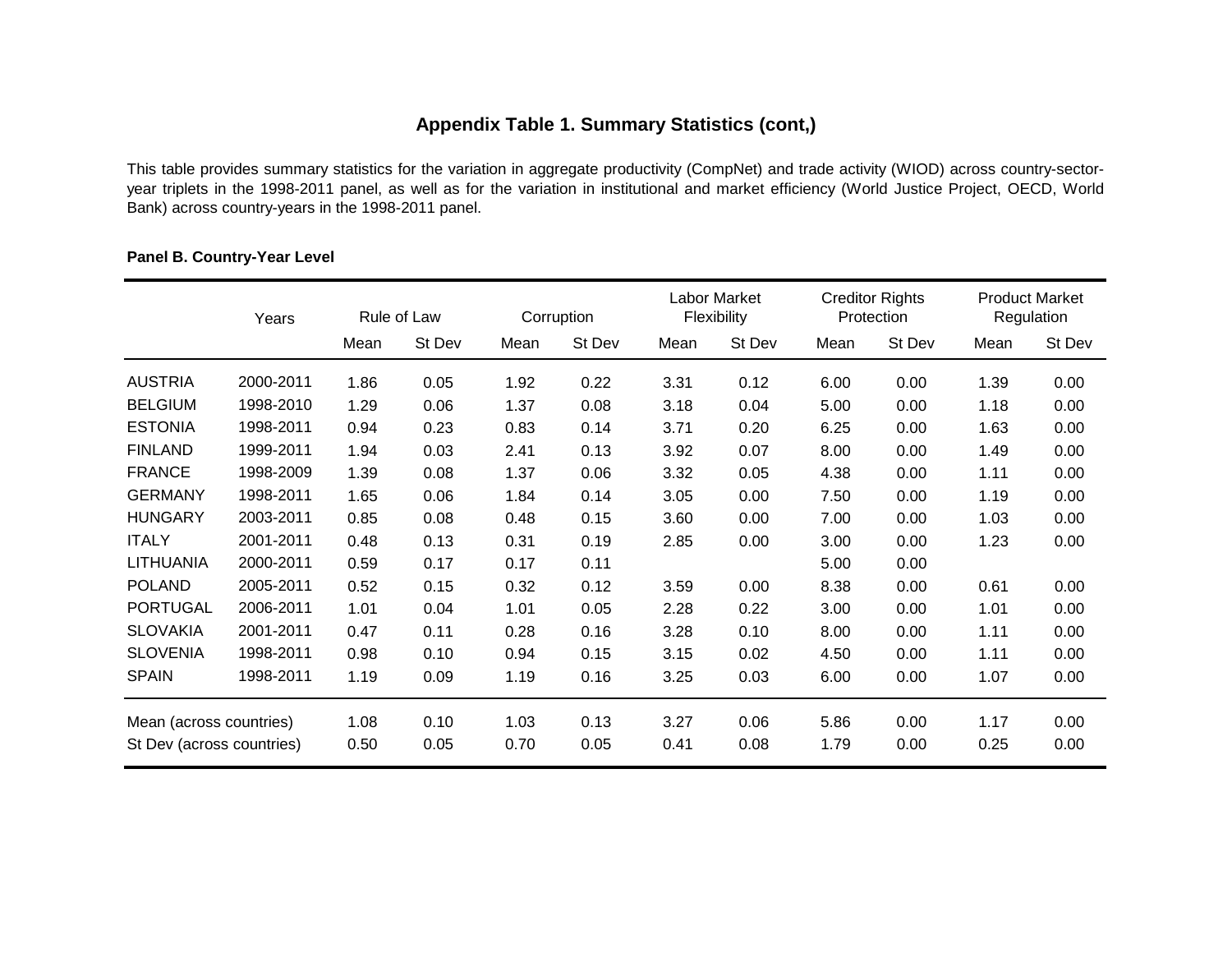## **Appendix Table 2. Trade and Aggregate Productivity: OLS First Differences**

This table examines the relationship between aggregate productivity and trade exposure at the country-sector-year level. The outcome variable is indicated in the column heading and described in the text. All left- and right-hand side variables are first differences over rolling 1-year, 3-year or 5-year overlapping periods. All columns include year fixed effects and the full set of controls in Table 3. Standard errors clustered by sector-year in parentheses. \*\*\*, \*\*, \* significant at 1%, 5%, 10%.

|                         |                               | $\Delta$ = 1 year             |                            |                               | $\Delta$ = 3 years            |                            | $\Delta$ = 5 years            |                               |                            |  |
|-------------------------|-------------------------------|-------------------------------|----------------------------|-------------------------------|-------------------------------|----------------------------|-------------------------------|-------------------------------|----------------------------|--|
|                         | $\Delta$ In Agg<br>Prod (ikt) | $\Delta$ In Avg<br>Prod (ikt) | $\Delta$ Cov<br>Term (ikt) | $\Delta$ In Agg<br>Prod (ikt) | $\Delta$ In Avg<br>Prod (ikt) | $\Delta$ Cov<br>Term (ikt) | $\Delta$ In Agg<br>Prod (ikt) | $\Delta$ In Avg<br>Prod (ikt) | $\Delta$ Cov<br>Term (ikt) |  |
|                         | (1)                           | (2)                           | (3)                        | (4)                           | (5)                           | (6)                        | (7)                           | (8)                           | (9)                        |  |
| $\Delta$ Exp Dem (ikt)  | $0.116***$<br>(0.028)         | 0.034<br>(0.025)              | $0.082***$<br>(0.027)      | $0.142***$<br>(0.027)         | $0.053*$<br>(0.027)           | $0.089***$<br>(0.018)      | $0.162***$<br>(0.032)         | $0.088***$<br>(0.031)         | $0.074***$<br>(0.019)      |  |
| $\Delta$ Imp Comp (ikt) | $0.083***$<br>(0.021)         | $0.102***$<br>(0.022)         | $-0.019$<br>(0.019)        | $0.062**$<br>(0.025)          | $0.102***$<br>(0.024)         | $-0.040**$<br>(0.017)      | $0.078***$<br>(0.030)         | $0.108***$<br>(0.027)         | $-0.030*$<br>(0.016)       |  |
| N                       | 2.546                         | 2,546                         | 2,546                      | 2,073                         | 2,073                         | 2,073                      | 1.587                         | 1,587                         | 1,587                      |  |
| R <sub>2</sub>          | 0.114                         | 0.115                         | 0.022                      | 0.101                         | 0.117                         | 0.044                      | 0.096                         | 0.094                         | 0.035                      |  |
| Year FE, Controls       | Y                             | Y                             | Υ                          | Υ                             | Υ                             | Y                          | Y                             | Υ                             | Y                          |  |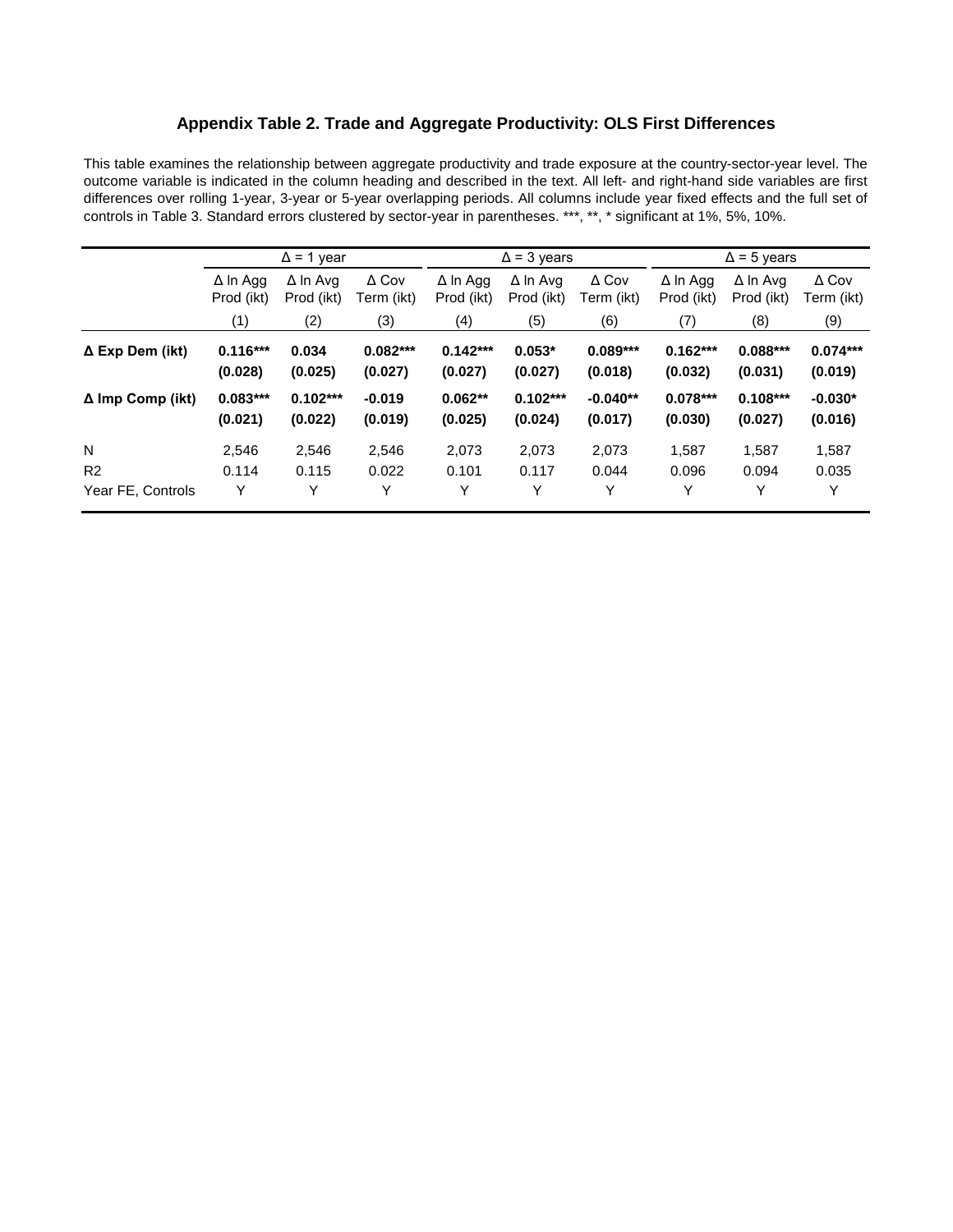### **Appendix Table 3. Sensitivity Analysis**

This table examines the stability of the impact of export demand and import competition on aggregate productivity at the country-sector-year level, based on Columns 1-3 and 7-9 in Table 5. Panels A-B consider only one dimension of trade exposure at a time. Panel C lags trade exposure by 1 year. Panel D measures import competition with the ratio of imports to domestic turnover. Panel E winsorizes productivity, trade, and foreign demand and supply instruments at the top and bottom 1 percentile. Standard errors clustered by sector-year in parentheses. \*\*\*, \*\*, \* significant at 1%, 5%, 10%.

| Dep Variable:                                              | In Agg                                   | In Avg     | Cov         | In Agg     | In Avg     | Cov        |  |  |  |  |  |  |
|------------------------------------------------------------|------------------------------------------|------------|-------------|------------|------------|------------|--|--|--|--|--|--|
|                                                            | Prod (ikt)                               | Prod (ikt) | Term (ikt)  | Prod (ikt) | Prod (ikt) | Term (ikt) |  |  |  |  |  |  |
|                                                            | (1)                                      | (2)        | (3)         | (4)        | (5)        | (6)        |  |  |  |  |  |  |
| Panel A. Export Demand or Import Competition One at a Time |                                          |            |             |            |            |            |  |  |  |  |  |  |
| ^Exp Dem (ikt)                                             | $0.461***$                               | $0.350***$ | $0.111***$  | $0.417***$ | $0.304***$ | $0.114**$  |  |  |  |  |  |  |
|                                                            | (0.039)                                  | (0.041)    | (0.018)     | (0.112)    | (0.097)    | (0.047)    |  |  |  |  |  |  |
| <b>Amp Comp (ikt)</b>                                      | $0.148***$                               | $0.149***$ | $-0.001$    | $0.730***$ | $0.728***$ | 0.001      |  |  |  |  |  |  |
|                                                            | (0.013)                                  | (0.015)    | (0.005)     | (0.150)    | (0.142)    | (0.050)    |  |  |  |  |  |  |
| Panel B. Lagged Trade Exposure                             |                                          |            |             |            |            |            |  |  |  |  |  |  |
| ^Exp Dem (ikt-1)                                           | $0.395***$                               | $0.292***$ | $0.103***$  | $0.297***$ | $0.179*$   | $0.118**$  |  |  |  |  |  |  |
|                                                            | (0.041)                                  | (0.041)    | (0.014)     | (0.102)    | (0.092)    | (0.049)    |  |  |  |  |  |  |
| ^Imp Comp (ikt-1)                                          | $0.069***$                               | $0.091***$ | $-0.022***$ | $0.500***$ | $0.569***$ | $-0.069$   |  |  |  |  |  |  |
|                                                            | (0.015)                                  | (0.014)    | (0.006)     | (0.180)    | (0.163)    | (0.062)    |  |  |  |  |  |  |
|                                                            | <b>Panel C. Import Competition Ratio</b> |            |             |            |            |            |  |  |  |  |  |  |
| ^Exp Dem (ikt)                                             | $0.433***$                               | $0.329***$ | $0.104***$  | $0.465***$ | $0.345***$ | $0.121**$  |  |  |  |  |  |  |
|                                                            | (0.038)                                  | (0.038)    | (0.013)     | (0.140)    | (0.124)    | (0.058)    |  |  |  |  |  |  |
| ^Imp Comp Ratio (ikt)                                      | $0.101***$                               | $0.144***$ | $-0.043***$ | $0.153***$ | $0.181***$ | $-0.028$   |  |  |  |  |  |  |
|                                                            | (0.020)                                  | (0.020)    | (0.010)     | (0.053)    | (0.047)    | (0.024)    |  |  |  |  |  |  |
| Panel D. Input Price Index                                 |                                          |            |             |            |            |            |  |  |  |  |  |  |
| ^Exp Dem (ikt)                                             | 0.396***                                 | $0.294***$ | $0.102***$  | 0.348***   | $0.211**$  | $0.137***$ |  |  |  |  |  |  |
|                                                            | (0.039)                                  | (0.039)    | (0.014)     | (0.108)    | (0.097)    | (0.050)    |  |  |  |  |  |  |
| ^Imp Comp (ikt)                                            | $0.069***$                               | $0.088***$ | $-0.020***$ | $0.522***$ | $0.599***$ | $-0.078$   |  |  |  |  |  |  |
|                                                            | (0.014)                                  | (0.014)    | (0.005)     | (0.185)    | (0.167)    | (0.059)    |  |  |  |  |  |  |
| Input Price Index (ikt)                                    | 0.042                                    | 0.150      | $-0.108**$  | $-0.028$   | 0.050      | $-0.078$   |  |  |  |  |  |  |
|                                                            | (0.124)                                  | (0.136)    | (0.048)     | (0.102)    | (0.104)    | (0.049)    |  |  |  |  |  |  |
| <b>Panel E. Winsorizing Outliers</b>                       |                                          |            |             |            |            |            |  |  |  |  |  |  |
| ^Exp Dem (ikt)                                             | 0.393***                                 | $0.301***$ | $0.092***$  | $0.206*$   | 0.078      | $0.127*$   |  |  |  |  |  |  |
|                                                            | (0.039)                                  | (0.039)    | (0.014)     | (0.120)    | (0.122)    | (0.067)    |  |  |  |  |  |  |
| ^Imp Comp (ikt)                                            | $0.073***$                               | $0.094***$ | $-0.021***$ | $0.637***$ | $0.792***$ | $-0.154*$  |  |  |  |  |  |  |
|                                                            | (0.014)                                  | (0.014)    | (0.006)     | (0.245)    | (0.236)    | (0.087)    |  |  |  |  |  |  |
| Ctry*Year FE, Controls                                     | Υ                                        | Υ          | Υ           | Υ          | Y          | Υ          |  |  |  |  |  |  |
| Sector*Year FE                                             | N                                        | N          | N           | Υ          | Υ          | Υ          |  |  |  |  |  |  |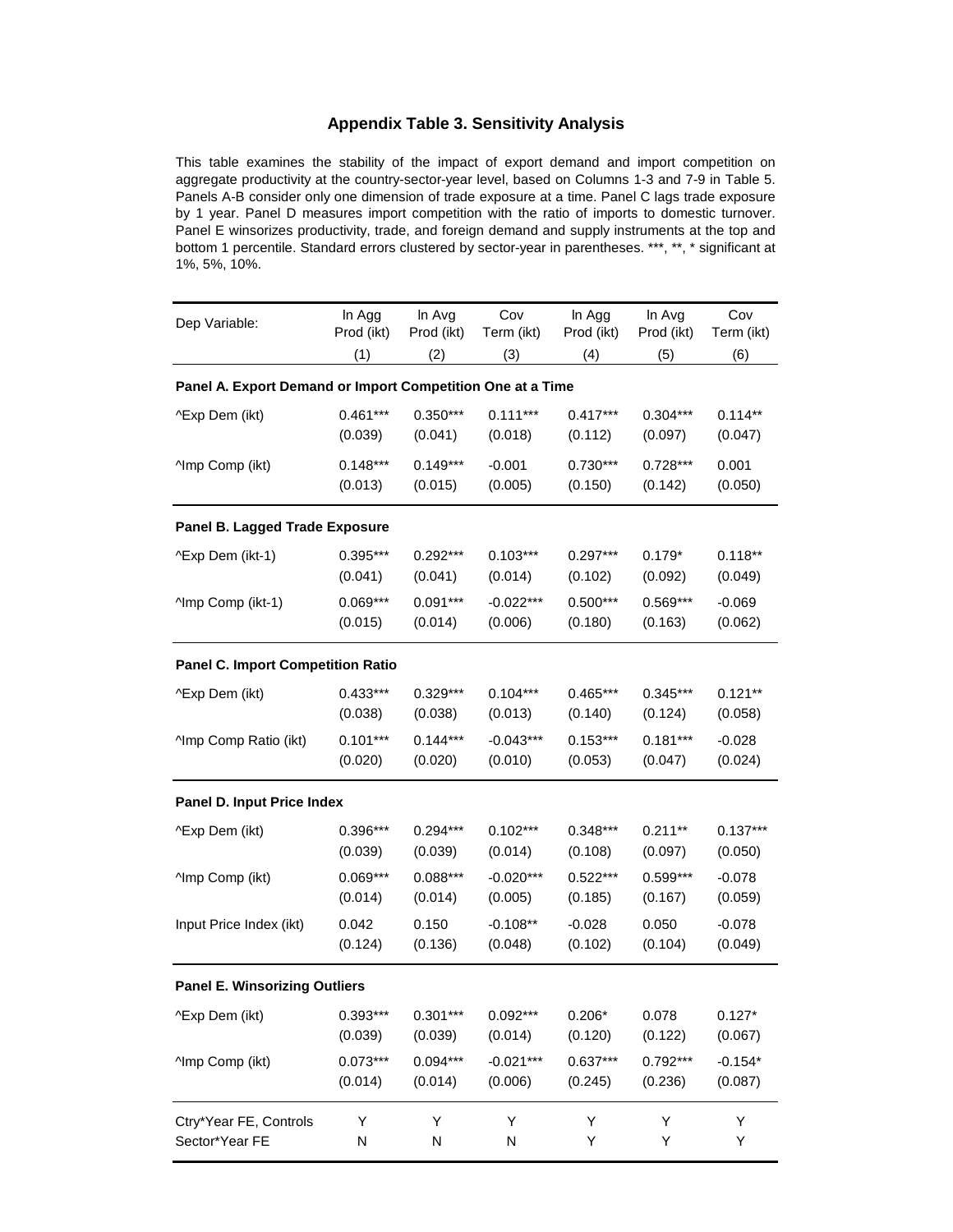### **Appendix Table 4. Imperfect Institutions and Market Frictions: Extensions**

This table examines the stability of the role of institutional efficiency in moderating the impact of export demand and import competition on aggregate productivity at the country-sector-year level. Compared to Table 8, Panel A adds sector-year pair fixed effects, and Panel B considers different aspects of labor market flexibility. Standard errors clustered by sector-year in parentheses. \*\*\*, \*\*, \* significant at 1%, 5%, 10%.

#### **Panel A. Sector-Year Pair FE**

| Institution Measure:                                            |                | Rule of Law                                    |                             |                | (Inverse) Corruption                           |                                                |                                                | Labor Market Flexibility            |                                     |                          | <b>Creditor Rights Protection</b> |                                |                | (Inverse) Product Market Regulation |                |  |
|-----------------------------------------------------------------|----------------|------------------------------------------------|-----------------------------|----------------|------------------------------------------------|------------------------------------------------|------------------------------------------------|-------------------------------------|-------------------------------------|--------------------------|-----------------------------------|--------------------------------|----------------|-------------------------------------|----------------|--|
|                                                                 | In Agg         | In Avg                                         | Cov                         | In Agg         | In Avg                                         | Cov                                            | In Agg                                         | In Avg                              | Cov                                 | In Agg                   | In Avg                            | Cov                            | In Agg         | In Avg                              | Cov            |  |
|                                                                 | Prod (ikt)     | Prod (ikt)                                     | Term (ikt)                  | Prod (ikt)     | Prod (ikt)                                     | Term (ikt)                                     | Prod (ikt)                                     | Prod (ikt)                          | Term (ikt)                          | Prod (ikt)               | Prod (ikt)                        | Term (ikt)                     | Prod (ikt)     | Prod (ikt)                          | Term (ikt)     |  |
| ^Exp Dem (ikt)                                                  | 1.902***       | 1.558***                                       | $0.343**$                   | 1.609***       | $1.243***$                                     | $0.366**$                                      | $-0.530*$                                      | $-1.364***$                         | $0.835***$                          | $0.905*$                 | 0.142                             | $0.762***$                     | $1.097***$     | $0.910***$                          | $0.187***$     |  |
|                                                                 | (0.429)        | (0.359)                                        | (0.152)                     | (0.411)        | (0.327)                                        | (0.156)                                        | (0.319)                                        | (0.296)                             | (0.287)                             | (0.516)                  | (0.340)                           | (0.293)                        | (0.222)        | (0.220)                             | (0.065)        |  |
| <b>Amp Comp (ikt)</b>                                           | $-0.873**$     | $-0.712**$                                     | $-0.161$                    | $-0.859**$     | $-0.655**$                                     | $-0.204*$                                      | $0.369**$                                      | $0.491***$                          | $-0.122$                            | 0.179                    | $0.416**$                         | $-0.237*$                      | $0.602***$     | $0.701***$                          | $-0.099*$      |  |
|                                                                 | (0.353)        | (0.307)                                        | (0.104)                     | (0.374)        | (0.313)                                        | (0.121)                                        | (0.159)                                        | (0.166)                             | (0.101)                             | (0.242)                  | (0.170)                           | (0.139)                        | (0.148)        | (0.157)                             | (0.055)        |  |
| <b>^Exp Dem (ikt) x</b>                                         | $-0.754***$    | $-0.653***$                                    | $-0.101**$                  | $-0.510***$    | $-0.422***$                                    | $-0.088**$                                     | 0.129                                          | $0.310***$                          | $-0.180***$                         | $-0.068$                 | $-0.009$                          | $-0.059**$                     | $-0.683***$    | $-0.602***$                         | $-0.082***$    |  |
| Institution (it)                                                | (0.148)        | (0.125)                                        | (0.050)                     | (0.109)        | (0.087)                                        | (0.040)                                        | (0.081)                                        | (0.072)                             | (0.064)                             | (0.045)                  | (0.030)                           | (0.024)                        | (0.135)        | (0.131)                             | (0.031)        |  |
| <sup>^</sup> lmp Comp (ikt) x                                   | $0.177***$     | $0.138***$                                     | $0.039***$                  | $0.140***$     | $0.107***$                                     | $0.033***$                                     | $-0.031$                                       | $-0.090***$                         | $0.059***$                          | $0.039**$                | 0.017                             | $0.022**$                      | 0.085          | 0.066                               | 0.018          |  |
| Institution (it)                                                | (0.048)        | (0.042)                                        | (0.011)                     | (0.038)        | (0.031)                                        | (0.010)                                        | (0.029)                                        | (0.028)                             | (0.022)                             | (0.019)                  | (0.013)                           | (0.010)                        | (0.061)        | (0.060)                             | (0.017)        |  |
| N<br>R <sub>2</sub><br>Ctry*Year FE, Controls<br>Sector*Year FE | 2,777<br>0.727 | 2,777<br>0.808<br>$\checkmark$<br>$\checkmark$ | 2,777<br>0.549<br>$\sqrt{}$ | 2,777<br>0.731 | 2,777<br>0.821<br>$\checkmark$<br>$\checkmark$ | 2,777<br>0.487<br>$\checkmark$<br>$\checkmark$ | 2,777<br>0.896<br>$\checkmark$<br>$\checkmark$ | 2.777<br>0.907<br>$\checkmark$<br>Υ | 2,777<br>0.431<br>$\checkmark$<br>v | 2,777<br>0.840<br>Υ<br>Υ | 2,777<br>0.904                    | 2,777<br>0.086<br>$\checkmark$ | 2,777<br>0.856 | 2,777<br>0.876                      | 2,777<br>0.642 |  |

#### **Panel B. Sub-Components of Labor Market Flexibility**

| <b>LMF Component:</b>                             |                        | Baseline: Regular Contracts<br>(Individual & Collective) |                        |                        | Individual Regular Contracts |                        |                       | <b>Collective Regular Contracts</b><br>(Additional Provisions) |                       |                        | <b>Temporary Employment Contracts</b> |                        | Synthetic Indicator<br>(Regular & Temporary Contracts) |                        |                        |
|---------------------------------------------------|------------------------|----------------------------------------------------------|------------------------|------------------------|------------------------------|------------------------|-----------------------|----------------------------------------------------------------|-----------------------|------------------------|---------------------------------------|------------------------|--------------------------------------------------------|------------------------|------------------------|
|                                                   | In Agg<br>Prod (ikt)   | In Avg<br>Prod (ikt)                                     | Cov<br>Term (ikt)      | In Agg<br>Prod (ikt)   | In Avg<br>Prod (ikt)         | Cov<br>Term (ikt)      | In Agg<br>Prod (ikt)  | In Avg<br>Prod (ikt)                                           | Cov<br>Term (ikt)     | In Agg<br>Prod (ikt)   | In Avg<br>Prod (ikt)                  | Cov<br>Term (ikt)      | In Agg<br>Prod (ikt)                                   | In Avg<br>Prod (ikt)   | Cov<br>Term (ikt)      |
| ^Exp Dem (ikt)                                    | $1.121***$<br>(0.261)  | $0.763***$<br>(0.238)                                    | $0.358***$<br>(0.063)  | $0.611***$<br>(0.072)  | $0.482***$<br>(0.067)        | $0.129***$<br>(0.022)  | $0.376***$<br>(0.095) | $0.204**$<br>(0.093)                                           | $0.172***$<br>(0.027) | 0.336<br>(0.275)       | 0.069<br>(0.233)                      | $0.267***$<br>(0.073)  | 0.276<br>(0.223)                                       | 0.028<br>(0.187)       | $0.248***$<br>(0.063)  |
| <b>Amp Comp (ikt)</b>                             | $-0.202**$<br>(0.096)  | $-0.102$<br>(0.089)                                      | $-0.100***$<br>(0.027) | $-0.122***$<br>(0.033) | $-0.081***$<br>(0.031)       | $-0.042***$<br>(0.010) | $-0.019$<br>(0.057)   | 0.022<br>(0.055)                                               | $-0.040**$<br>(0.016) | $0.220***$<br>(0.059)  | $0.270***$<br>(0.051)                 | $-0.050***$<br>(0.018) | $0.225***$<br>(0.053)                                  | $0.275***$<br>(0.046)  | $-0.050***$<br>(0.017) |
| <b>^Exp Dem (ikt) x</b><br>Institution (it)       | $-0.218***$<br>(0.069) | $-0.143**$<br>(0.063)                                    | $-0.075***$<br>(0.016) | $-0.089***$<br>(0.016) | $-0.077***$<br>(0.015)       | $-0.012**$<br>(0.005)  | 0.000<br>(0.017)      | 0.017<br>(0.017)                                               | $-0.017**$<br>(0.007) | 0.014<br>(0.071)       | 0.060<br>(0.059)                      | $-0.046**$<br>(0.019)  | 0.031<br>(0.056)                                       | 0.071<br>(0.047)       | $-0.041**$<br>(0.016)  |
| <sup>1</sup> lmp Comp (ikt) x<br>Institution (it) | $0.083***$<br>(0.027)  | $0.060**$<br>(0.026)                                     | $0.024***$<br>(0.008)  | $0.077***$<br>(0.010)  | $0.068***$<br>(0.010)        | $0.009**$<br>(0.003)   | $0.025*$<br>(0.013)   | 0.020<br>(0.013)                                               | 0.005<br>(0.004)      | $-0.040***$<br>(0.015) | $-0.048***$<br>(0.013)                | $0.008*$<br>(0.005)    | $-0.042***$<br>(0.013)                                 | $-0.050***$<br>(0.012) | $0.008*$<br>(0.005)    |
| N                                                 | 2,777                  | 2.777                                                    | 2.777                  | 2,777                  | 2,777                        | 2,777                  | 2.777                 | 2,777                                                          | 2,777                 | 2,777                  | 2,777                                 | 2.777                  | 2.777                                                  | 2,777                  | 2,777                  |
| R <sub>2</sub>                                    | 0.747                  | 0.802                                                    | 0.447                  | 0.758                  | 0.809                        | 0.463                  | 0.752                 | 0.805                                                          | 0.455                 | 0.748                  | 0.802                                 | 0.456                  | 0.748                                                  | 0.802                  | 0.457                  |
| Ctry*Year FE, Controls                            | Υ                      | $\checkmark$                                             | $\checkmark$           | $\sqrt{}$              | Y                            | Υ                      | $\checkmark$          | $\checkmark$                                                   | $\checkmark$          | $\checkmark$           | $\checkmark$                          |                        | $\checkmark$                                           | Υ                      | $\checkmark$           |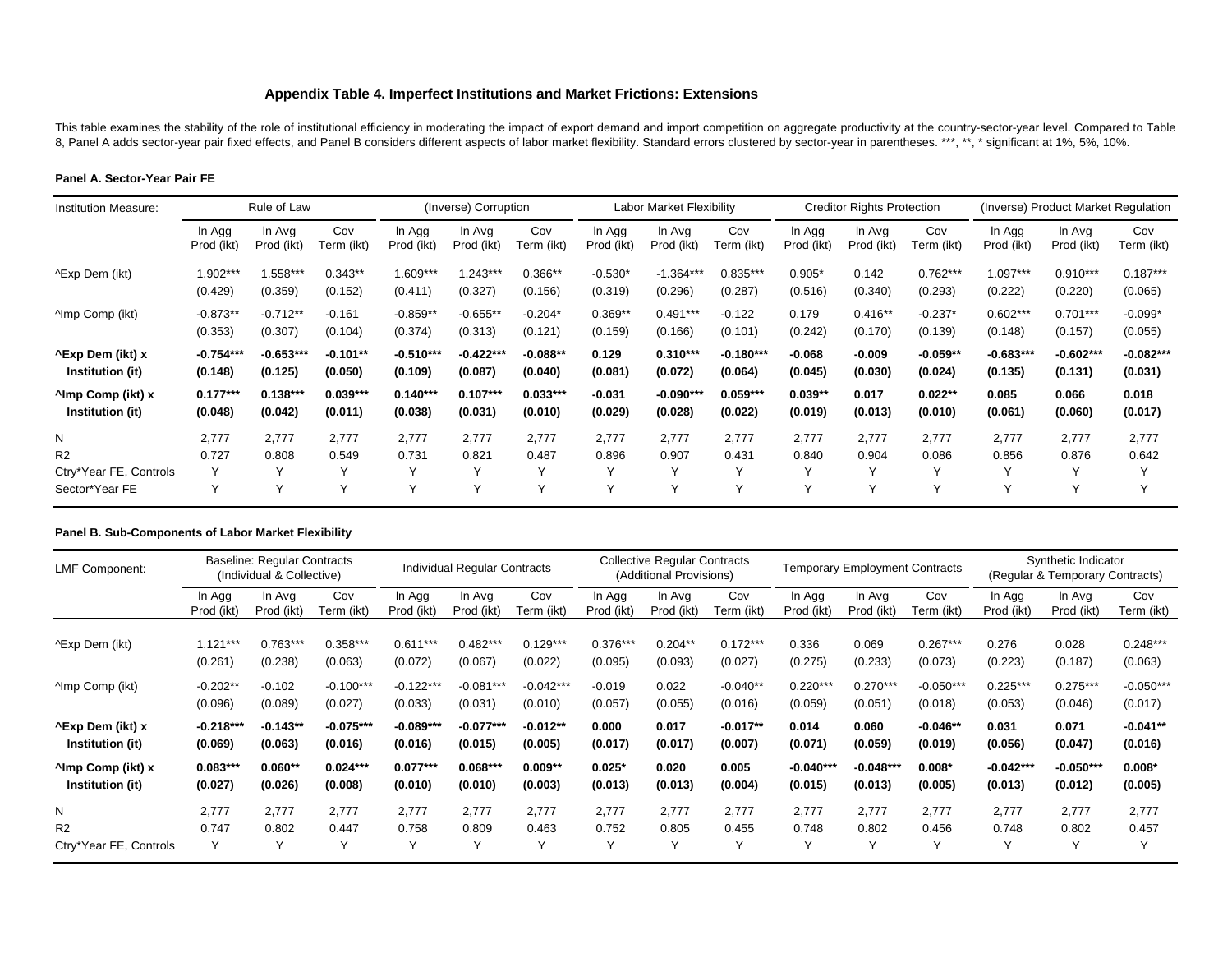# **Appendix Table 5. Trade and MRPK, MRPL, TFPR, Markup Dispersion**

This table examines the impact of export demand and import competition on productivity and mark-up dispersion across firms at the country-sector-year level. The outcome variable is the standard deviation of the marginal revenue product of capital, the standard deviation of the marginal revenue product of labor, the standard deviation of revenue-based total factor productivity, or the 90th-10th interpercentile range of the price-cost mark-up as indicated in the column heading. All columns include country-year pair fixed effects and the full set of controls in Table 3. Columns 5-8 also include sector-year pair fixed effects. Standard errors clustered by sector-year in parentheses. \*\*\*, \*\*, \* significant at 1%, 5%, 10%.

| Dep Variable:          | <b>MRPK</b><br>St Dev  | <b>MRPL</b><br>St Dev | <b>TFPR</b><br>St Dev | <b>PCM</b><br>p90/p10 | <b>MRPK</b><br>St Dev | <b>MRPL</b><br>St Dev | <b>TFPR</b><br>St Dev | <b>PCM</b><br>p90/p10 |
|------------------------|------------------------|-----------------------|-----------------------|-----------------------|-----------------------|-----------------------|-----------------------|-----------------------|
|                        | (1)                    | (2)                   | (3)                   | (4)                   | (5)                   | (6)                   | (7)                   | (8)                   |
| <b>^Exp Dem (ikt)</b>  | $-0.203***$<br>(0.069) | $0.272***$<br>(0.038) | $0.297***$<br>(0.035) | $0.407***$<br>(0.138) | $0.425***$<br>(0.145) | 0.059<br>(0.082)      | 0.125<br>(0.155)      | $-0.738$<br>(0.527)   |
| <b>Almp Comp (ikt)</b> | $0.193***$<br>(0.026)  | $0.095***$<br>(0.012) | $0.059***$<br>(0.013) | $-0.031$<br>(0.050)   | $0.408*$<br>(0.229)   | $0.483***$<br>(0.131) | $0.981***$<br>(0.248) | $2.077***$<br>(0.707) |
| $\mathsf{N}$           | 2,777                  | 2,777                 | 2,382                 | 2,775                 | 2,777                 | 2,777                 | 2,382                 | 2,775                 |
| R <sub>2</sub>         | 0.552                  | 0.810                 | 0.784                 | 0.661                 | 0.703                 | 0.872                 | 0.792                 | 0.731                 |
| Ctry*Year FE, Controls | Y                      | Y                     | v                     | Y                     | Υ                     | Y                     | Y                     | Y                     |
| Sector*Year FE         | N                      | N                     | N                     | N                     | Υ                     | Y                     | Υ                     | Y                     |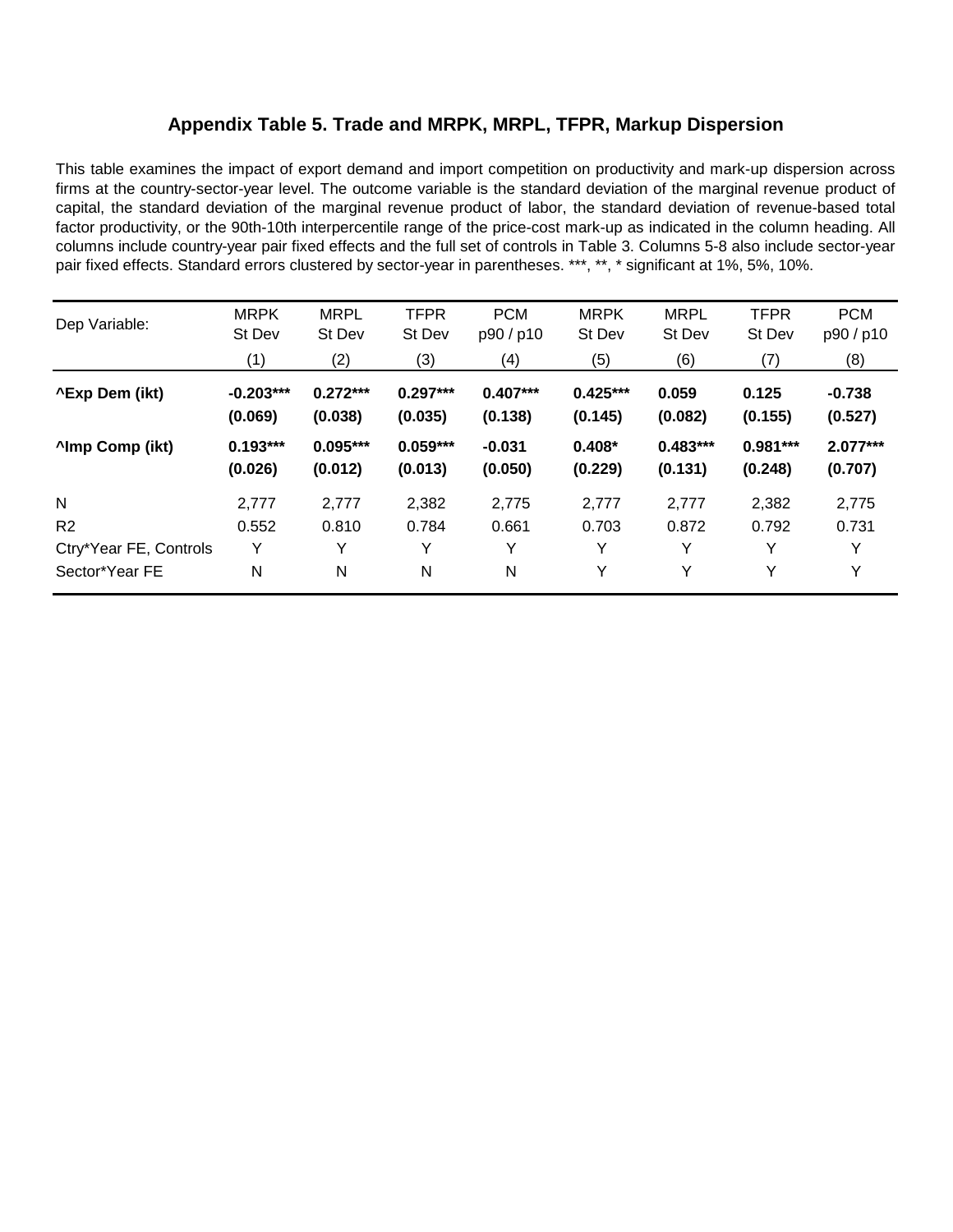### **Figure 1. Numerical Simulation: Welfare and Measured Aggregate Productivity**

This figure illustrates the relationship between aggregate welfare, measured aggregate productivity, and the misallocation parameters in numerical model simulations. In each figure, the productivity-distortion correlation ρ(φ,η) varies along the x-axis and the standard deviation of distortions  $\sigma_n$  varies along the y-axis. Figures A, B, C and D plot welfare, aggregate productivity, average productivity and the productivitysize covariance on the z-axis. All other parameter values are described in the text.







**Figure 1C. (log) Average Productivity Figure 1D. (log) Productivity-Size Covariance**

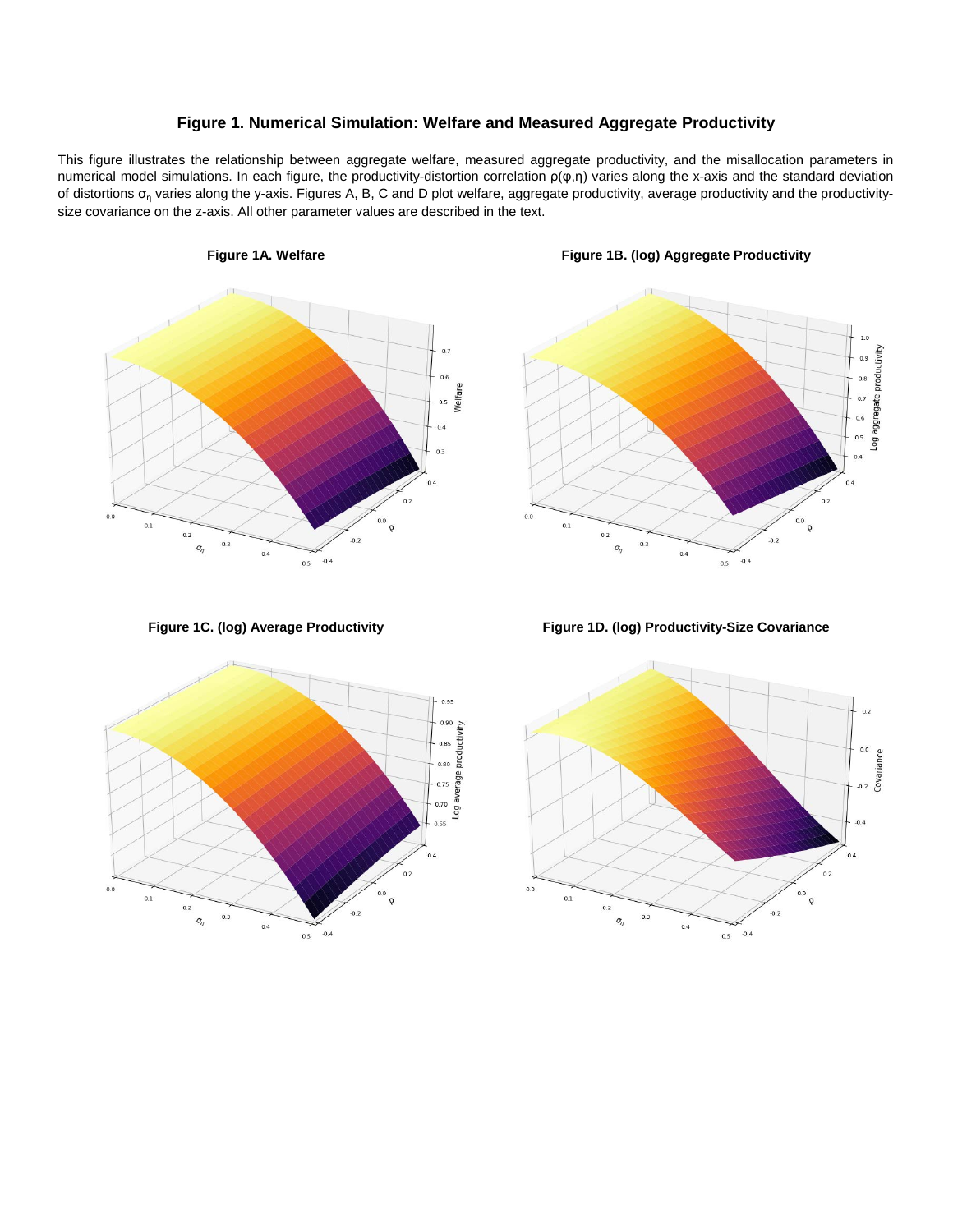#### **Figure 2. Numerical Simulation: Trade Liberalization**

This figure displays numerical simulations for the productivity impact of reducing by 20% bilateral trade costs (Figure A) or unilateral export or import costs (Figure B-C). Each line shows how the predicted change in aggregate productivity, average productivity and the productivity-size covariance on the y-axis varies with the productivity-distortion correlation  $ρ(φ,η)$  on the x-axis. Different lines correspond to the case of no misallocation (standard deviation of distortions  $\sigma_n=0$ ) and two cases of misallocation ( $\sigma_n=(0.05,0.15)$ ). All other parameter values are described in the text.



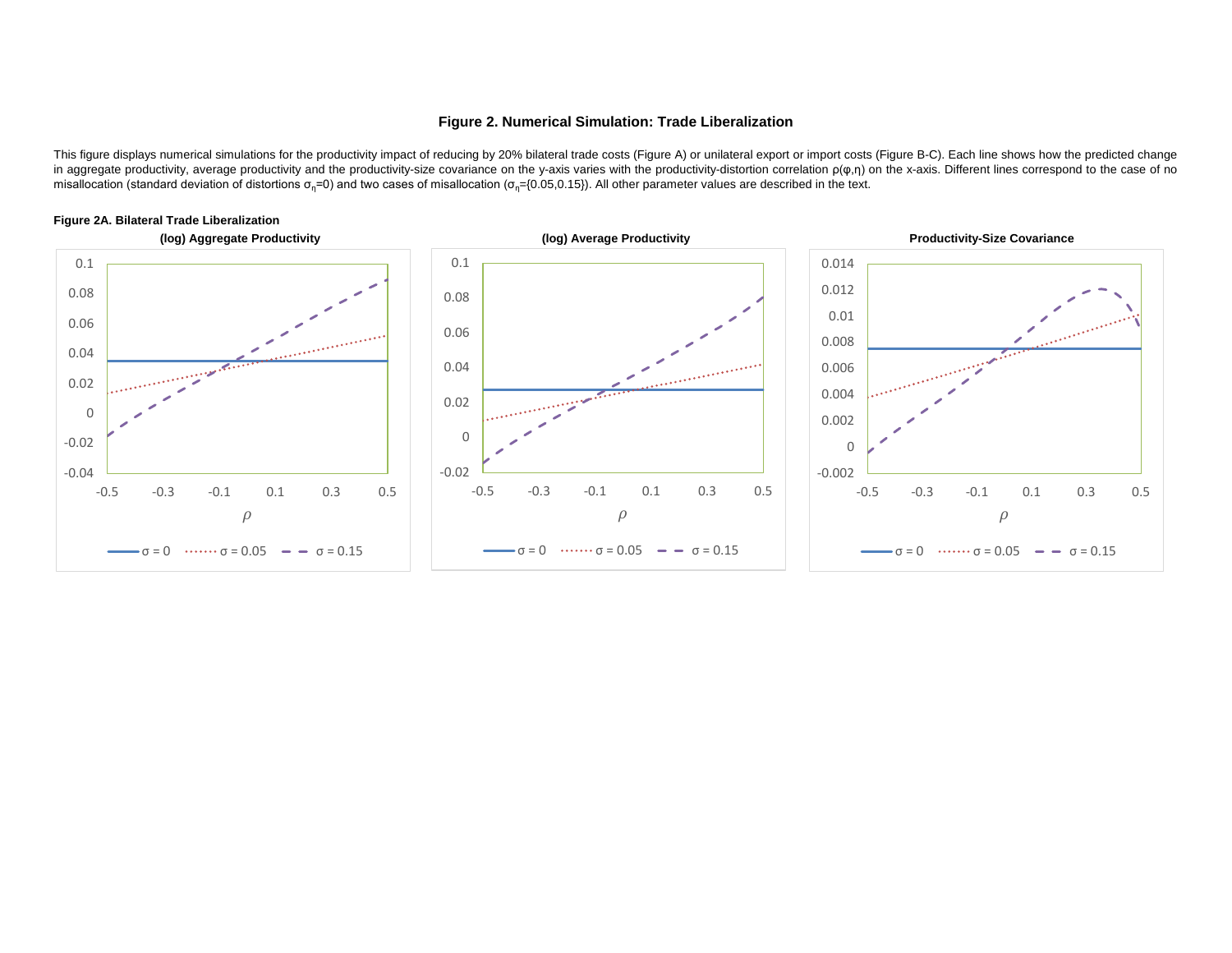#### **Figure 2. Numerical Simulation: Trade Liberalization (cont.)**

This figure displays numerical simulations for the productivity impact of reducing by 20% bilateral trade costs (Figure A) or unilateral export or import costs (Figure B-C). Each line shows how the predicted change in aggregate productivity, average productivity and the productivity-size covariance on the y-axis varies with the productivity-distortion correlation ρ(φ,η) on the x-axis. Different lines correspond to the case of no misallocation (standard deviation of distortions  $\sigma_n = 0$ ) and two cases of misallocation ( $\sigma_n = \{0.05, 0.15\}$ ). All other parameter values are described in the text.



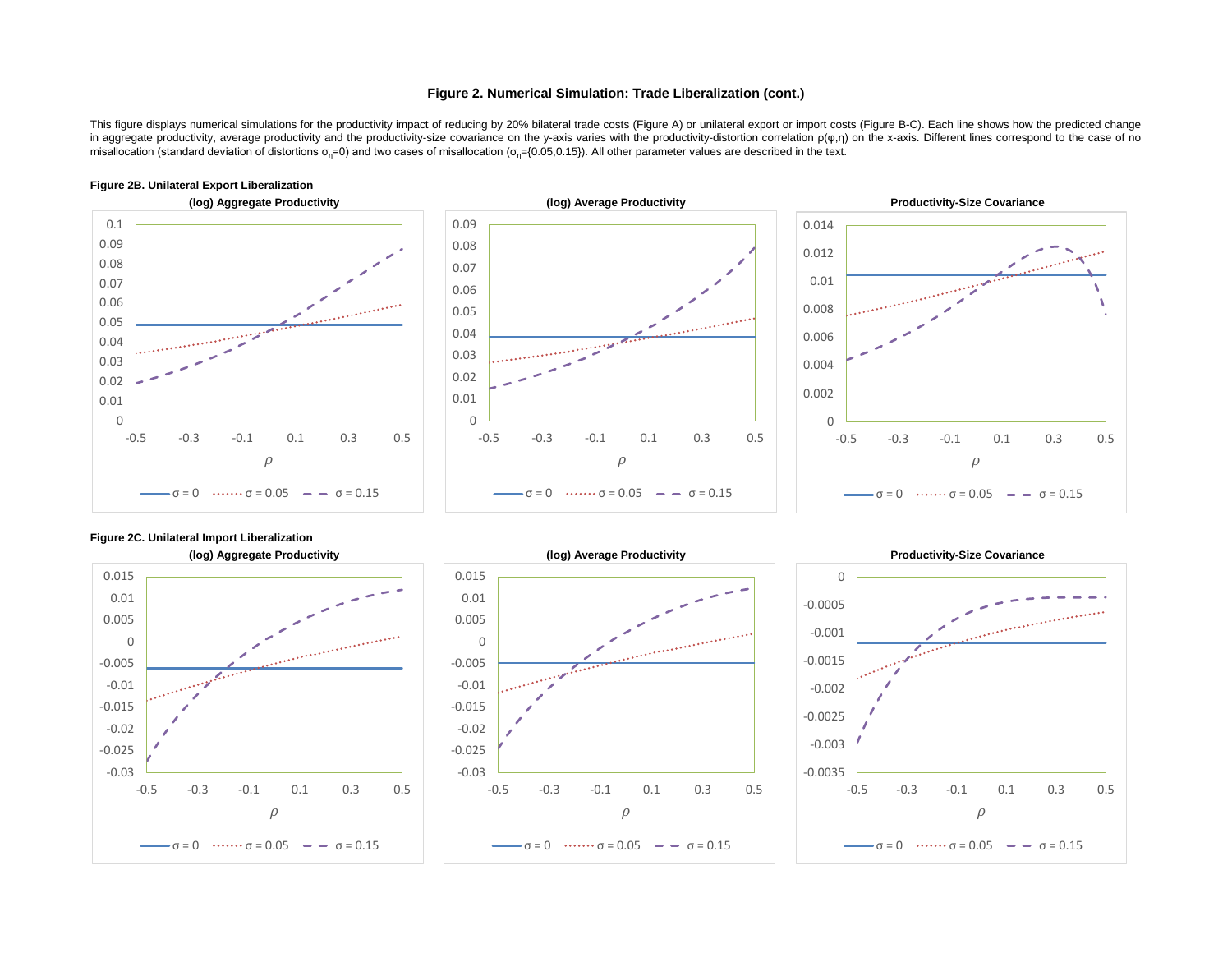## **Figure 3. Sources of Productivity Growth**

This figure displays the variation in the 3-year growth rate of aggregate productivity across countries in the panel. Each bar averages overlapping 3-year growth rates across sectors and years within a country. Figures A and B focus on the pre- and post-crisis periods of 2003-2007 and 2008-2011 respectively.



**Figure 3A. Growth 2003-2007**

**Figure 3B. Growth 2008-2011**

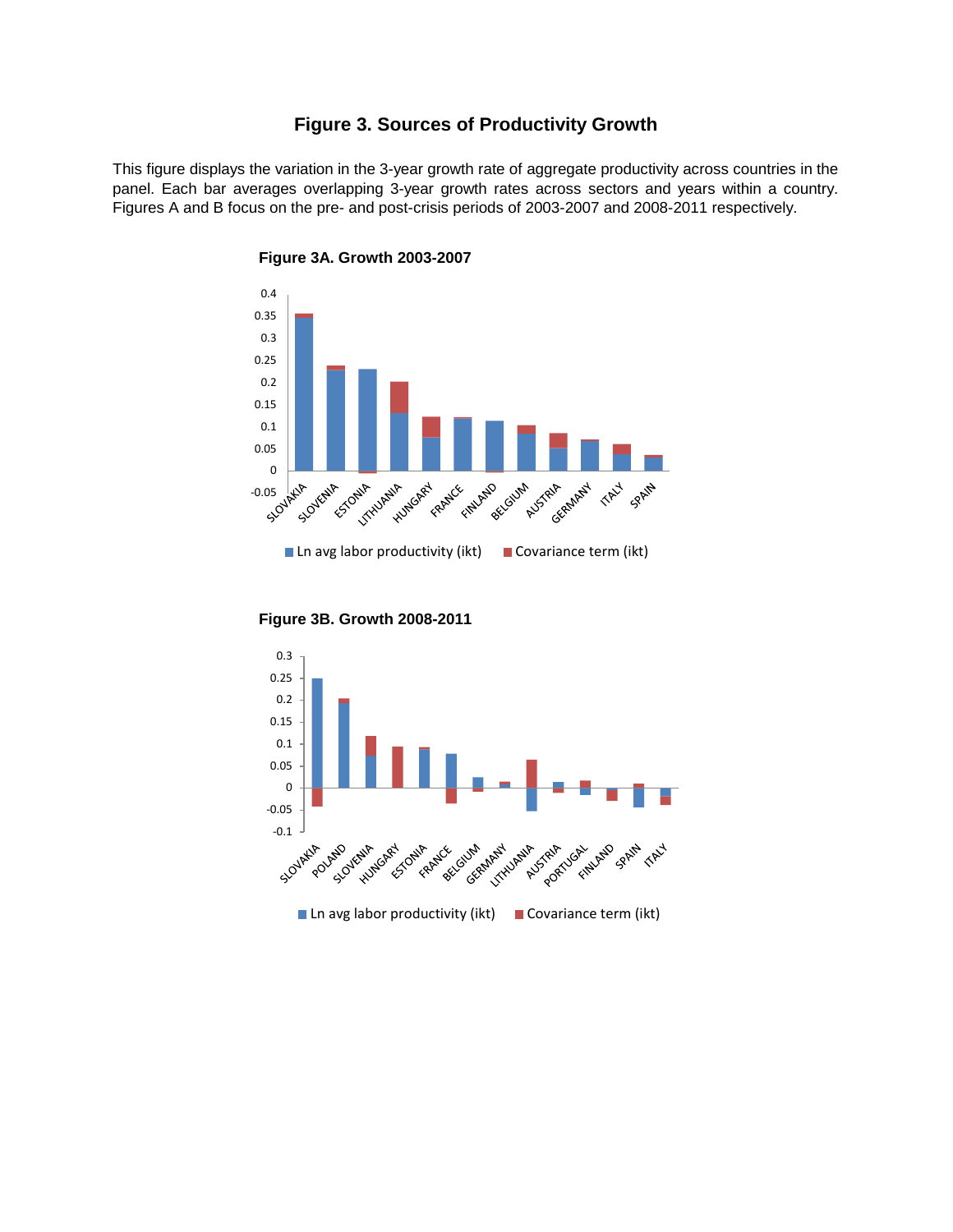# **Figure 4. Trade Exposure Over Time**

This figure displays the evolution of export and import activity in the panel. Each point represents an average value across countries and sectors in a given year. Each trade flow series is normalized to 1 in year 2000. Figure A covers all countries, while Figures B and C distinguish between EU-15 countries and new EU member states.